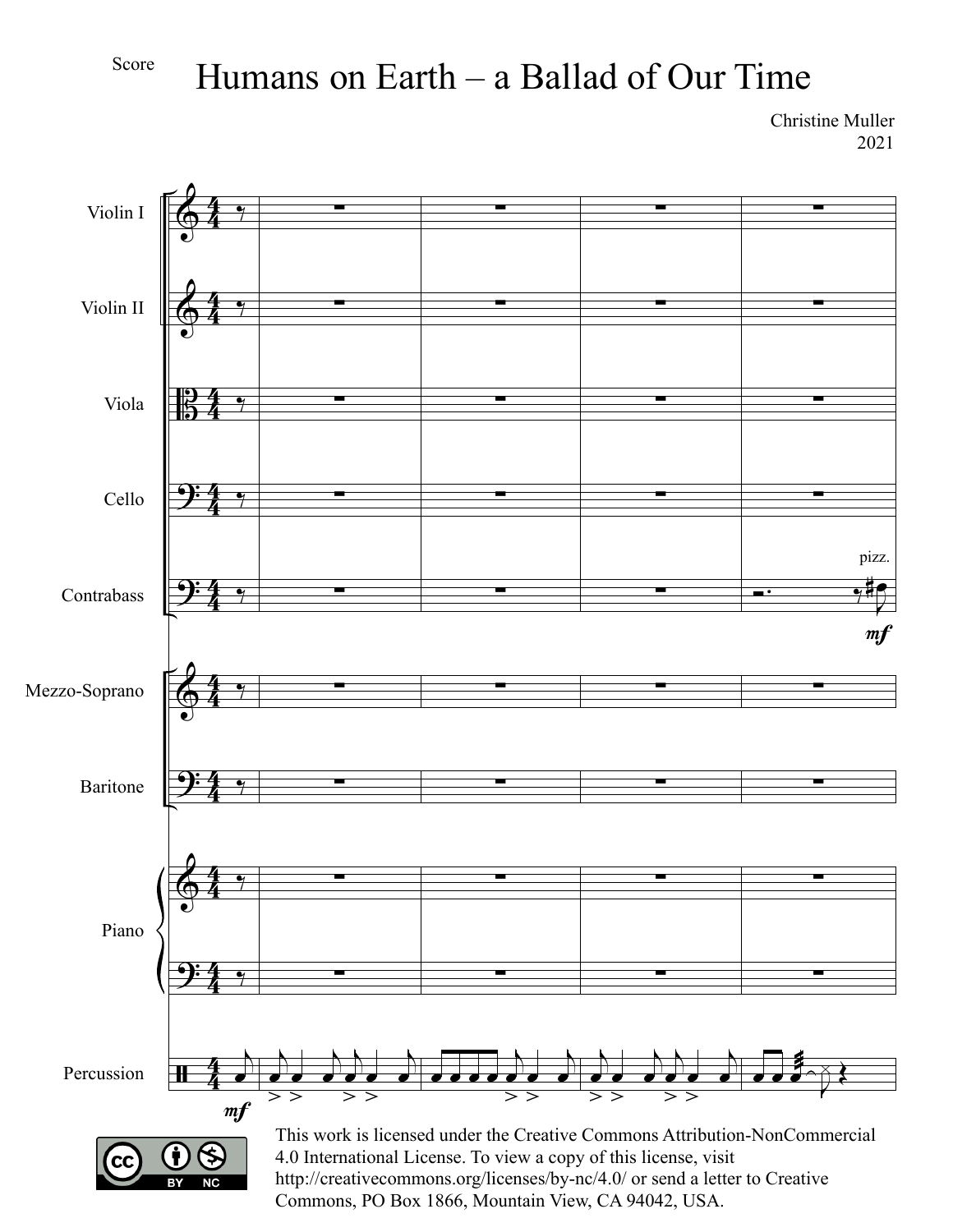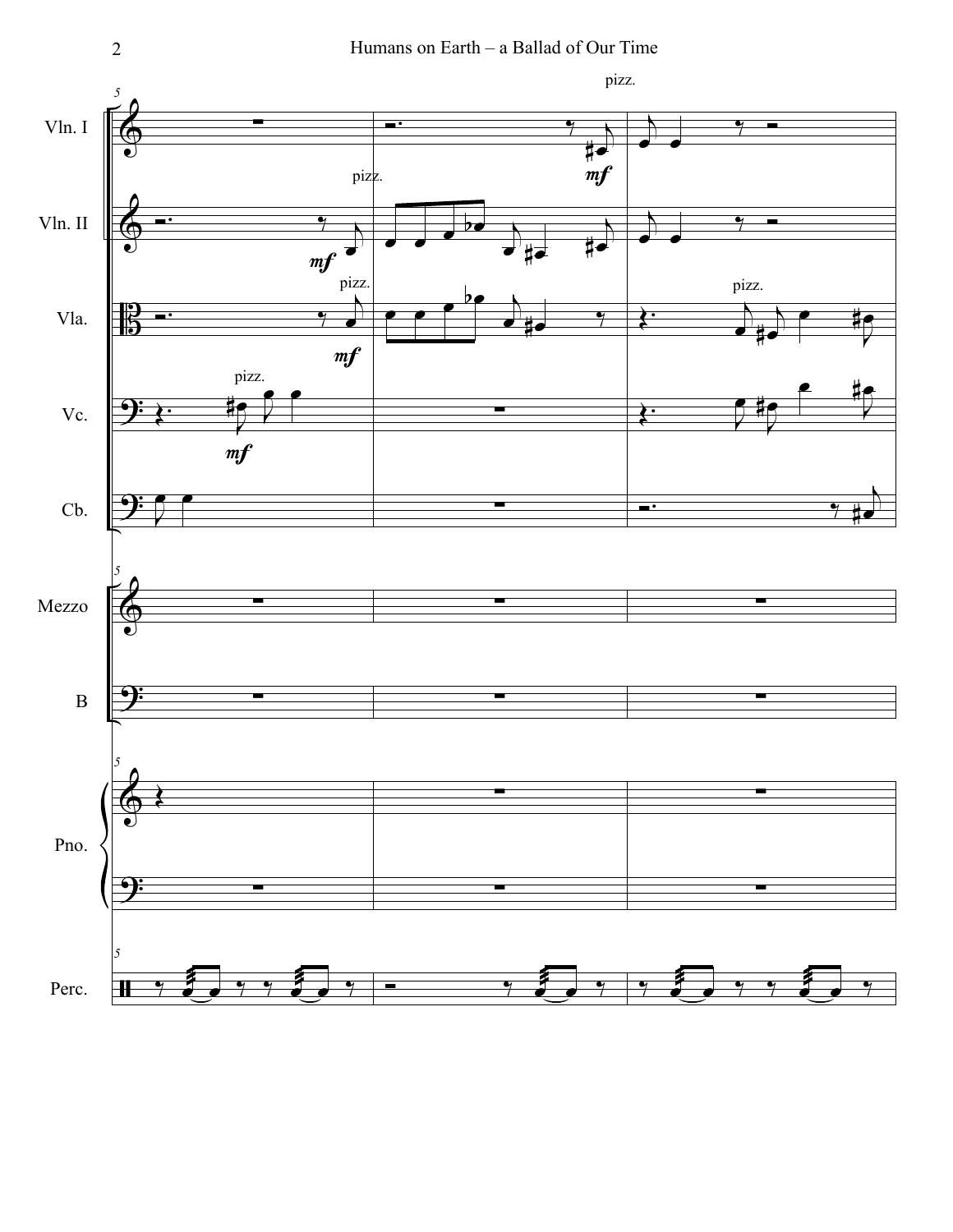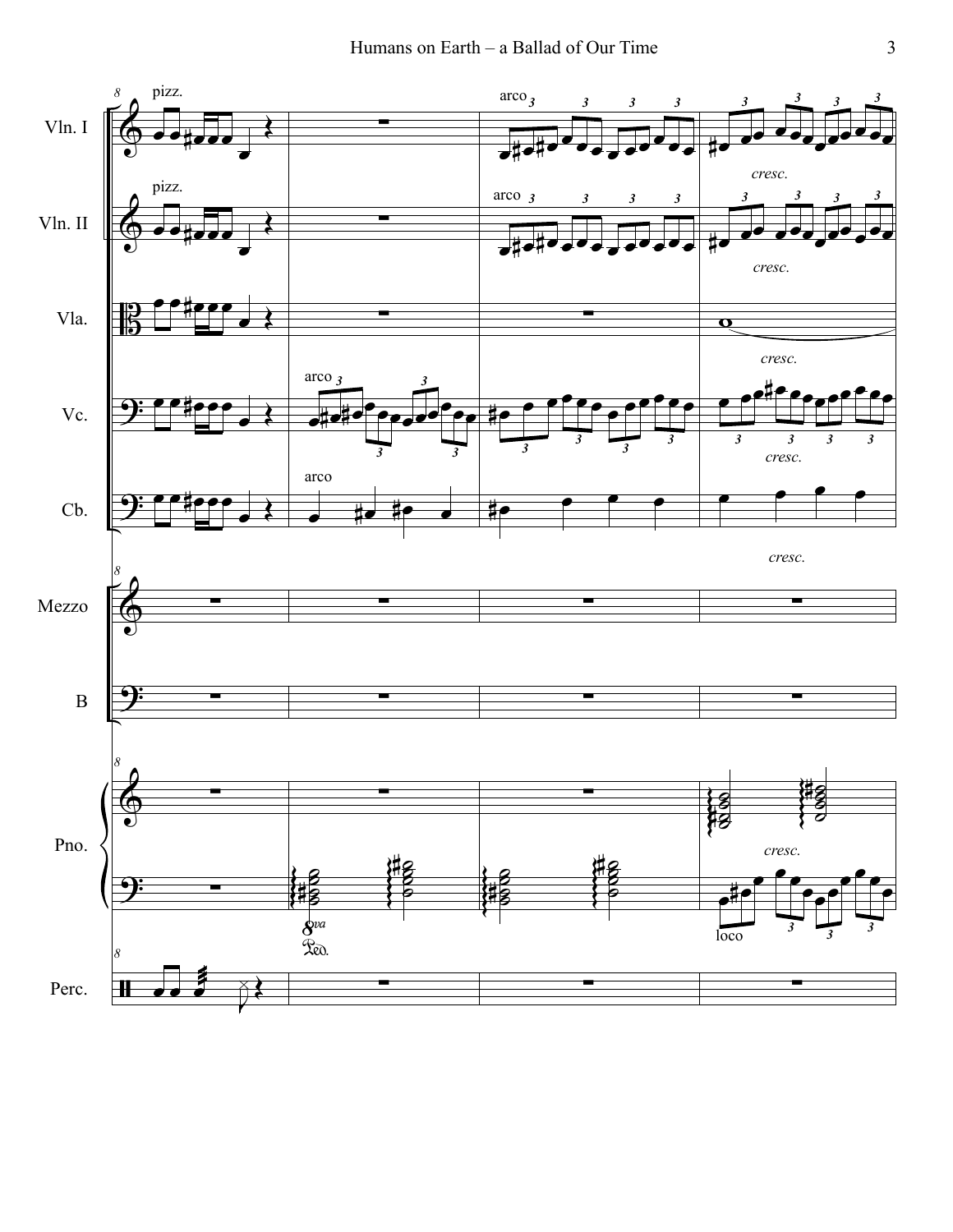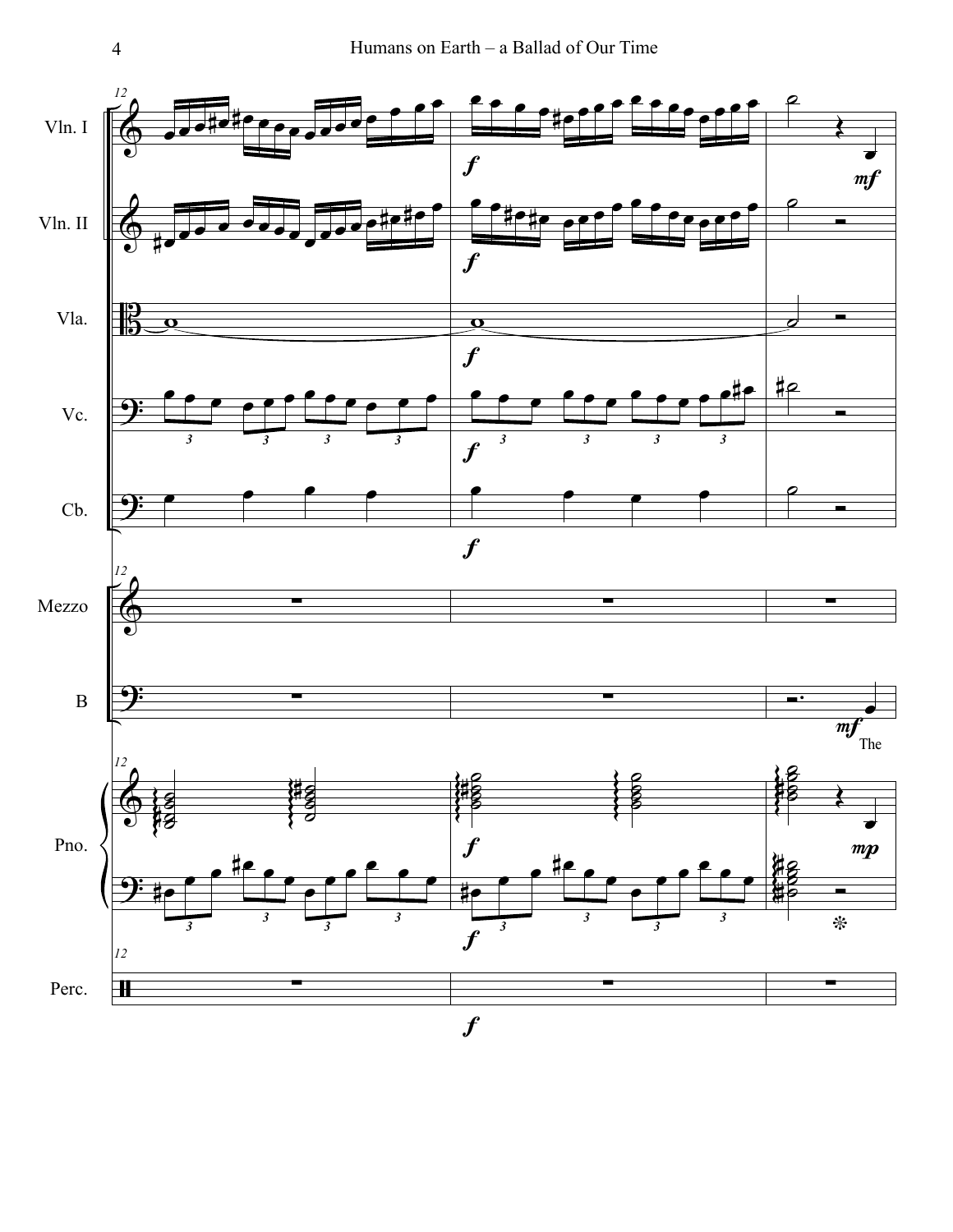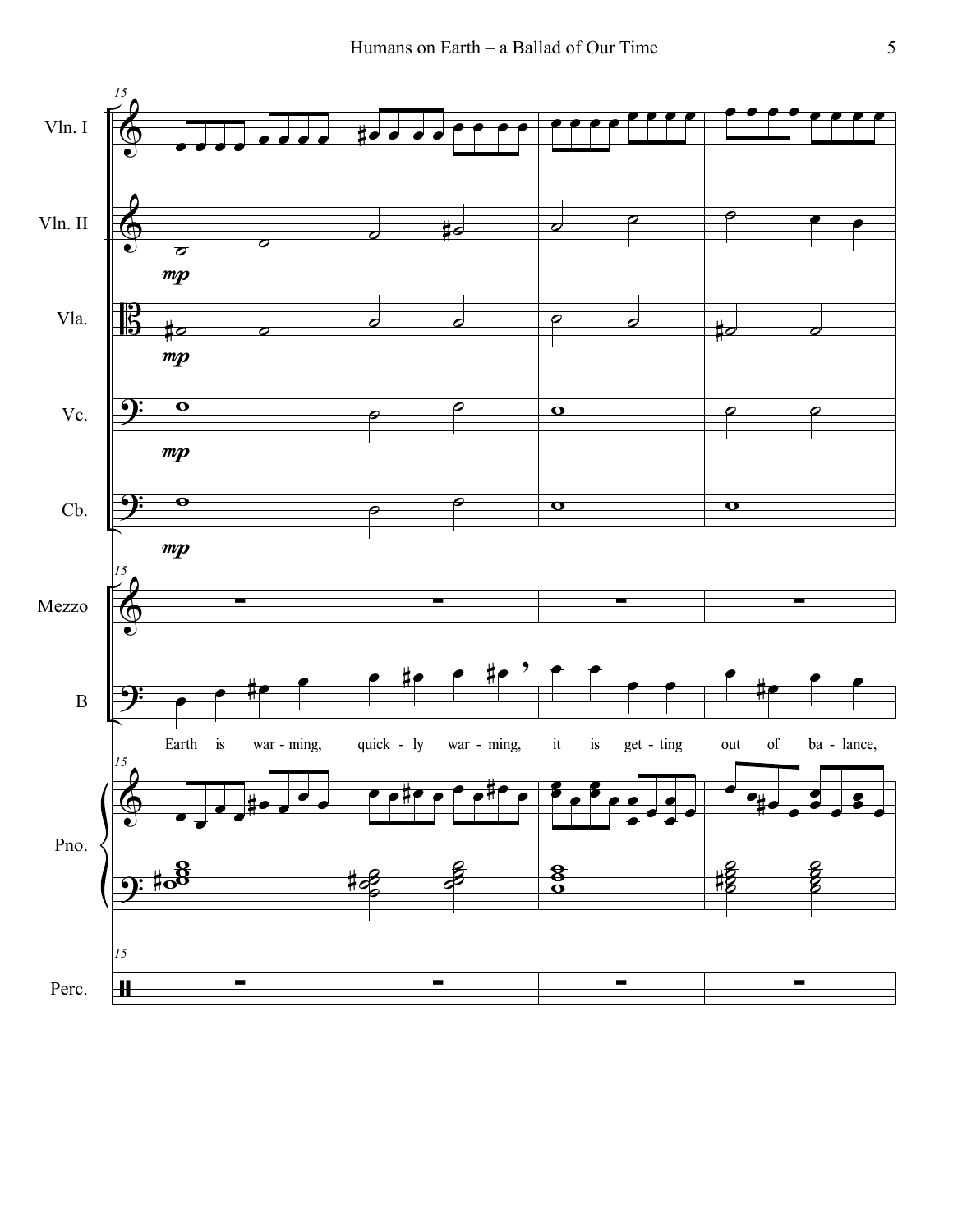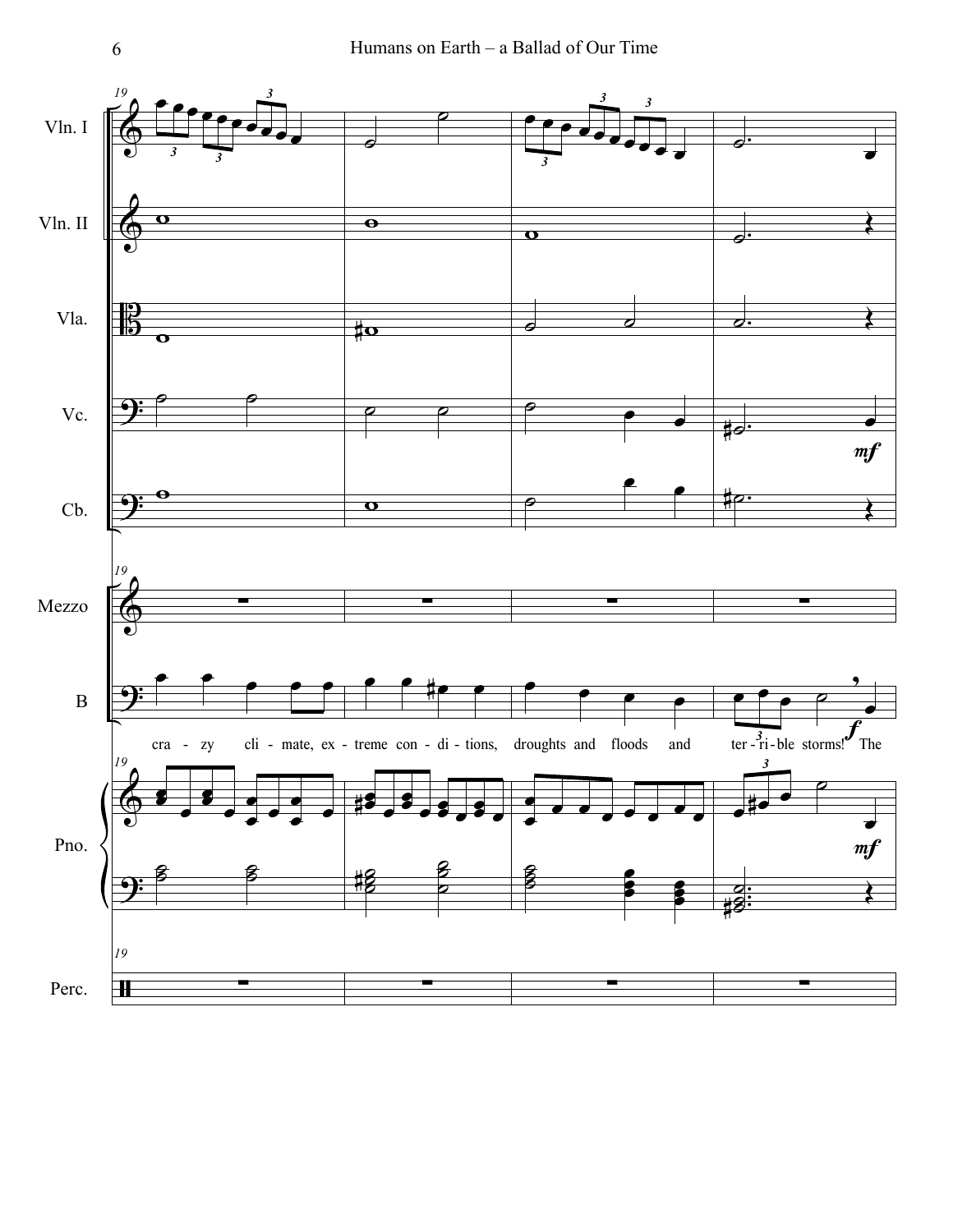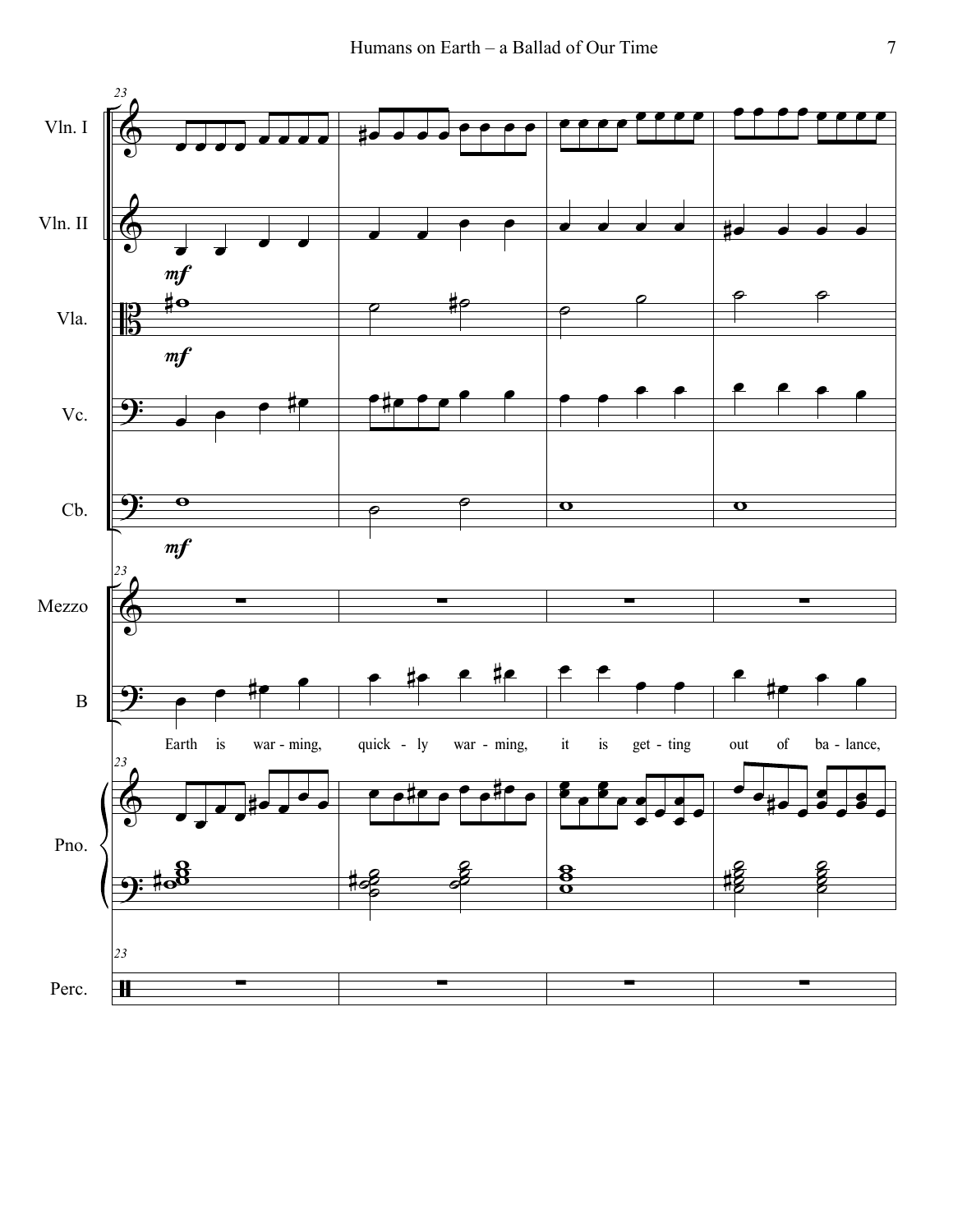![](_page_7_Figure_0.jpeg)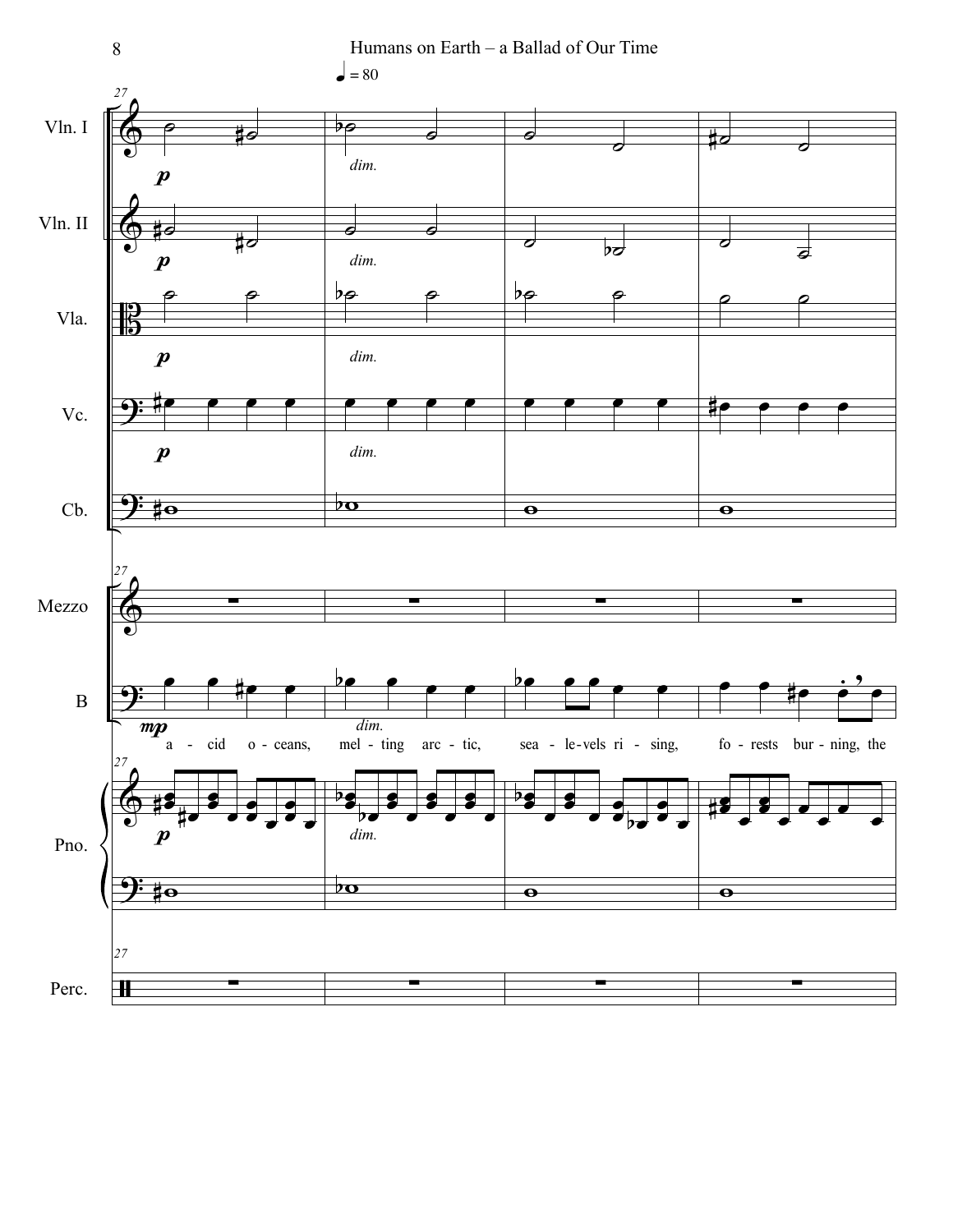![](_page_8_Figure_1.jpeg)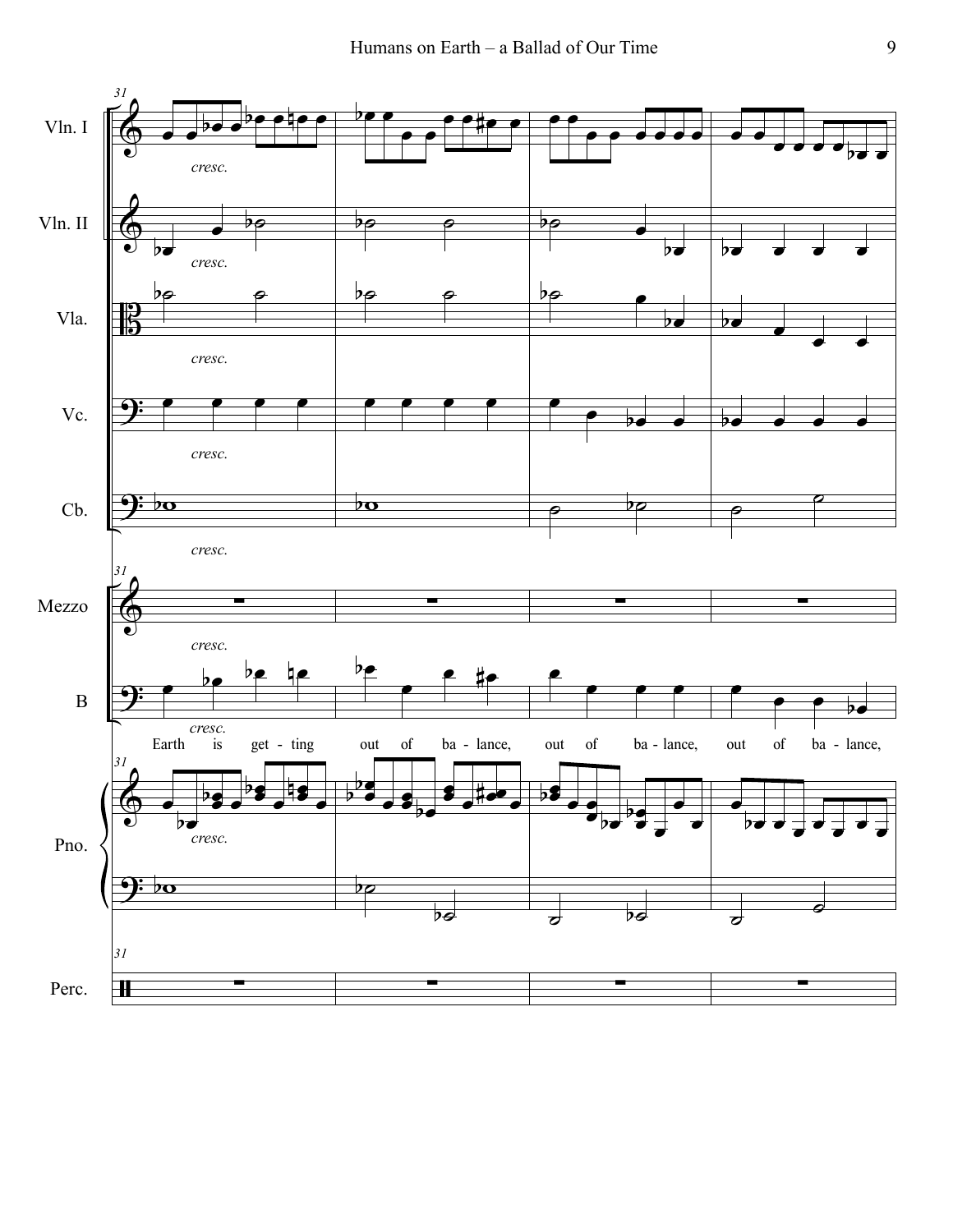![](_page_9_Figure_1.jpeg)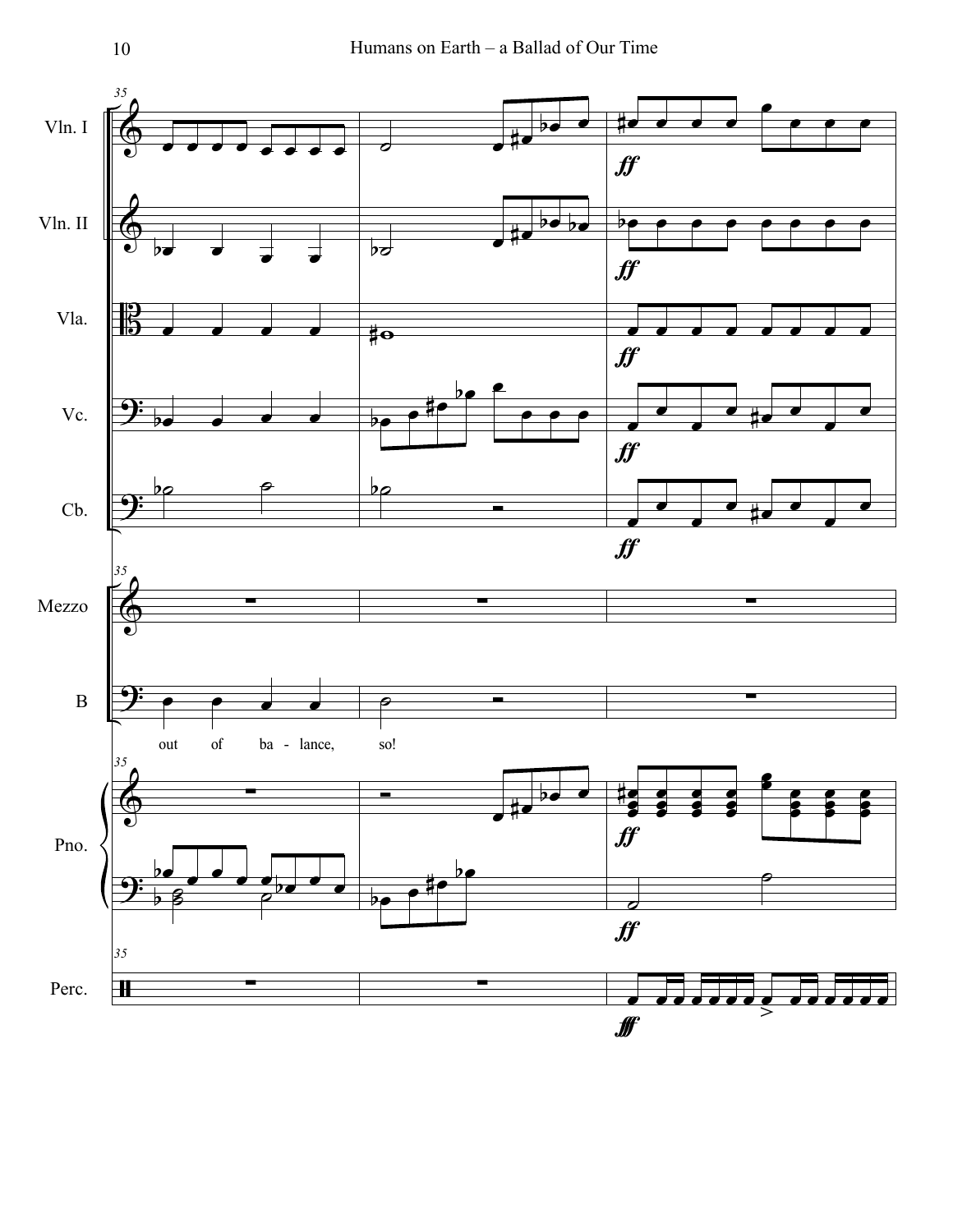![](_page_10_Figure_1.jpeg)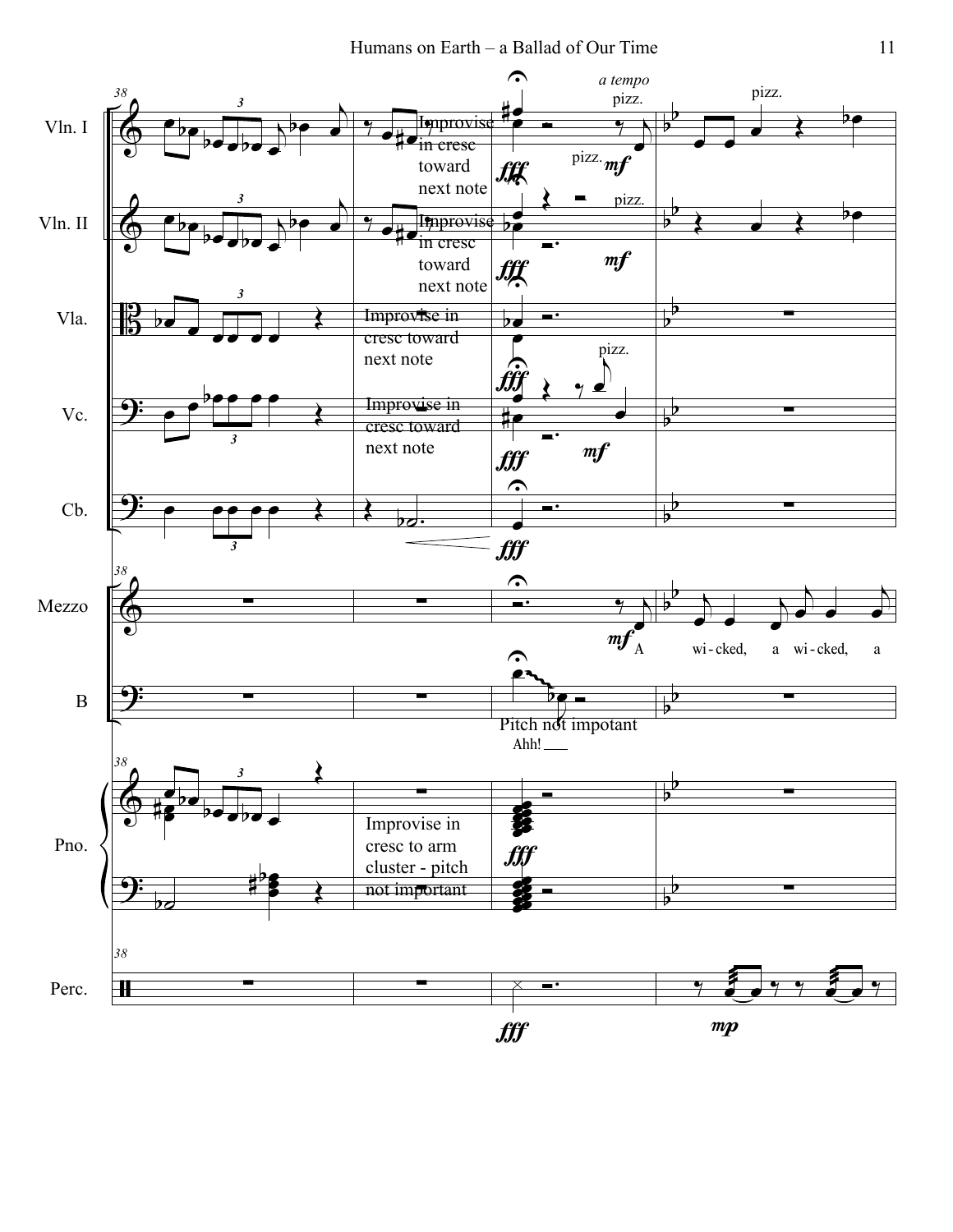![](_page_11_Figure_1.jpeg)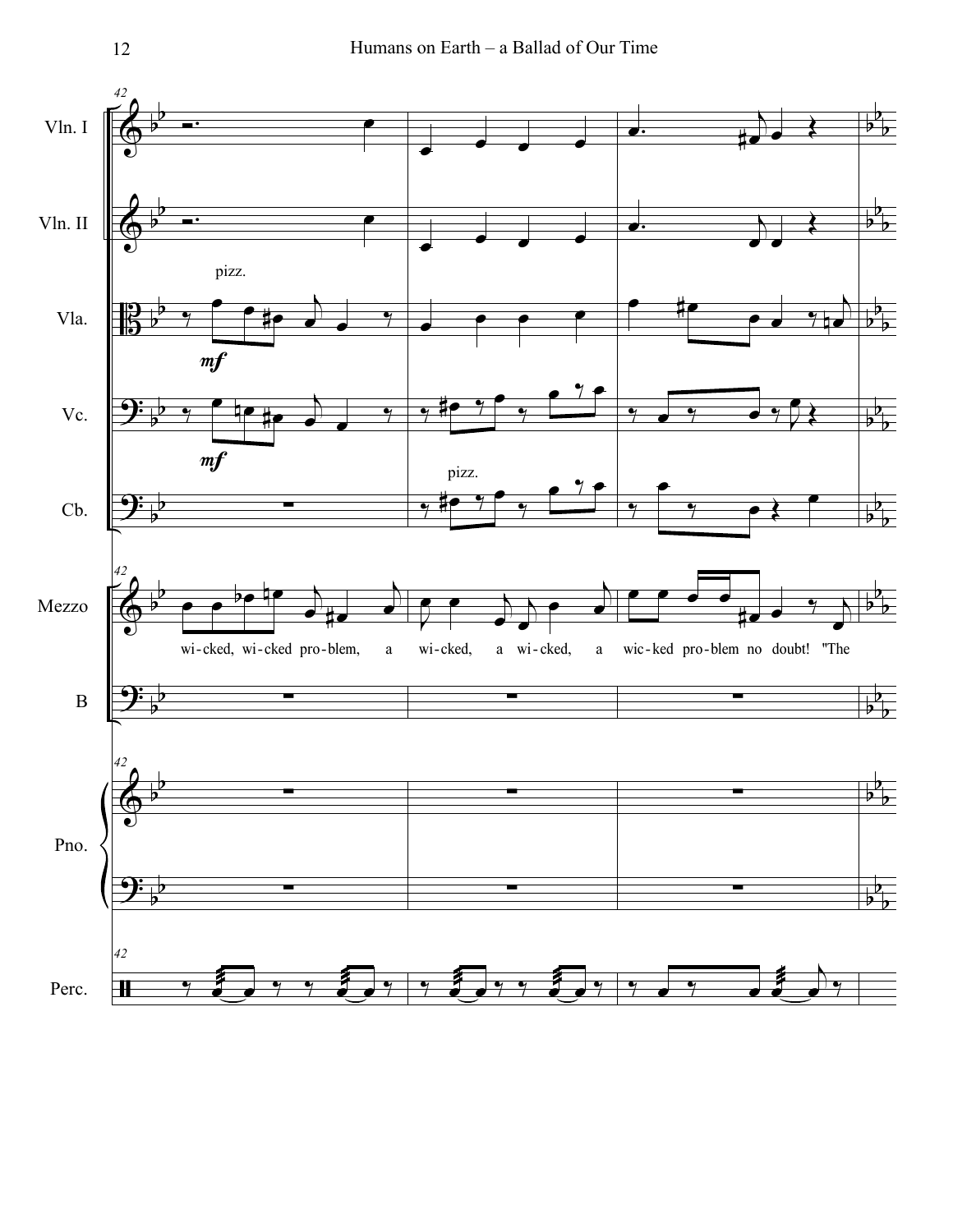![](_page_12_Figure_1.jpeg)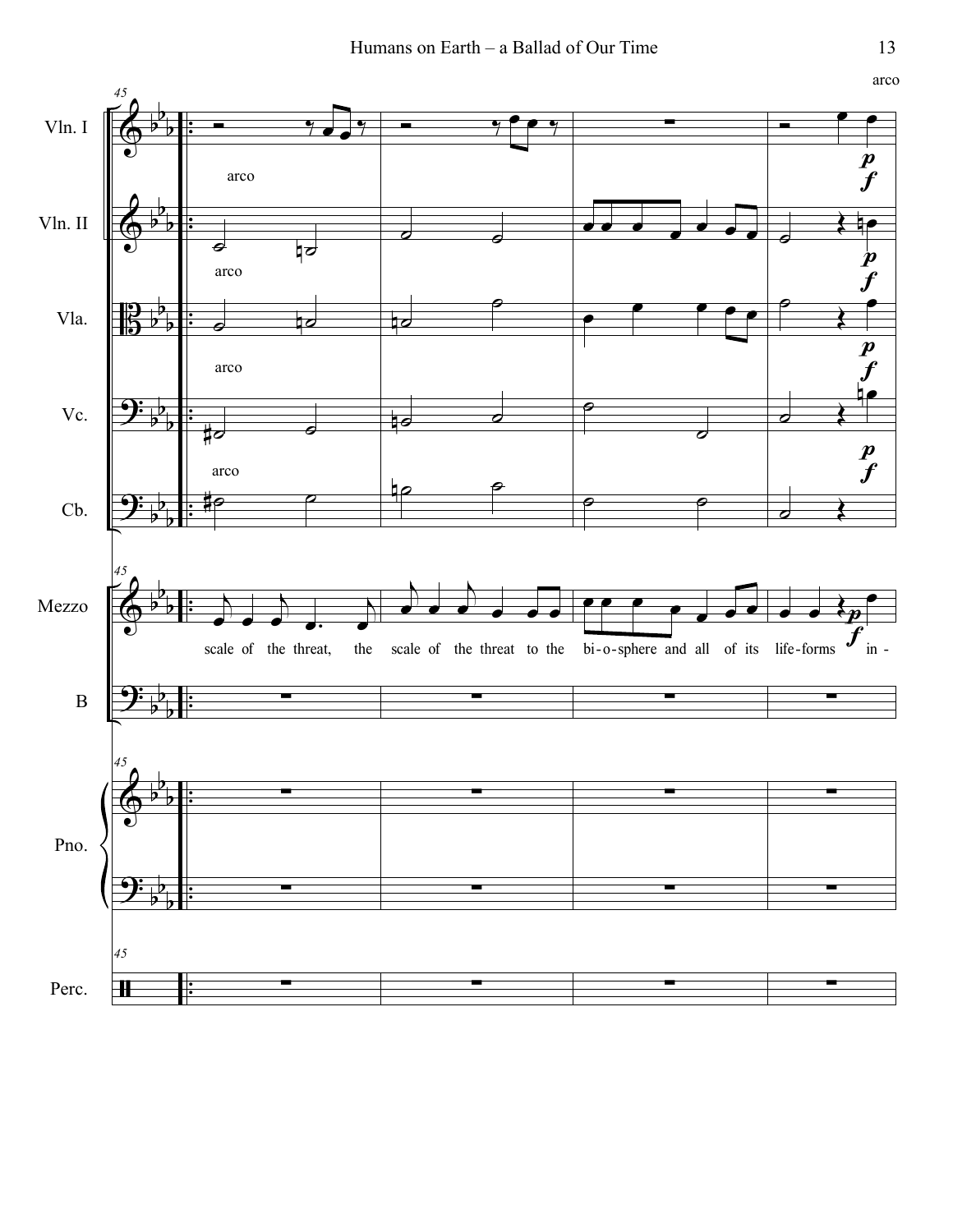![](_page_13_Figure_1.jpeg)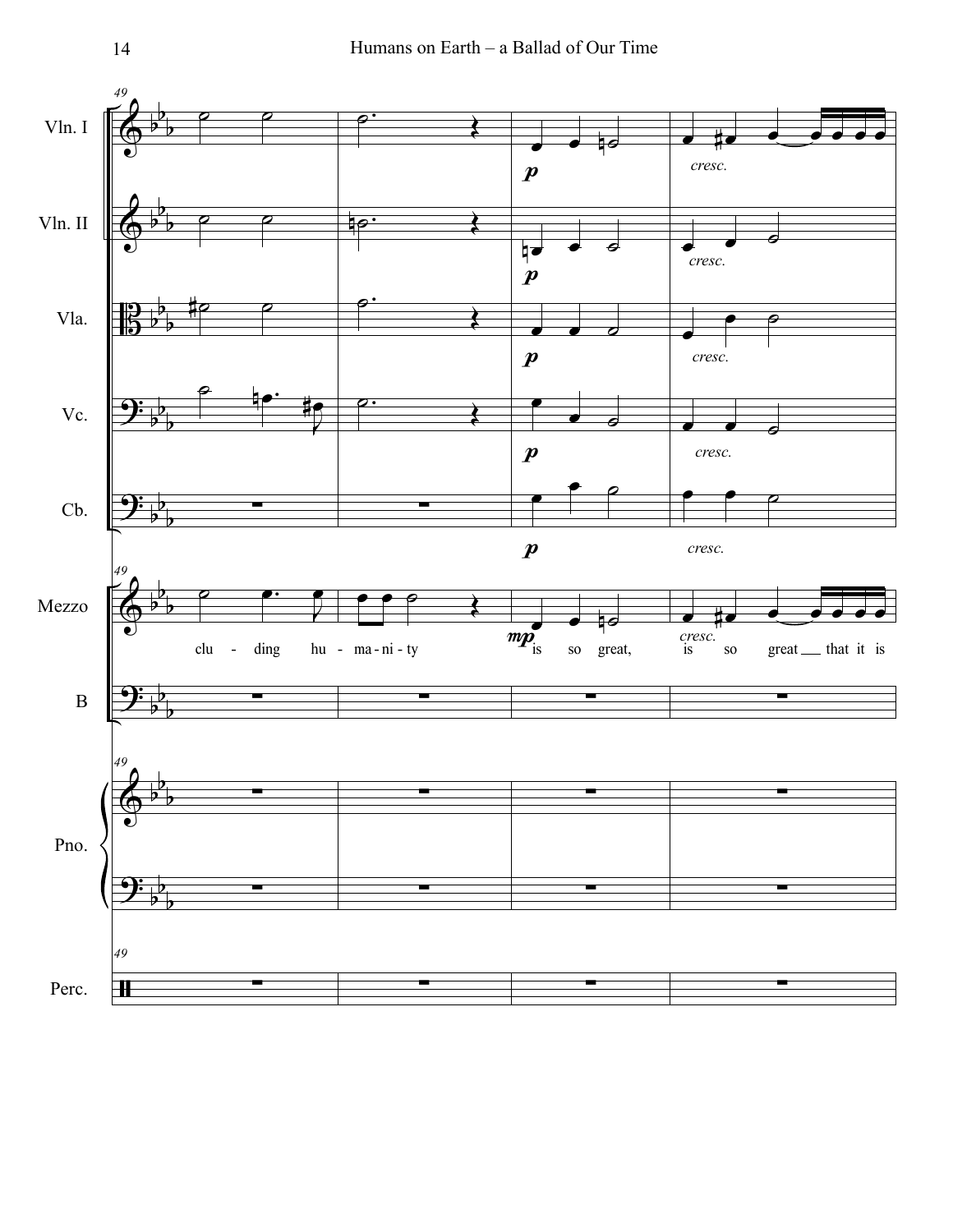![](_page_14_Figure_1.jpeg)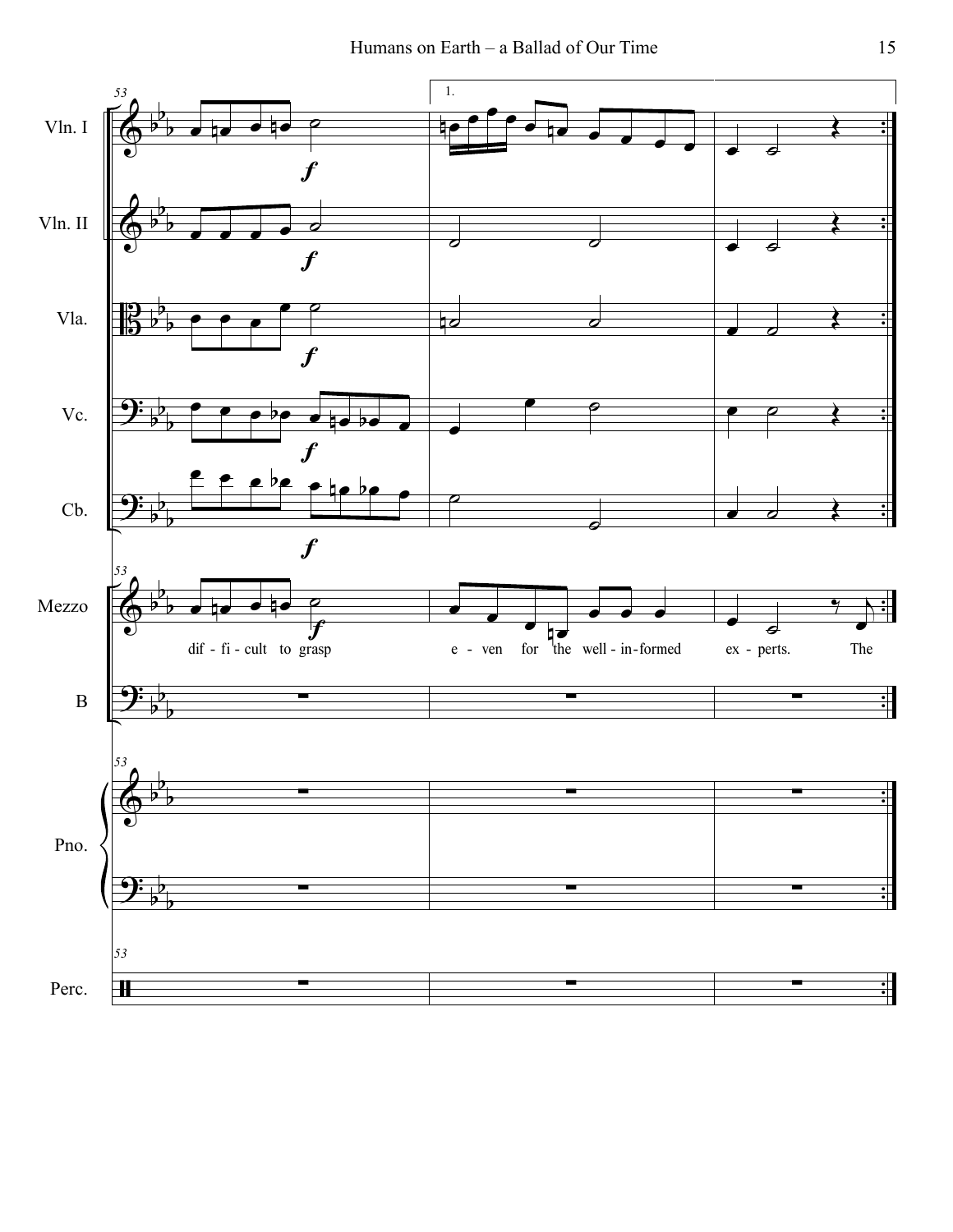![](_page_15_Figure_1.jpeg)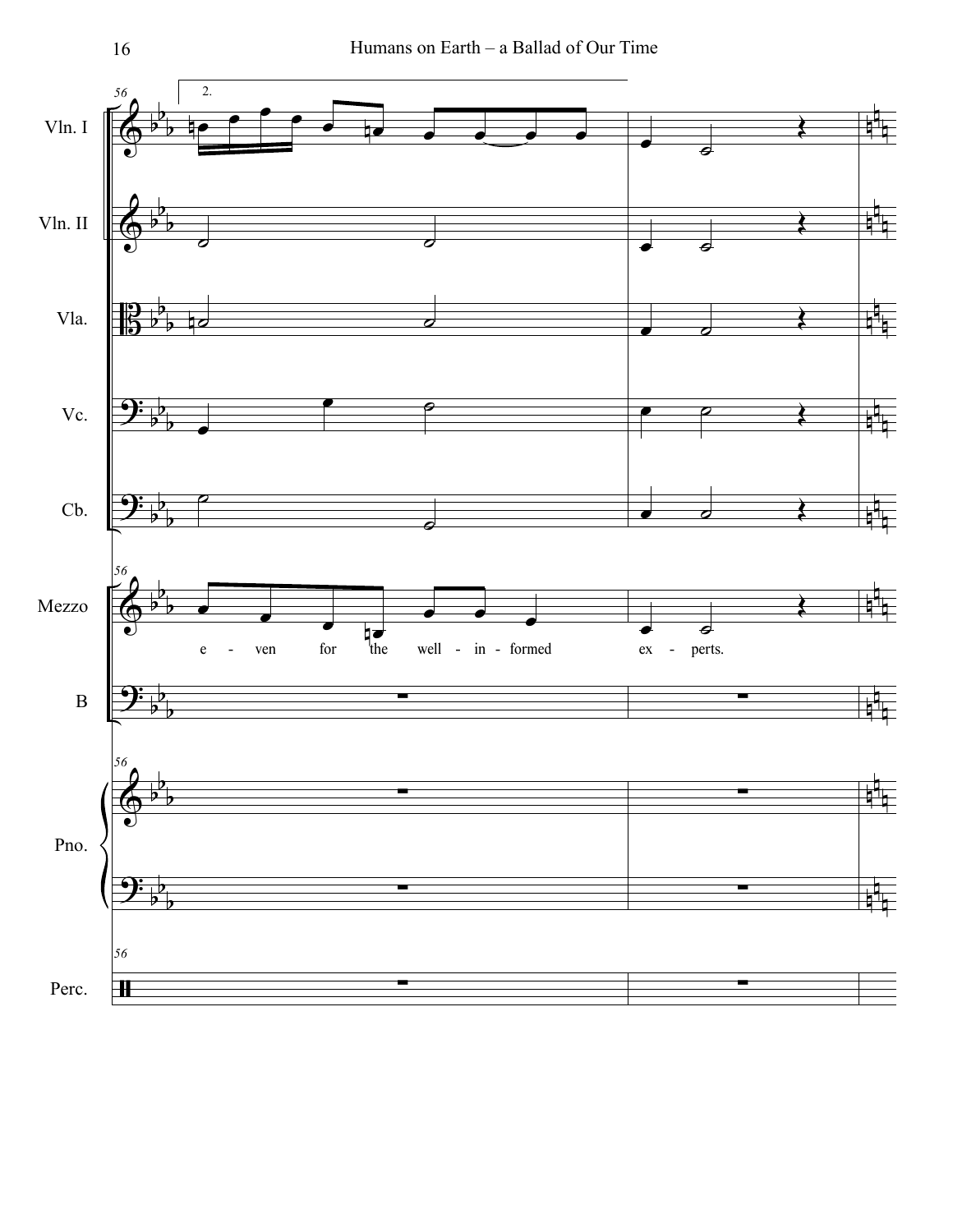![](_page_16_Figure_1.jpeg)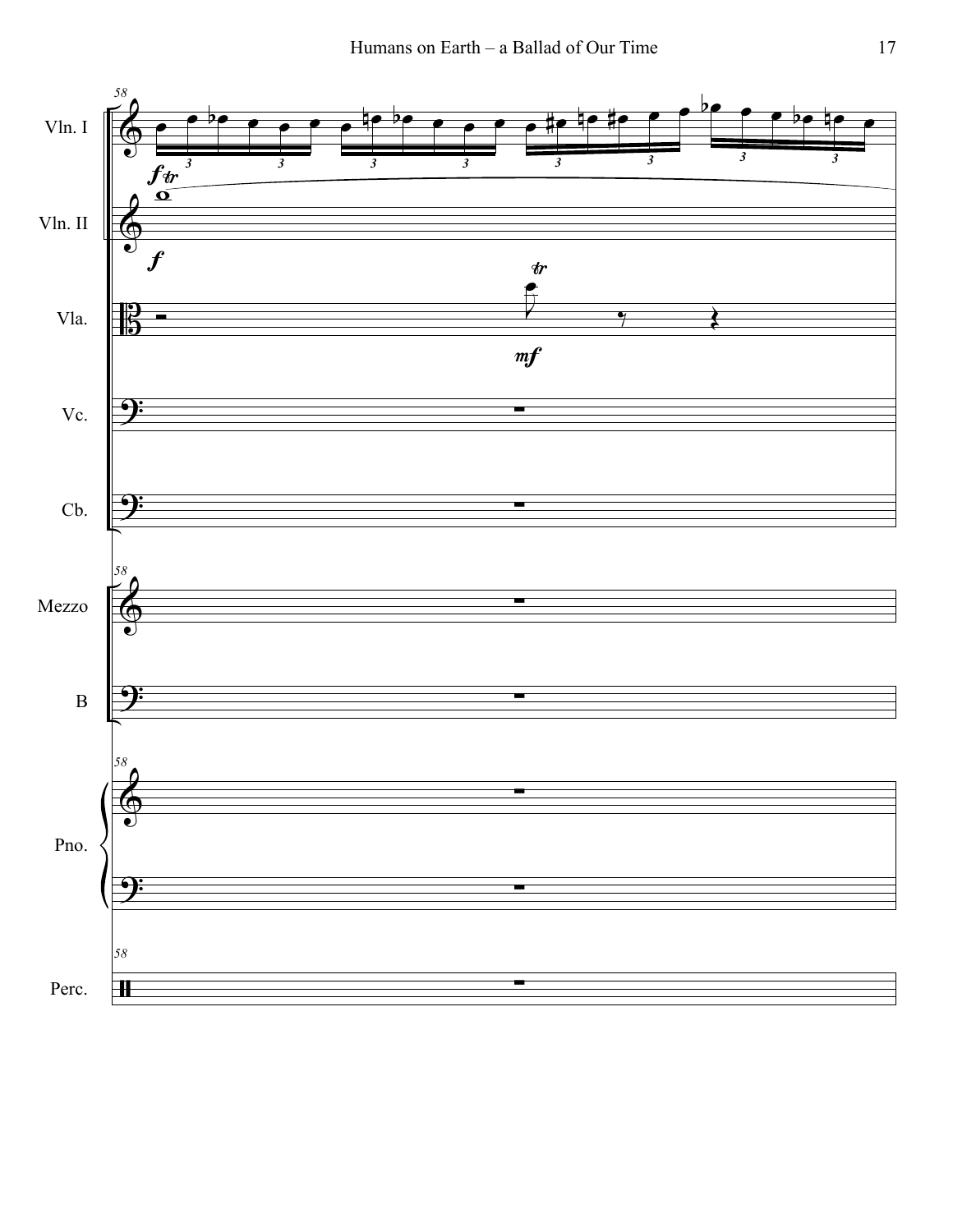![](_page_17_Figure_1.jpeg)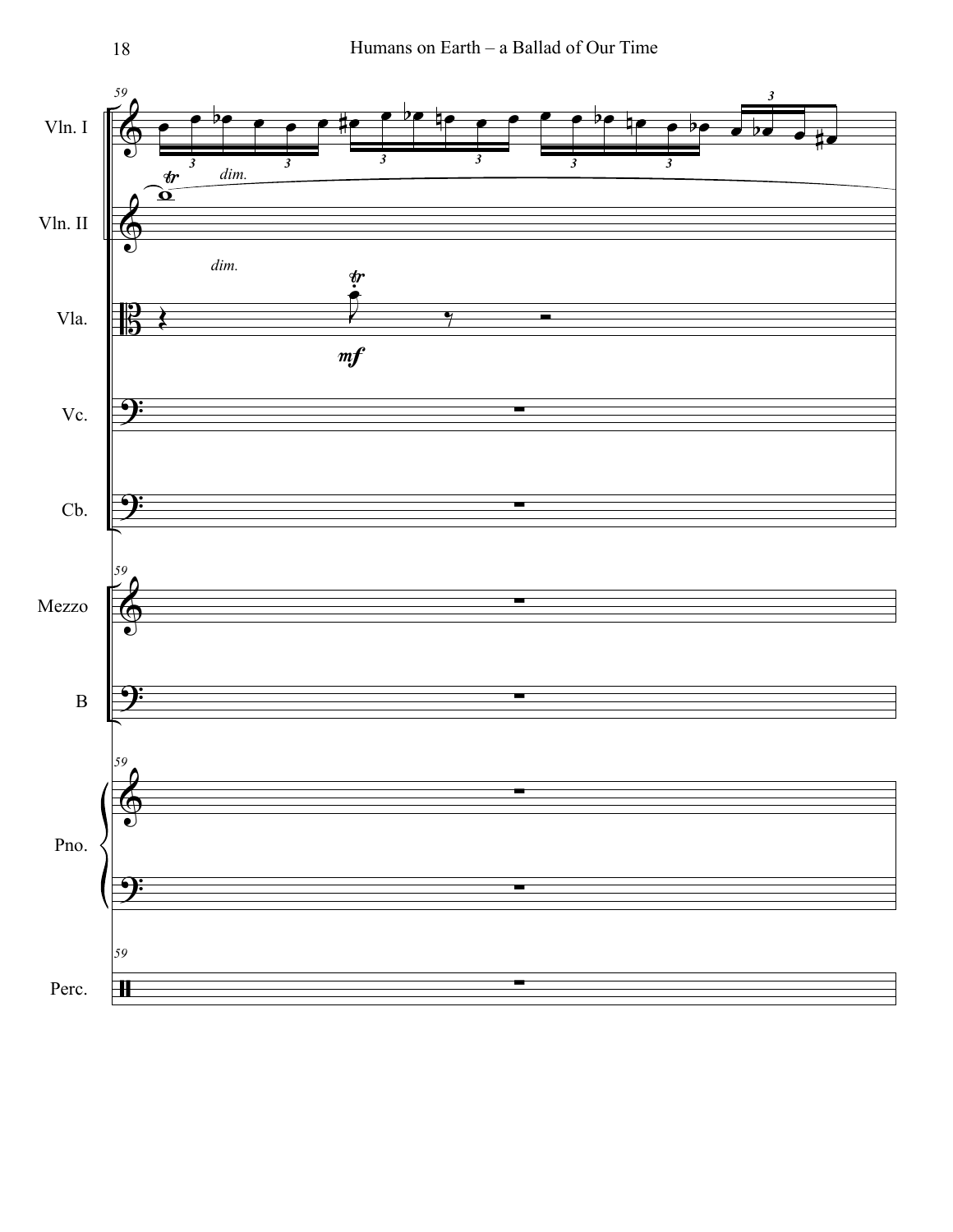![](_page_18_Figure_1.jpeg)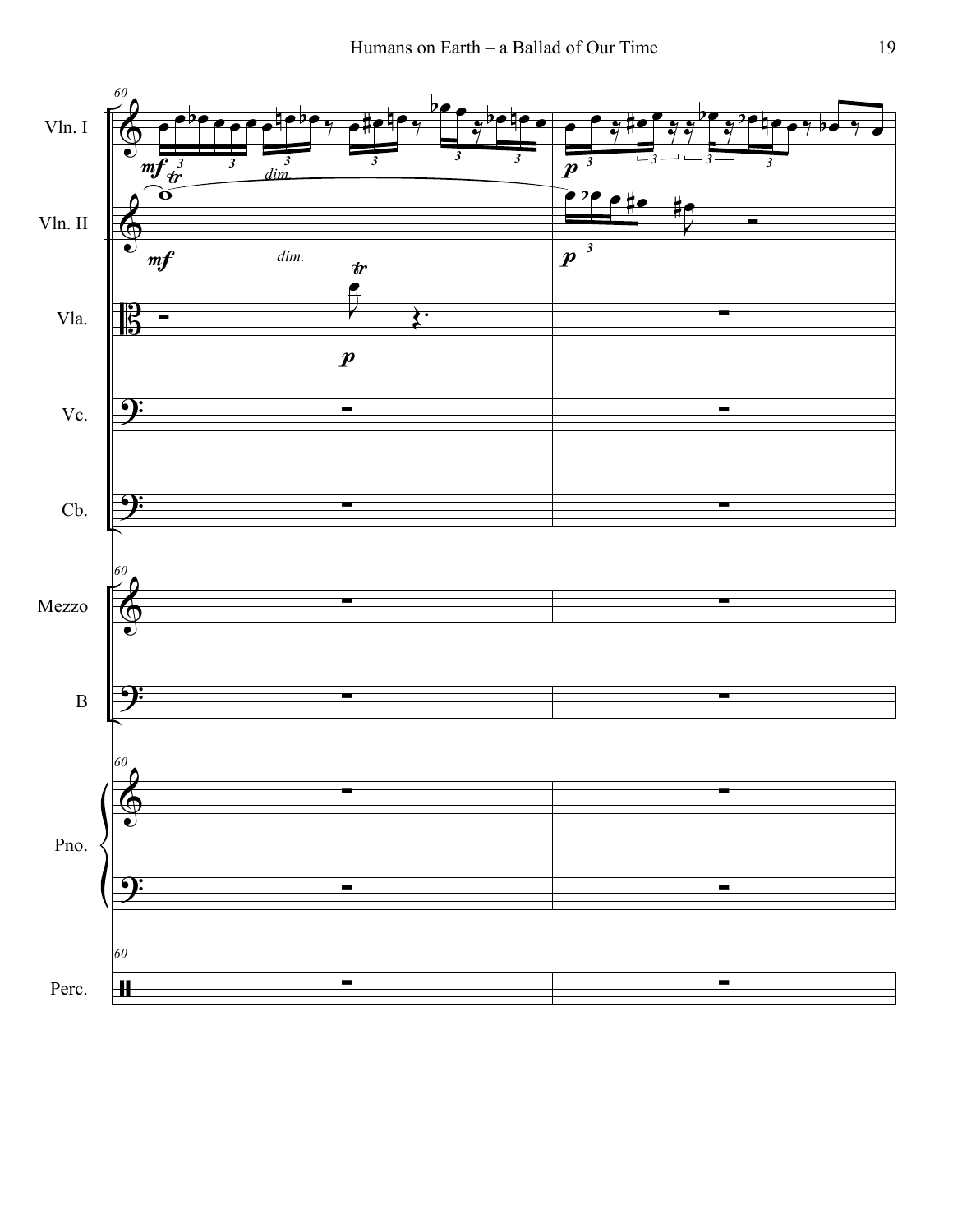![](_page_19_Figure_1.jpeg)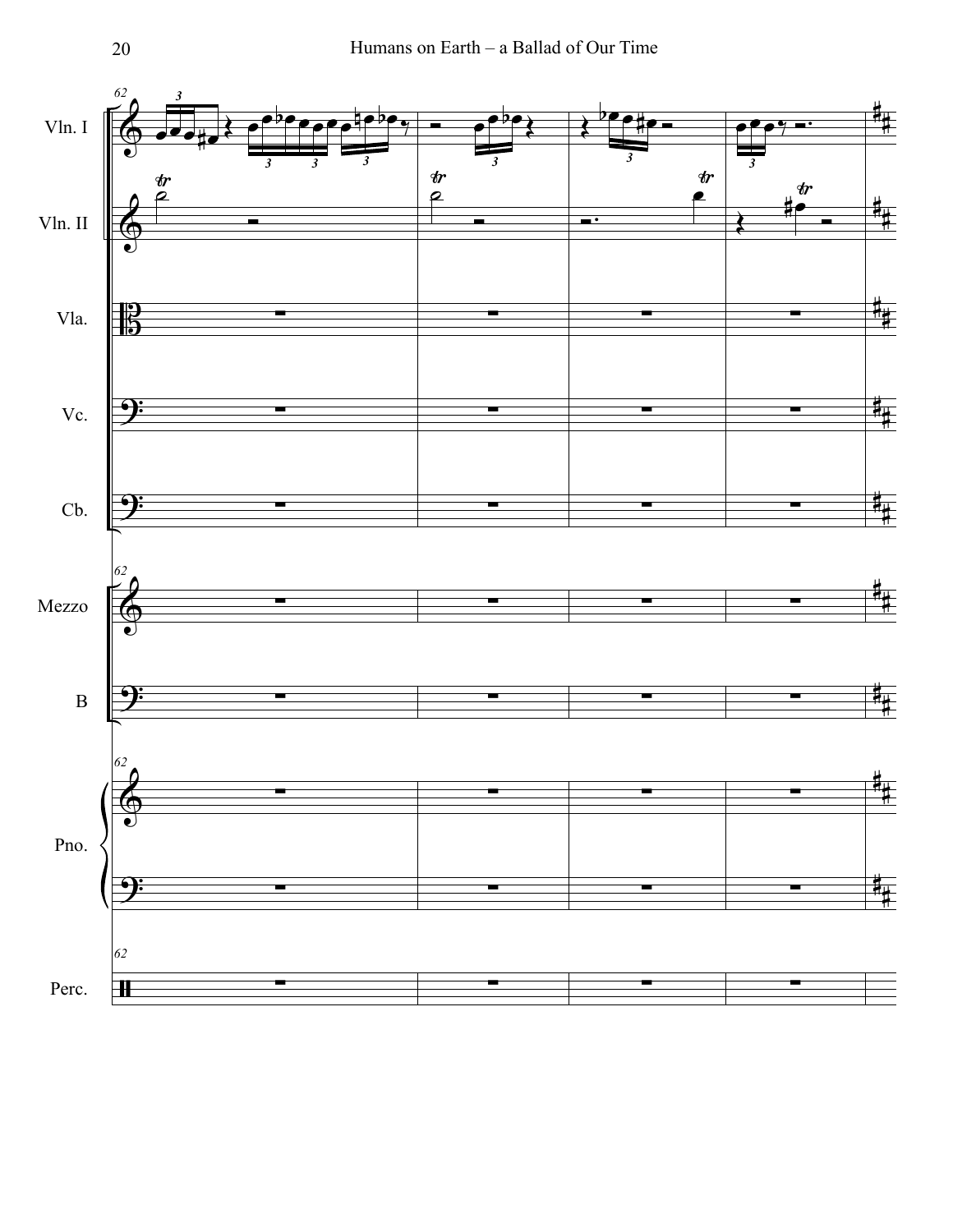![](_page_20_Figure_1.jpeg)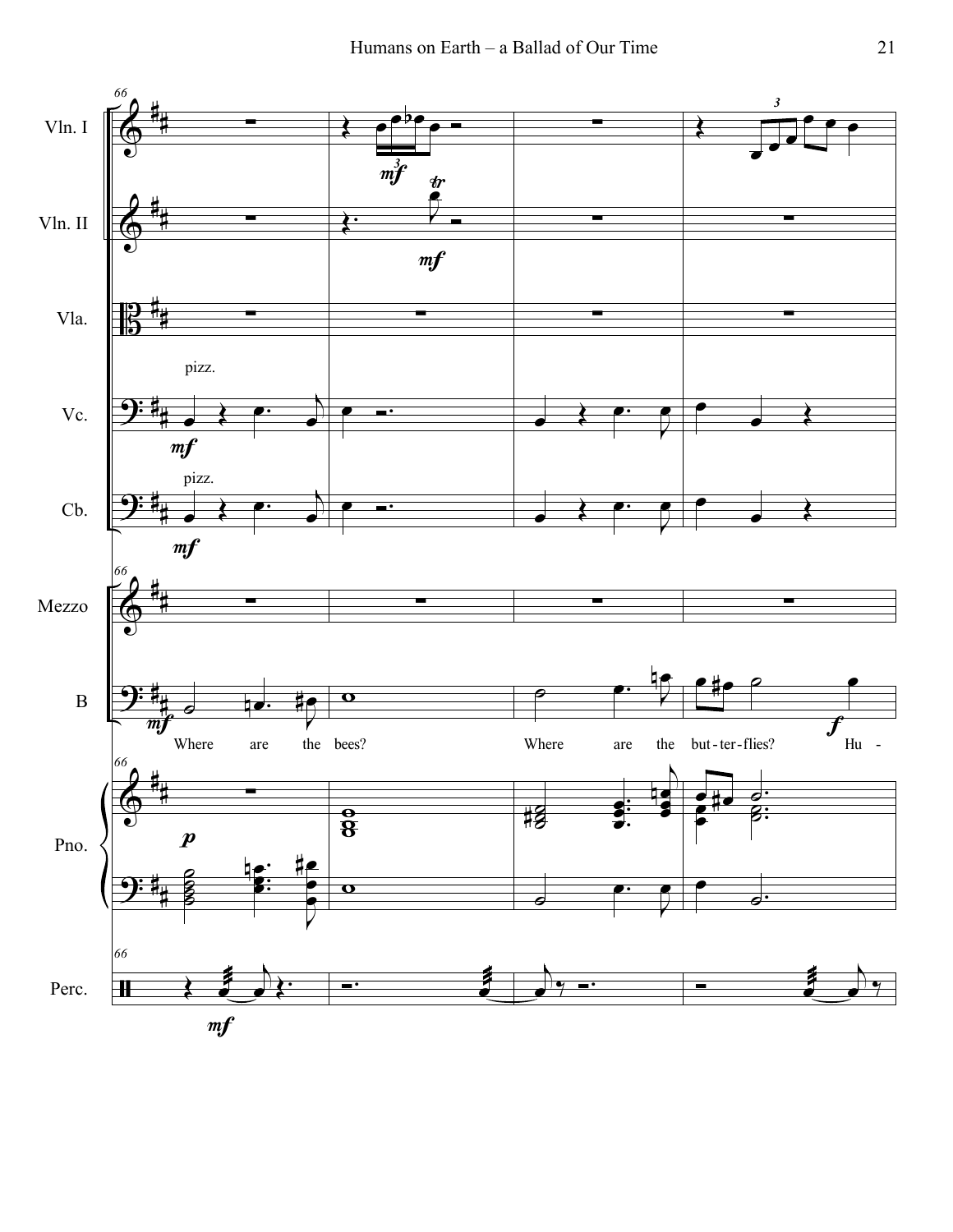![](_page_21_Figure_1.jpeg)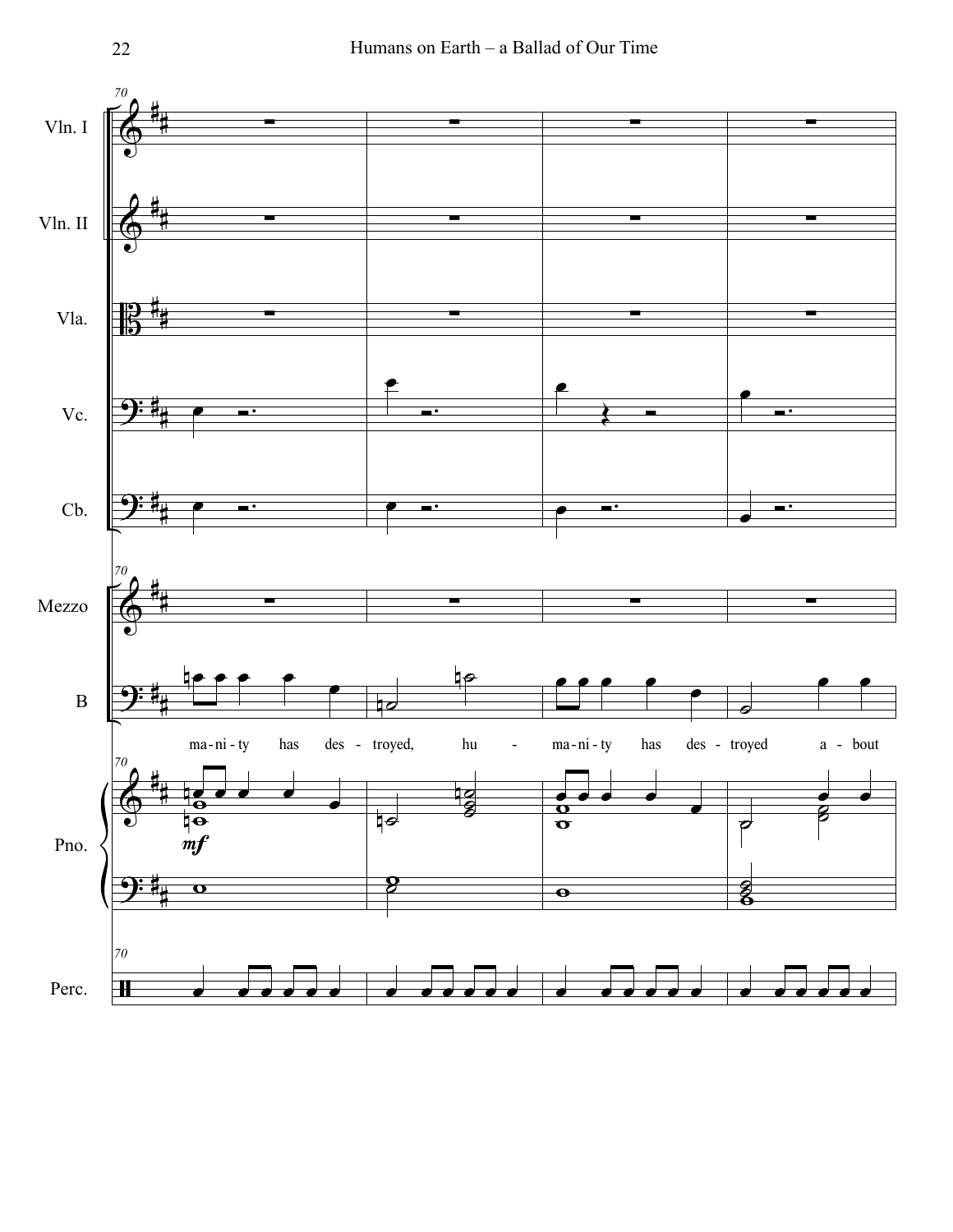![](_page_22_Figure_1.jpeg)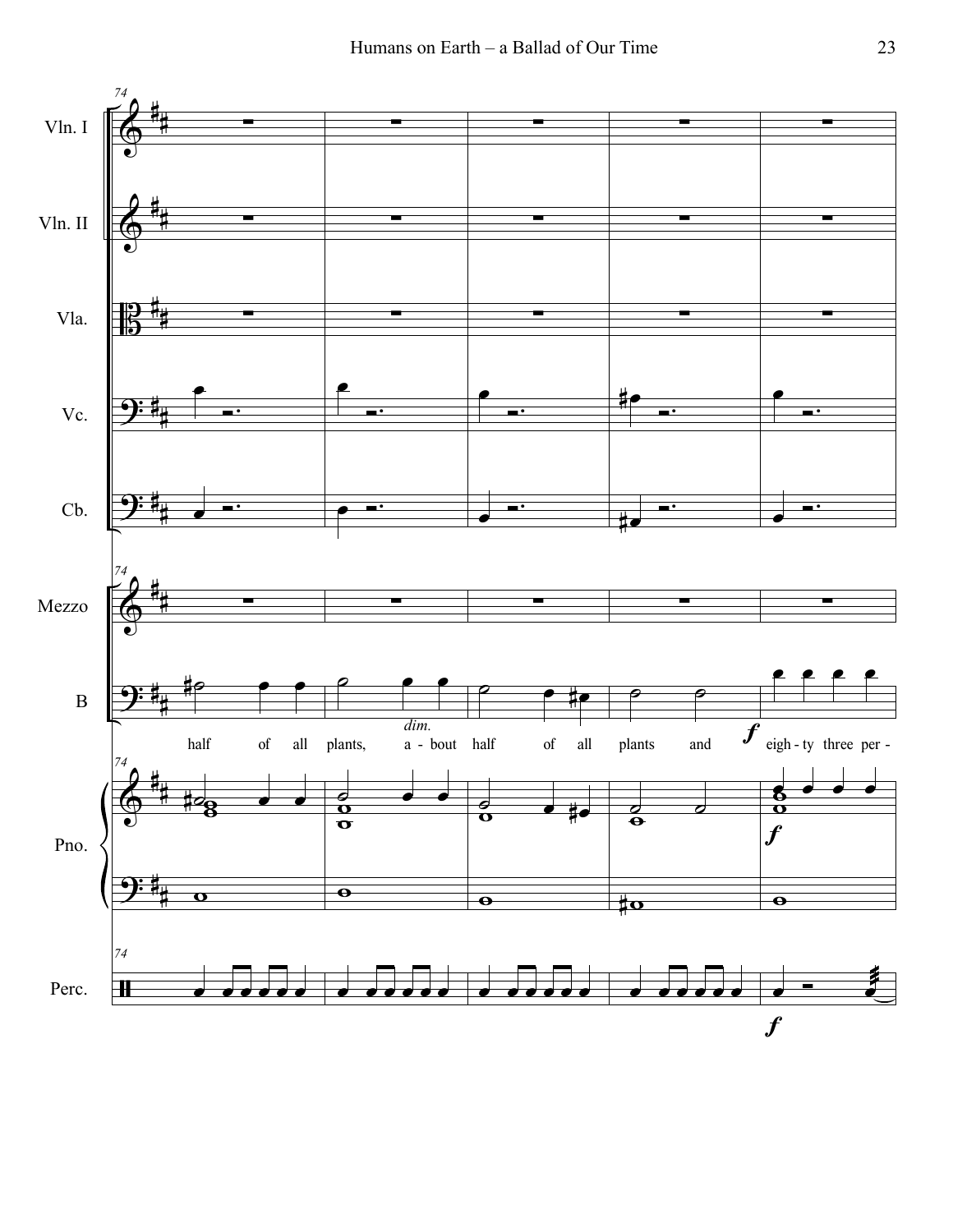![](_page_23_Figure_1.jpeg)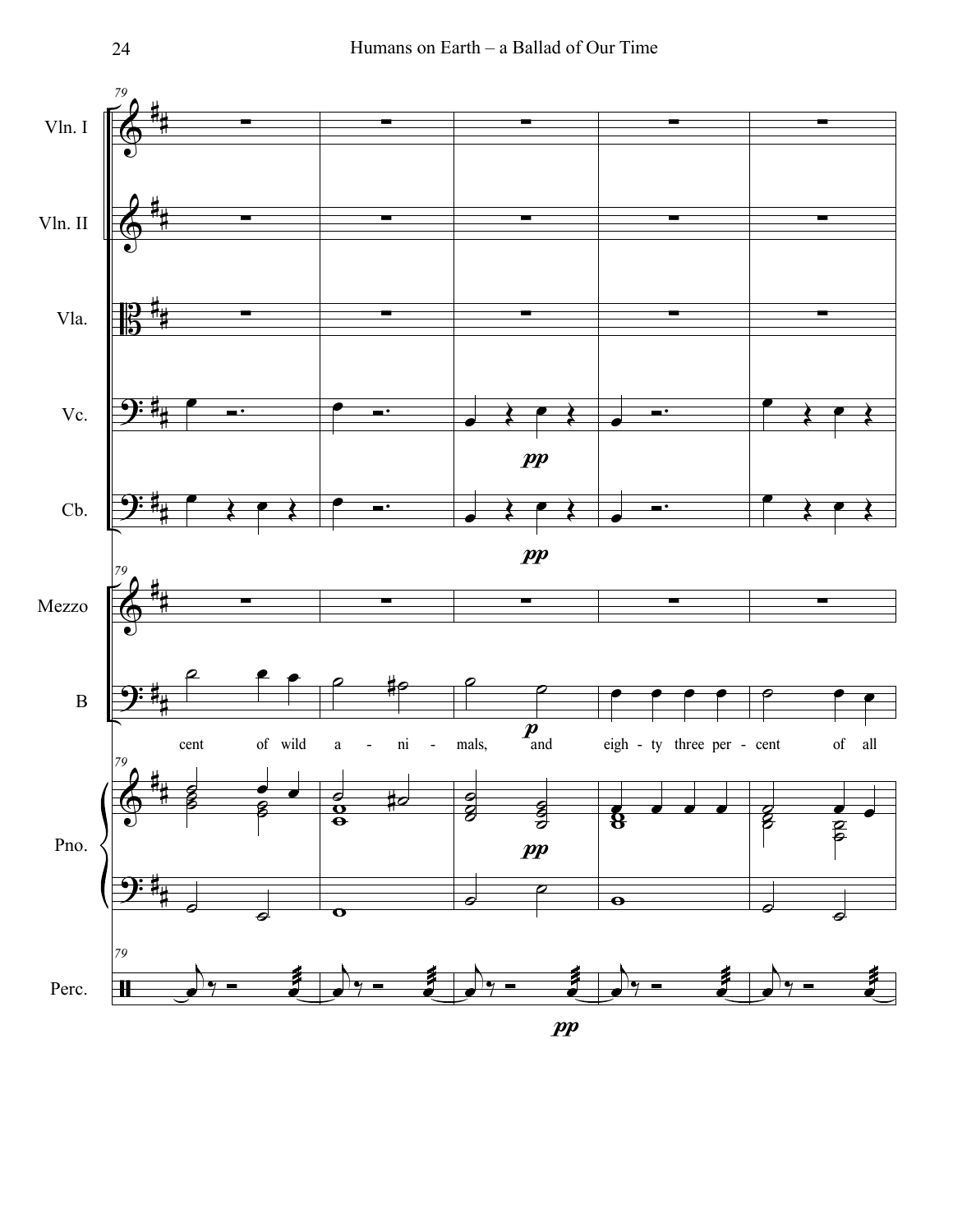![](_page_24_Figure_1.jpeg)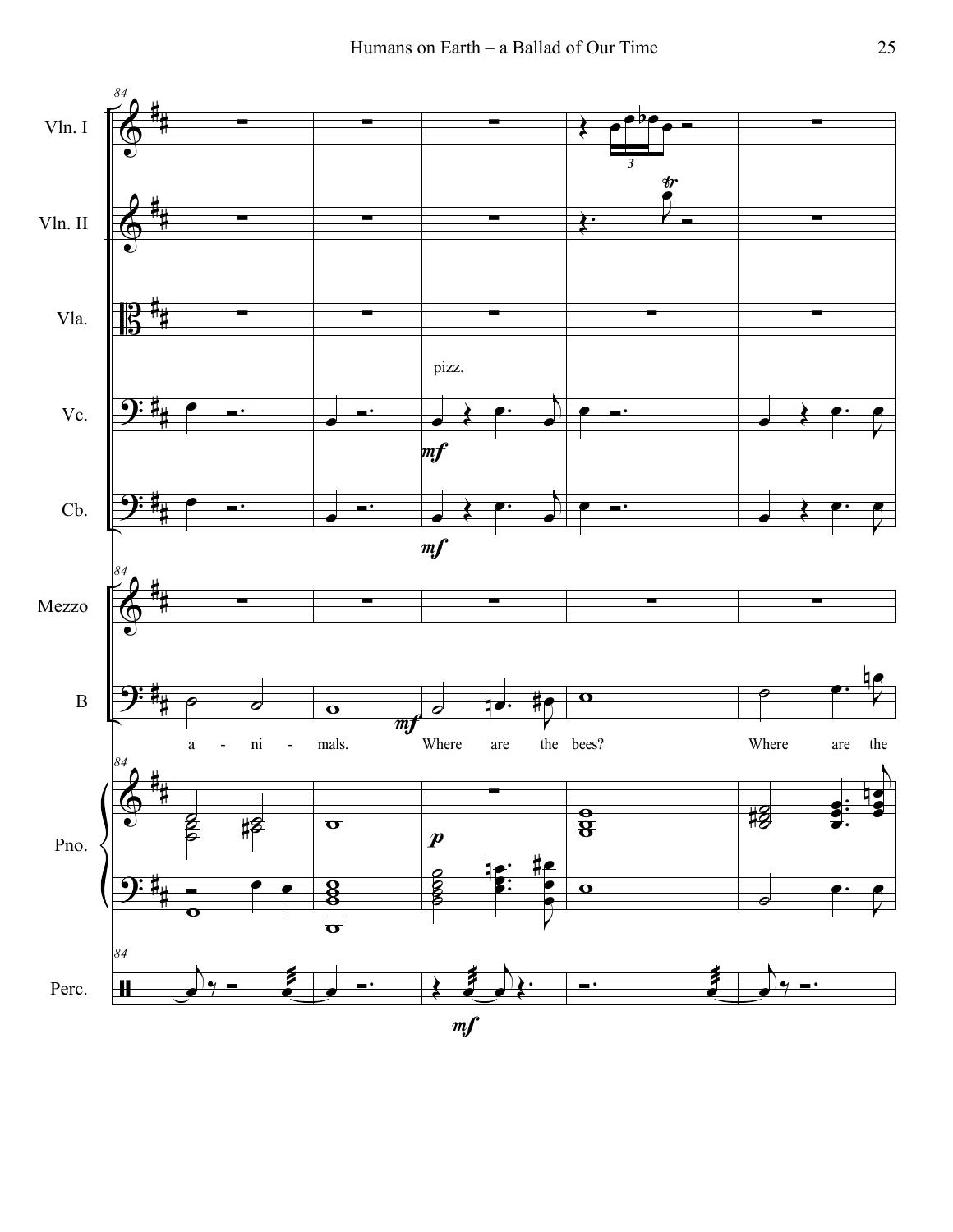![](_page_25_Figure_1.jpeg)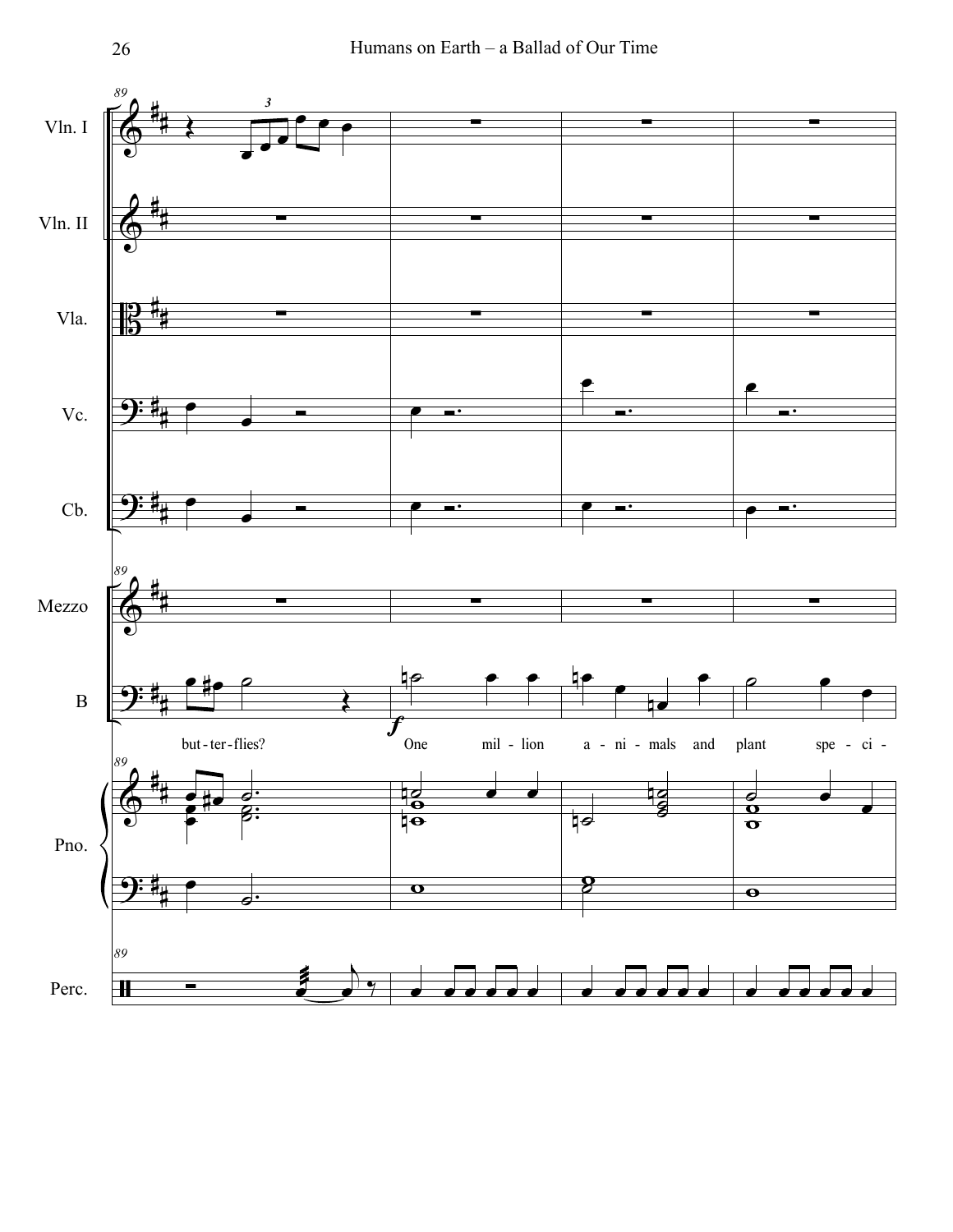![](_page_26_Figure_1.jpeg)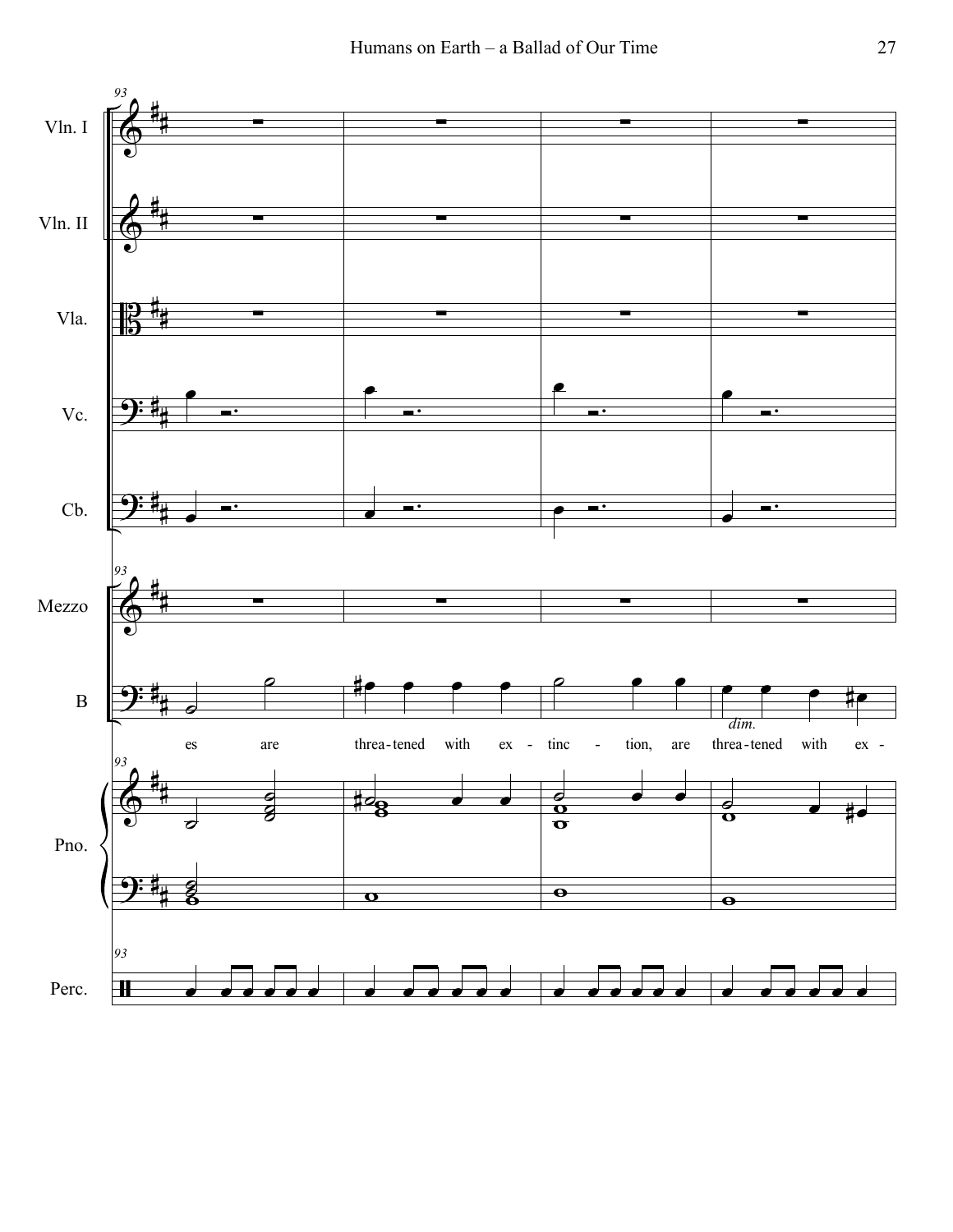![](_page_27_Figure_1.jpeg)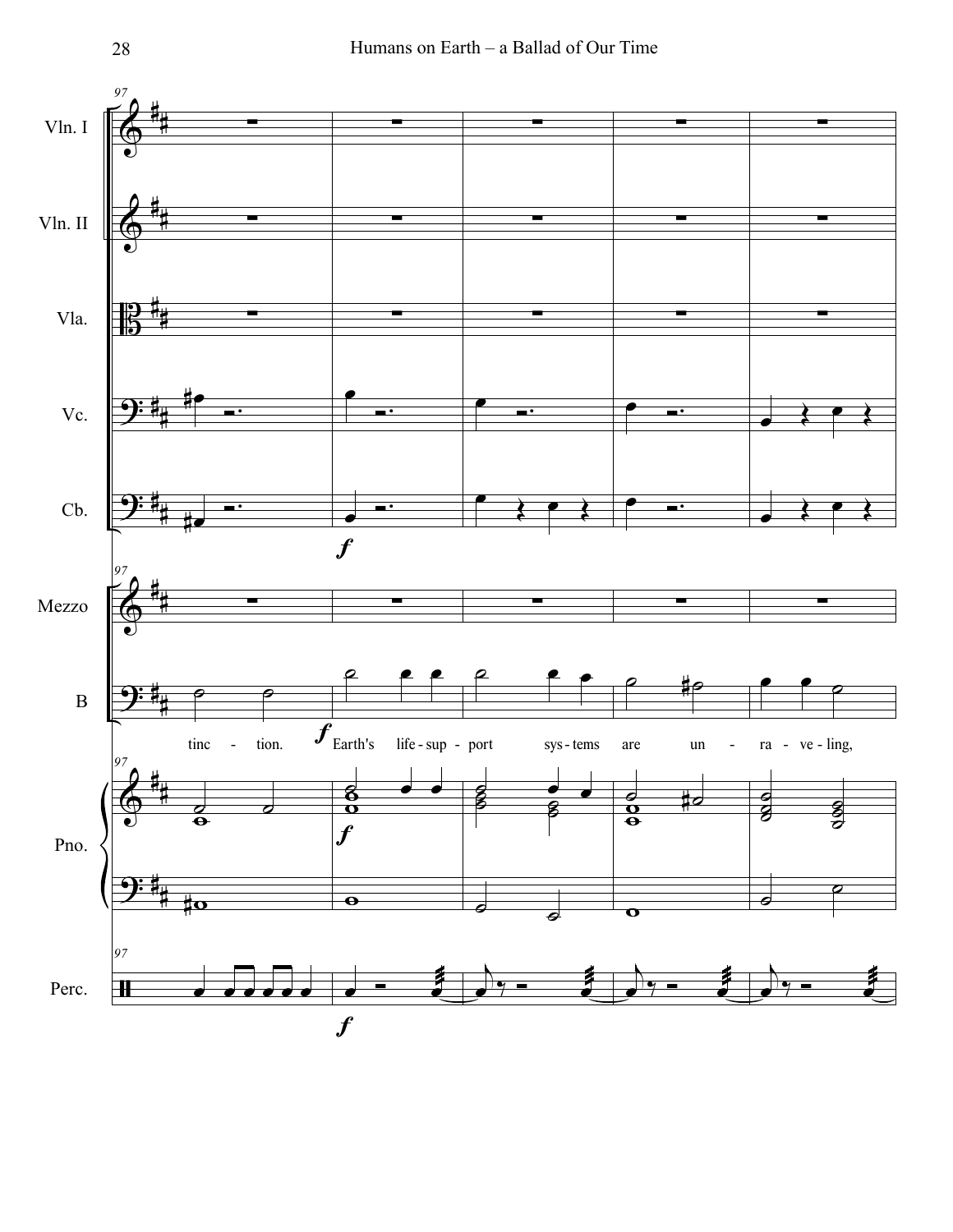![](_page_28_Figure_1.jpeg)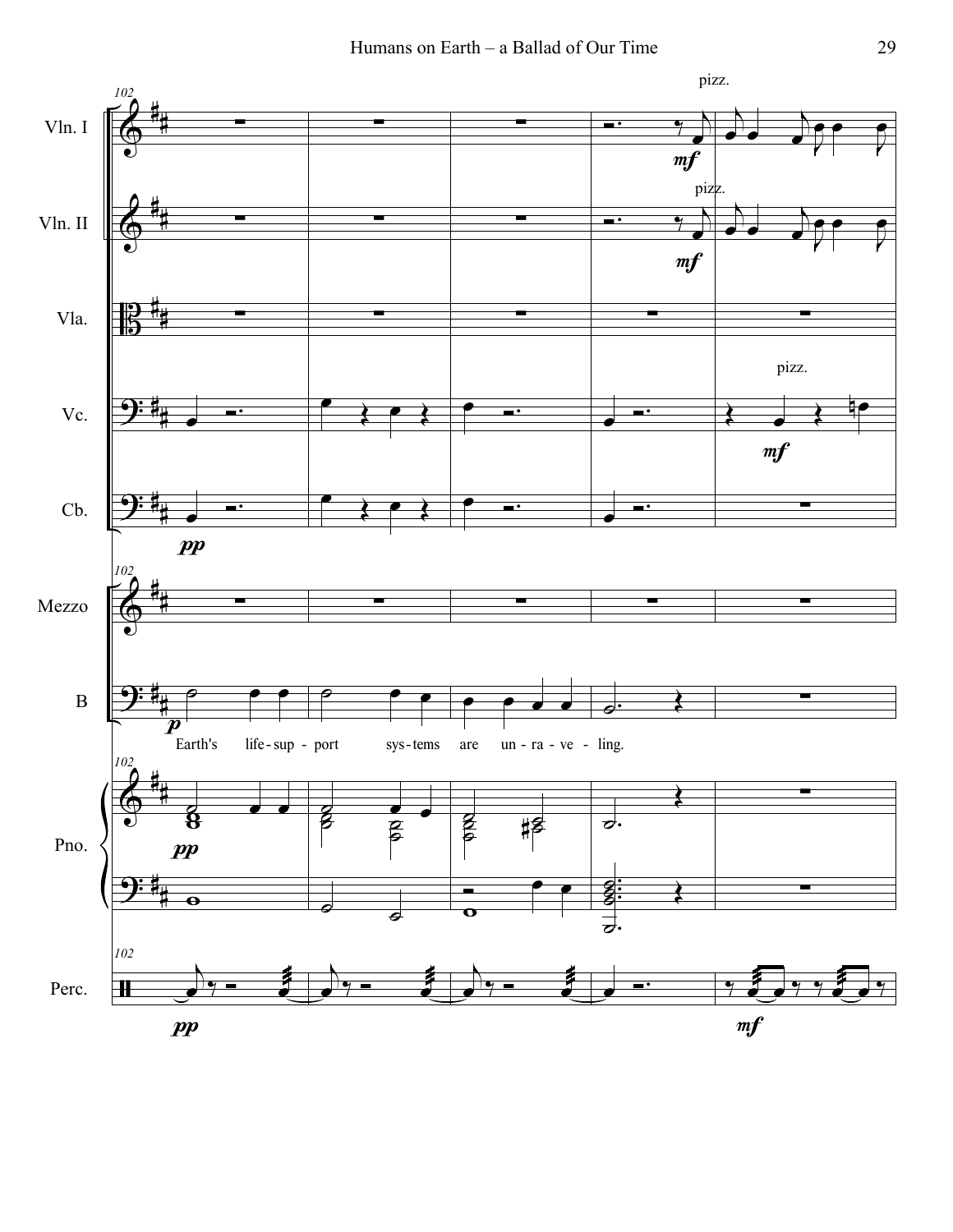![](_page_29_Figure_1.jpeg)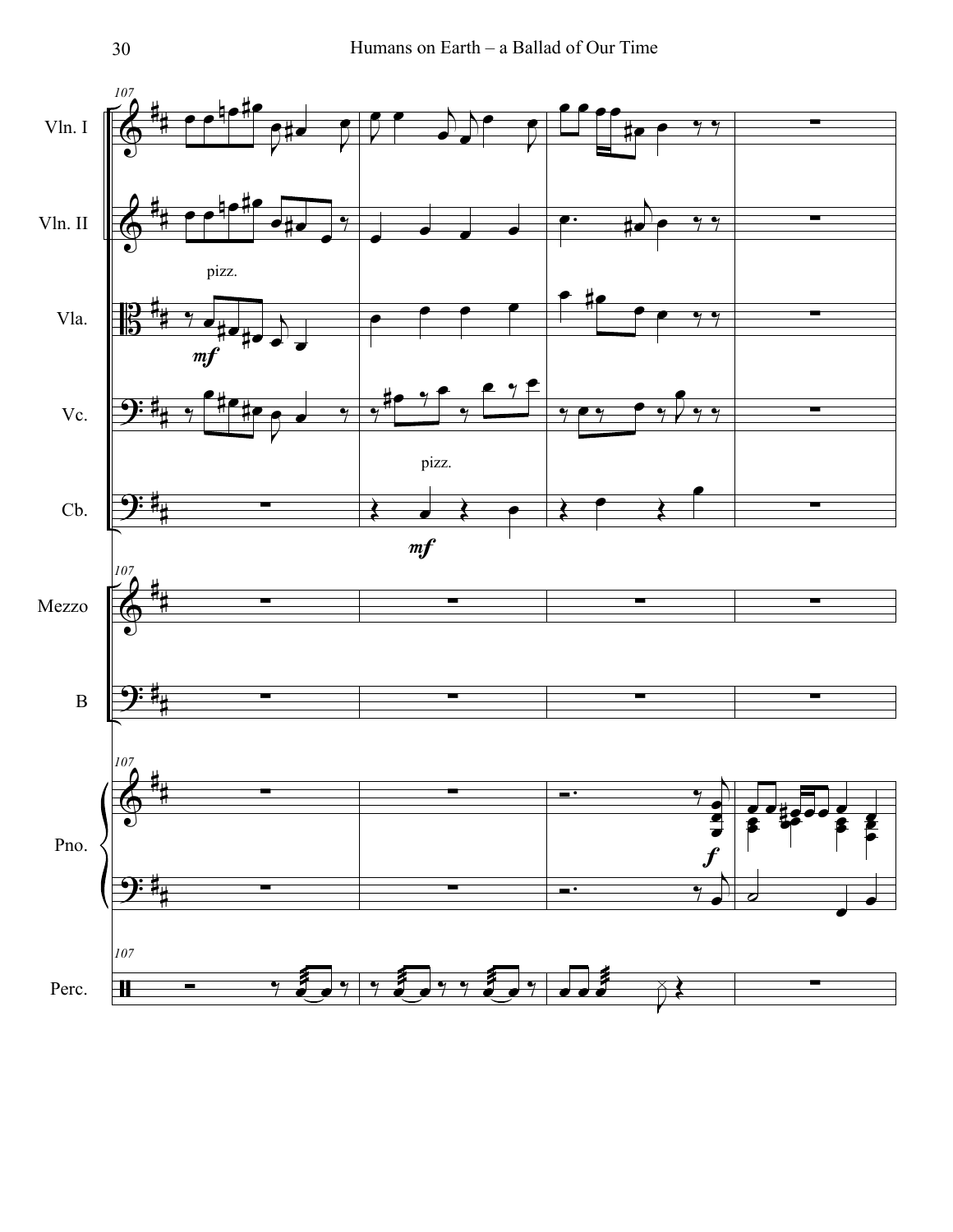![](_page_30_Figure_1.jpeg)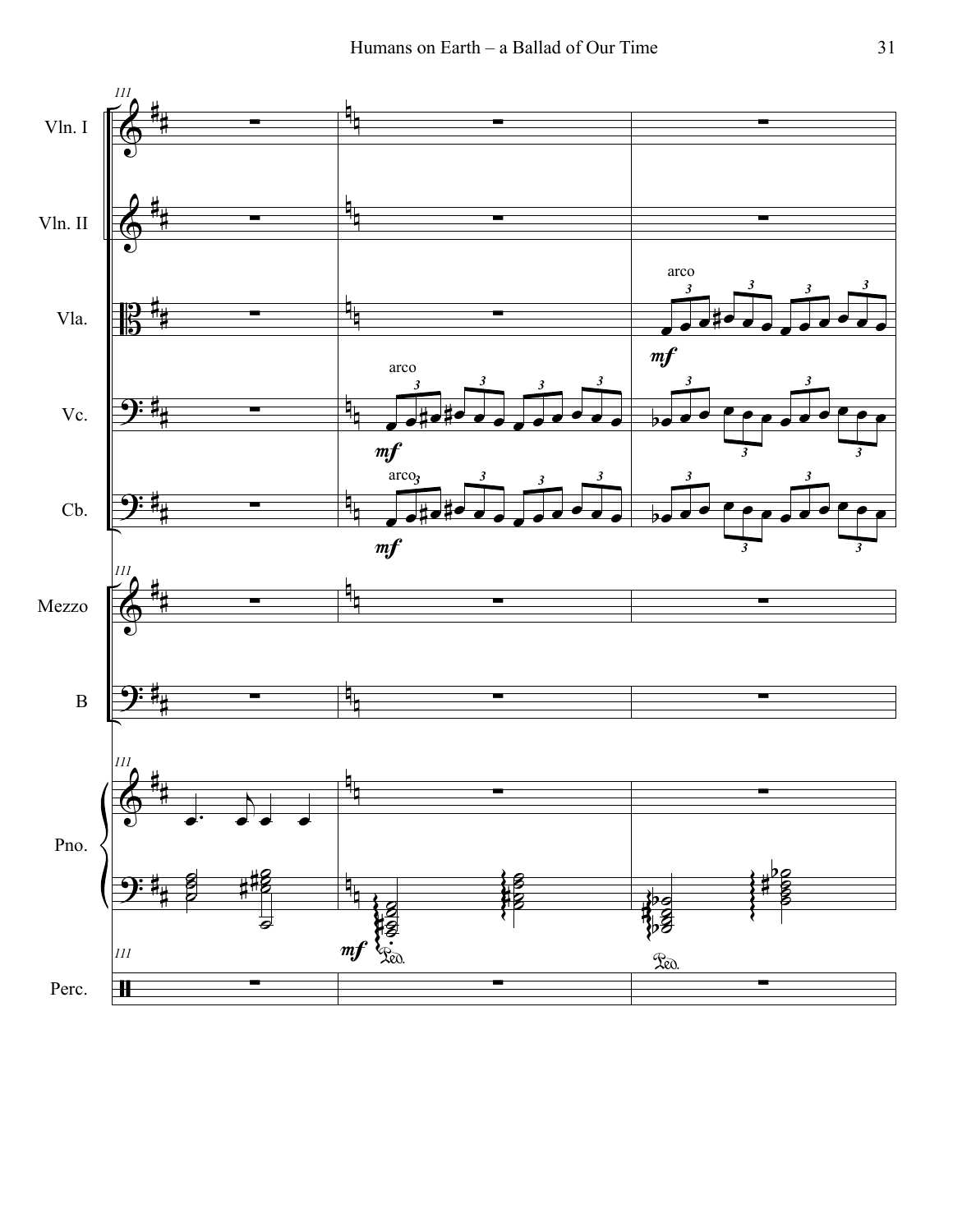![](_page_31_Figure_1.jpeg)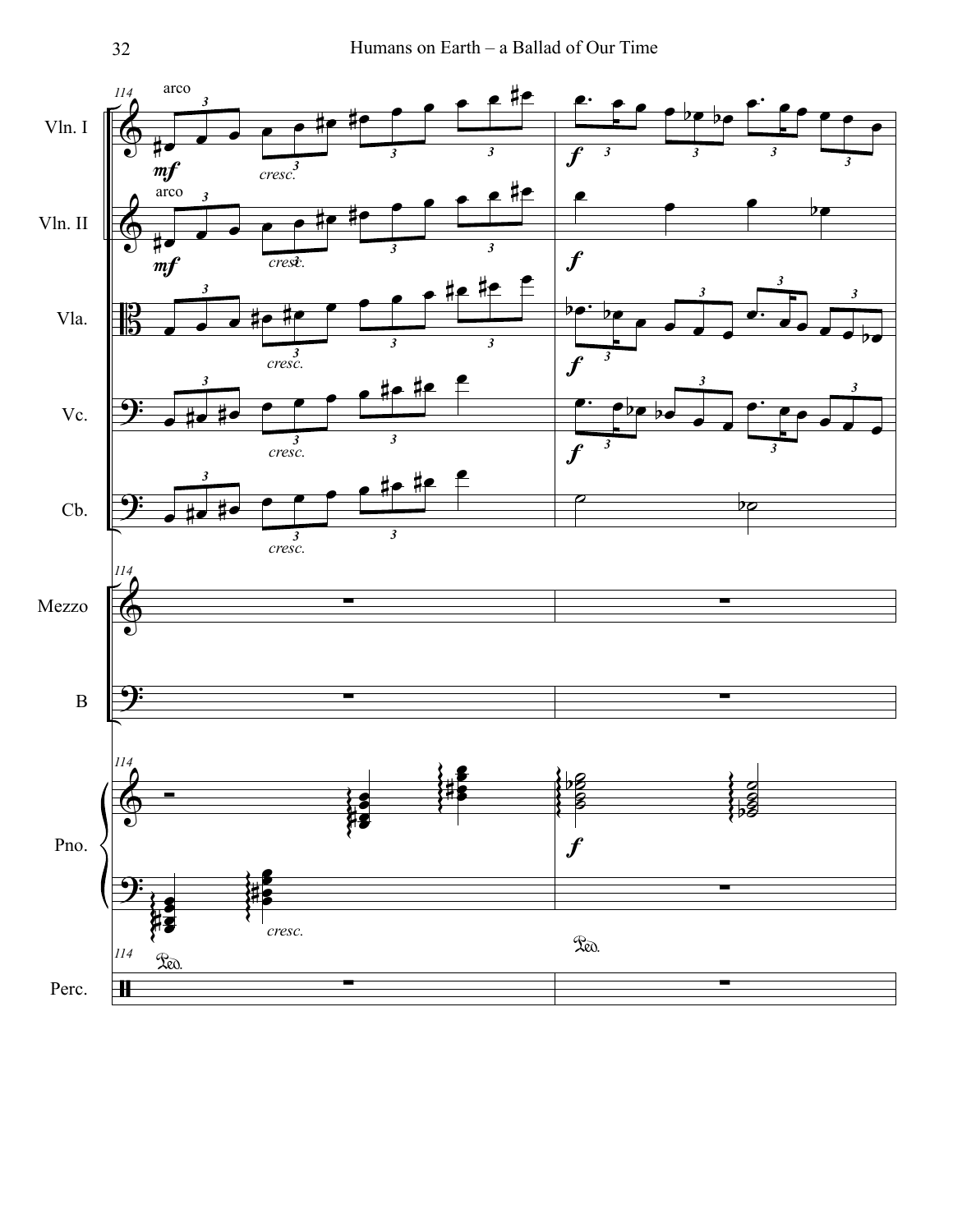![](_page_32_Figure_1.jpeg)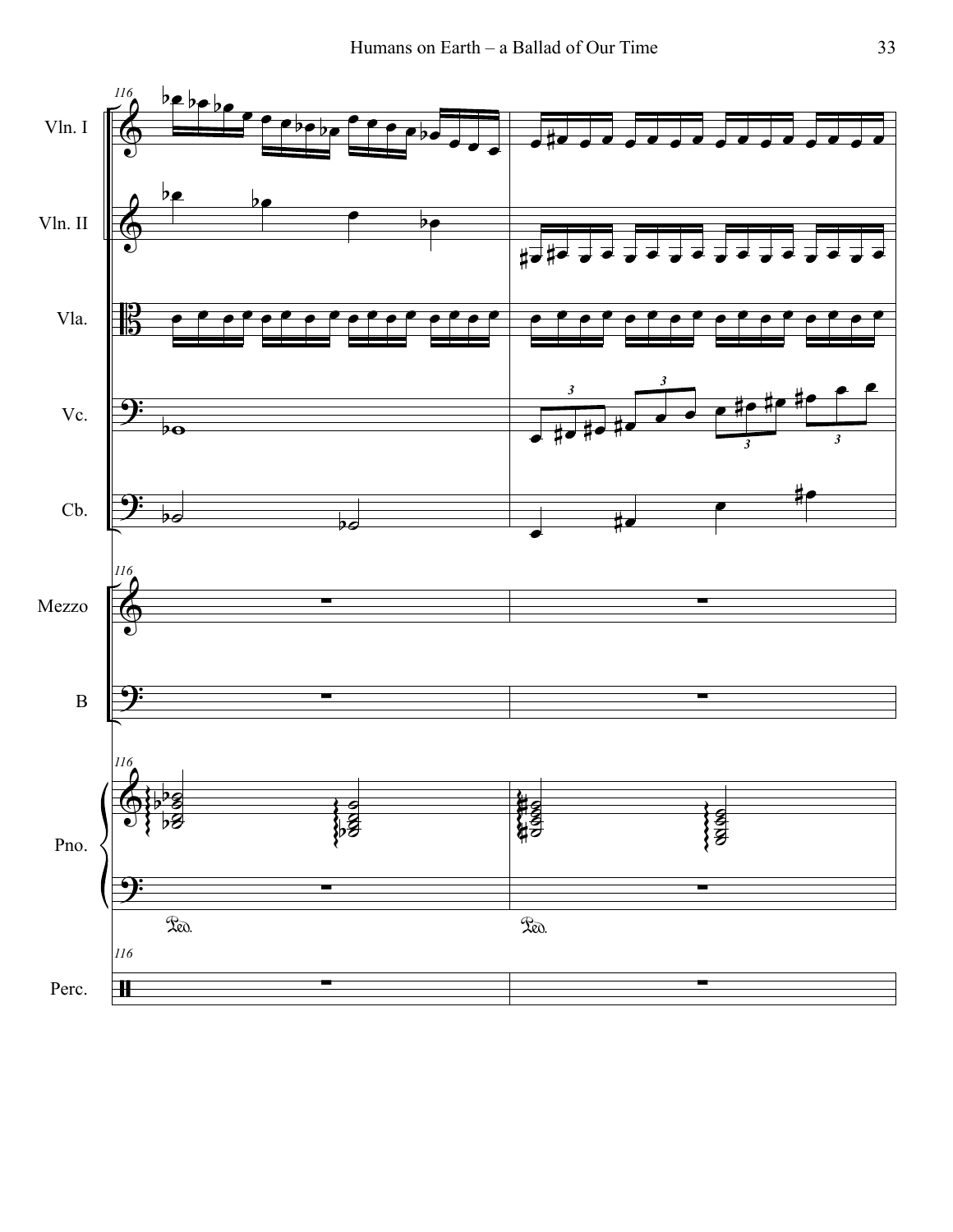![](_page_33_Figure_1.jpeg)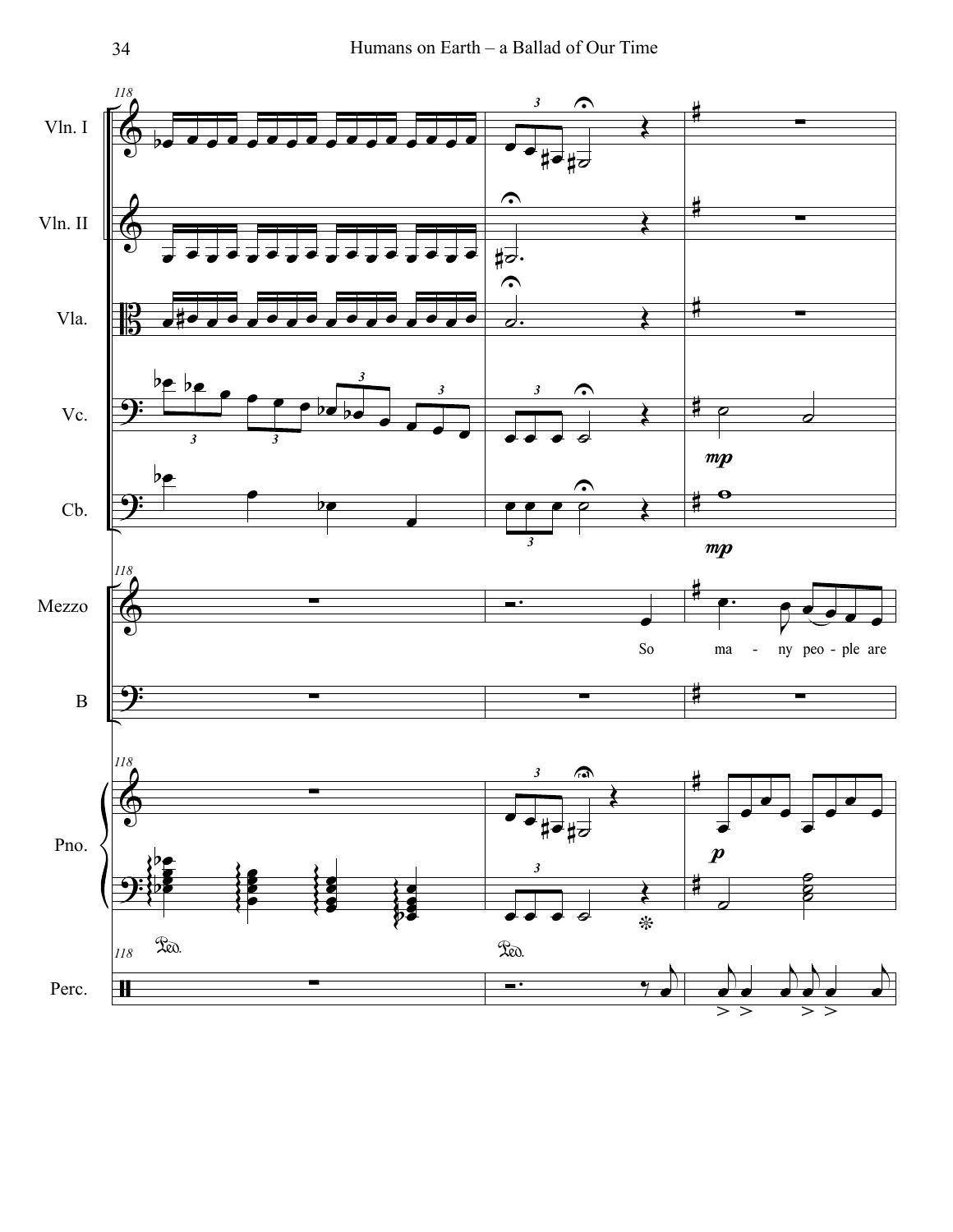![](_page_34_Figure_1.jpeg)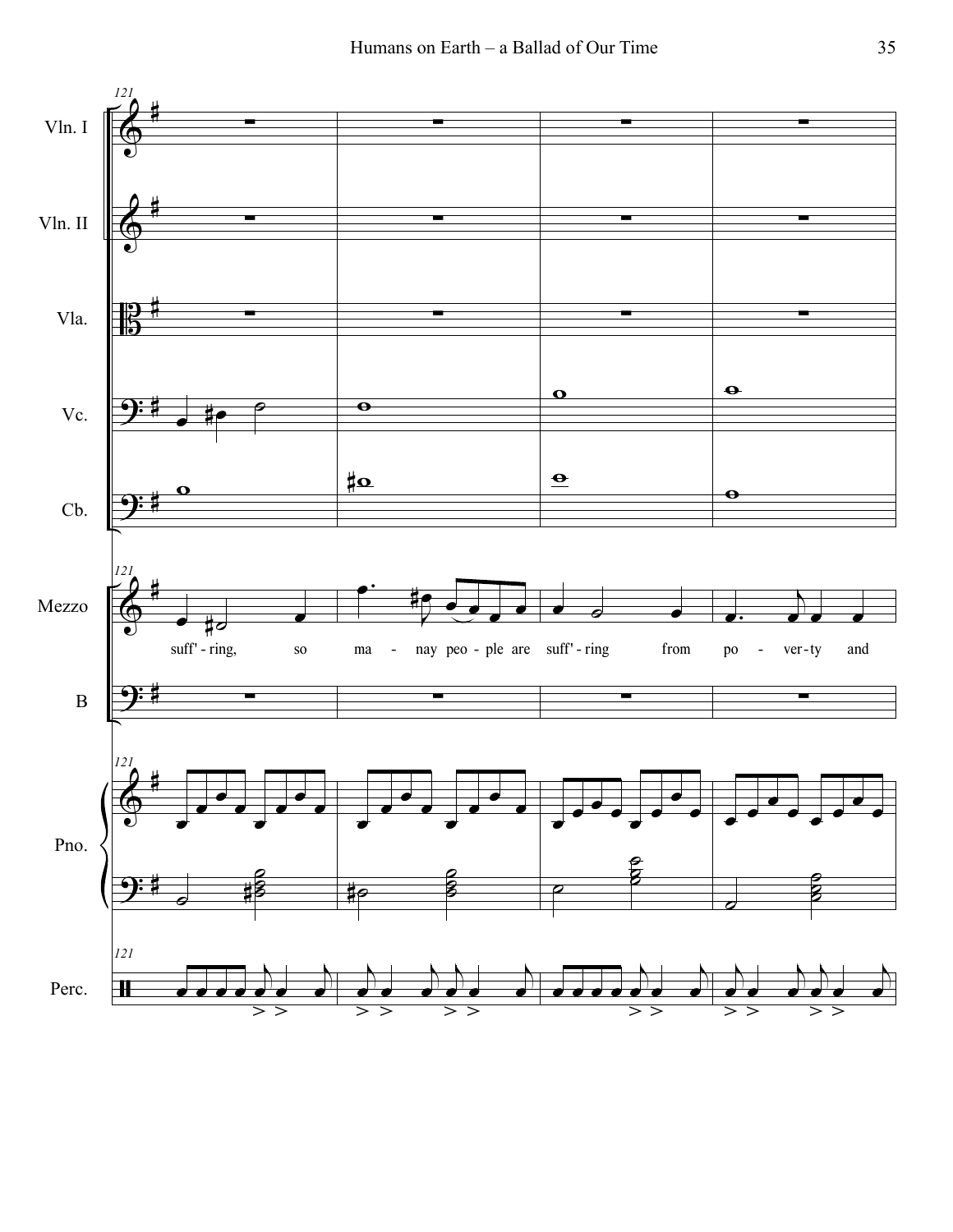![](_page_35_Figure_1.jpeg)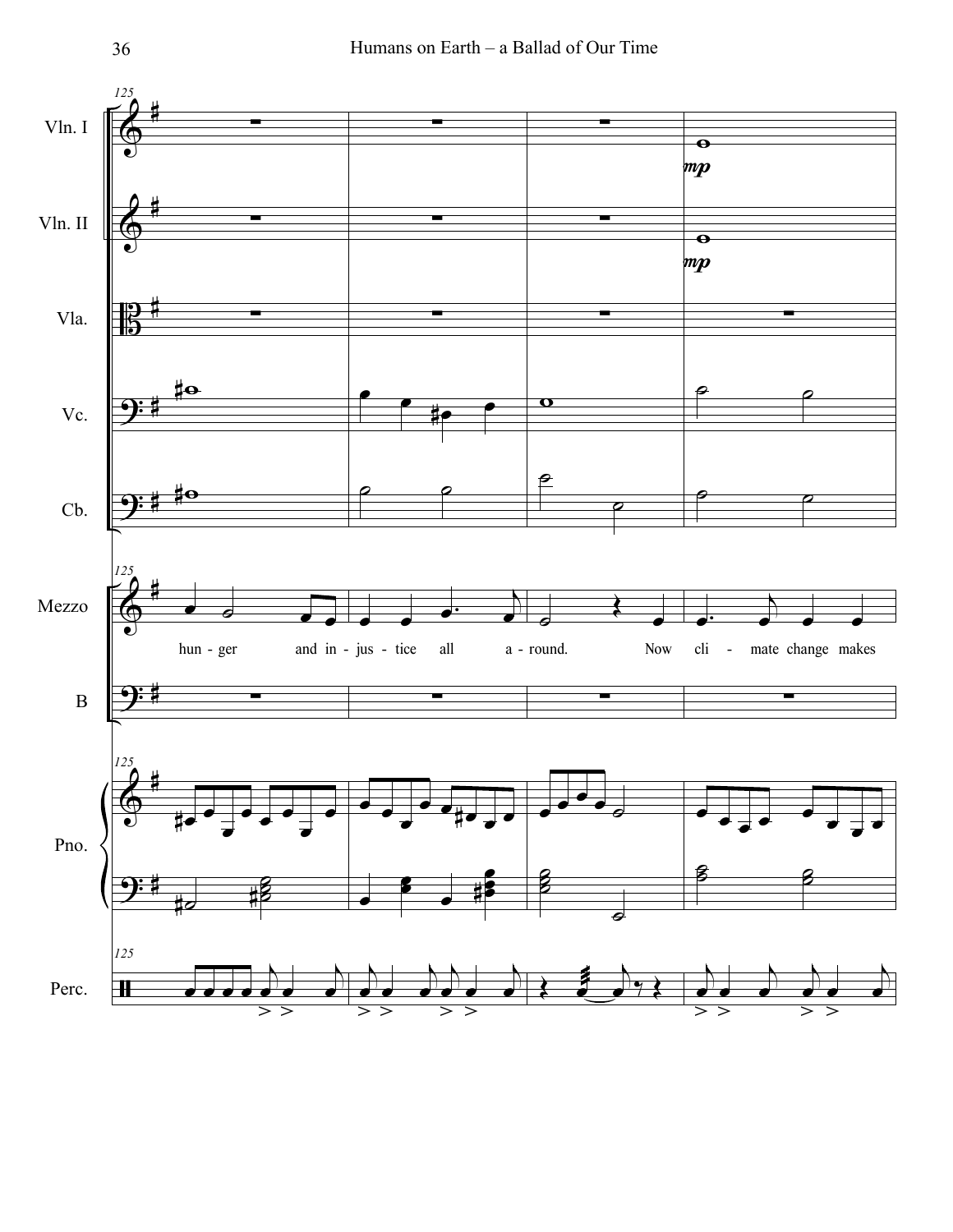![](_page_36_Figure_1.jpeg)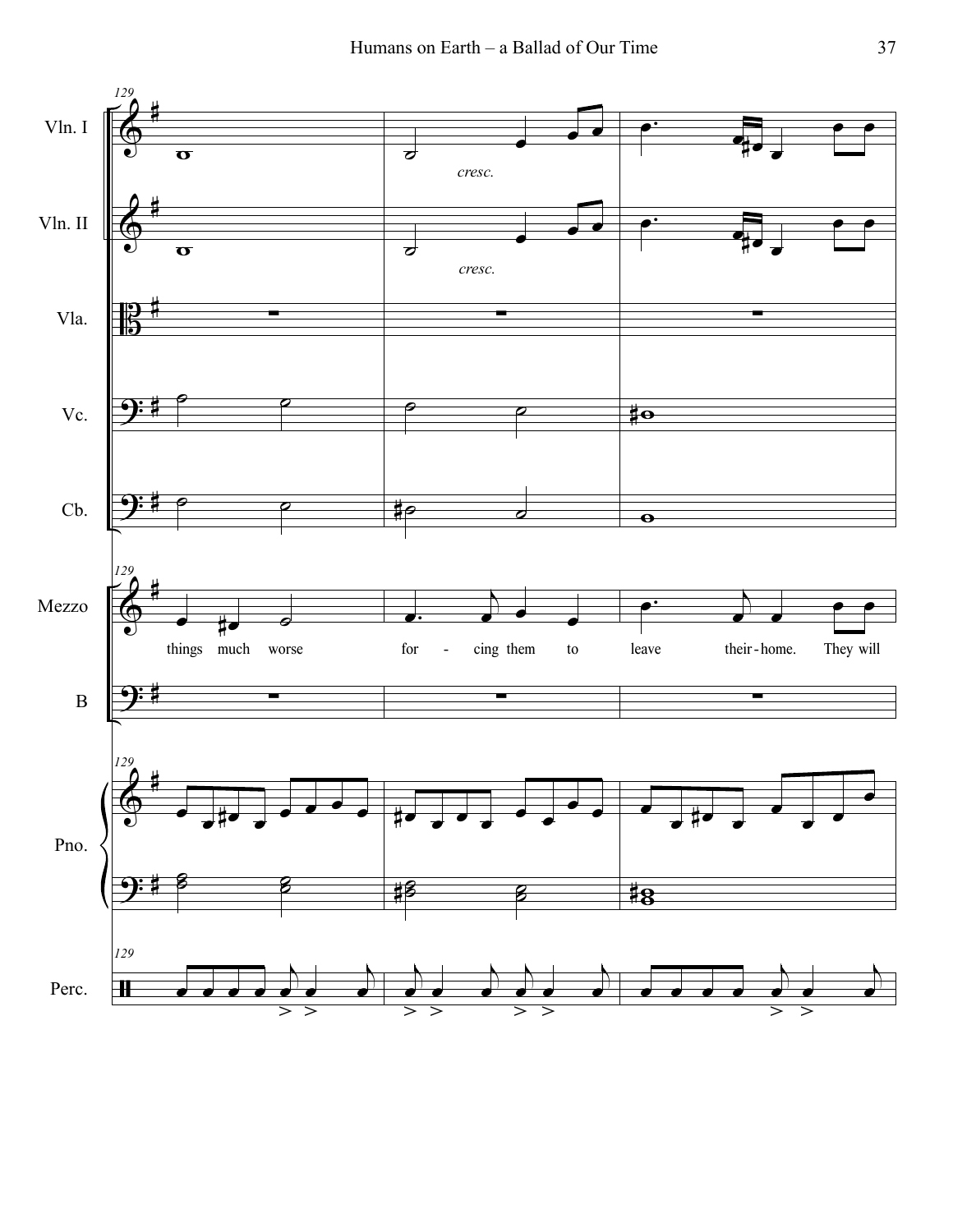![](_page_37_Figure_1.jpeg)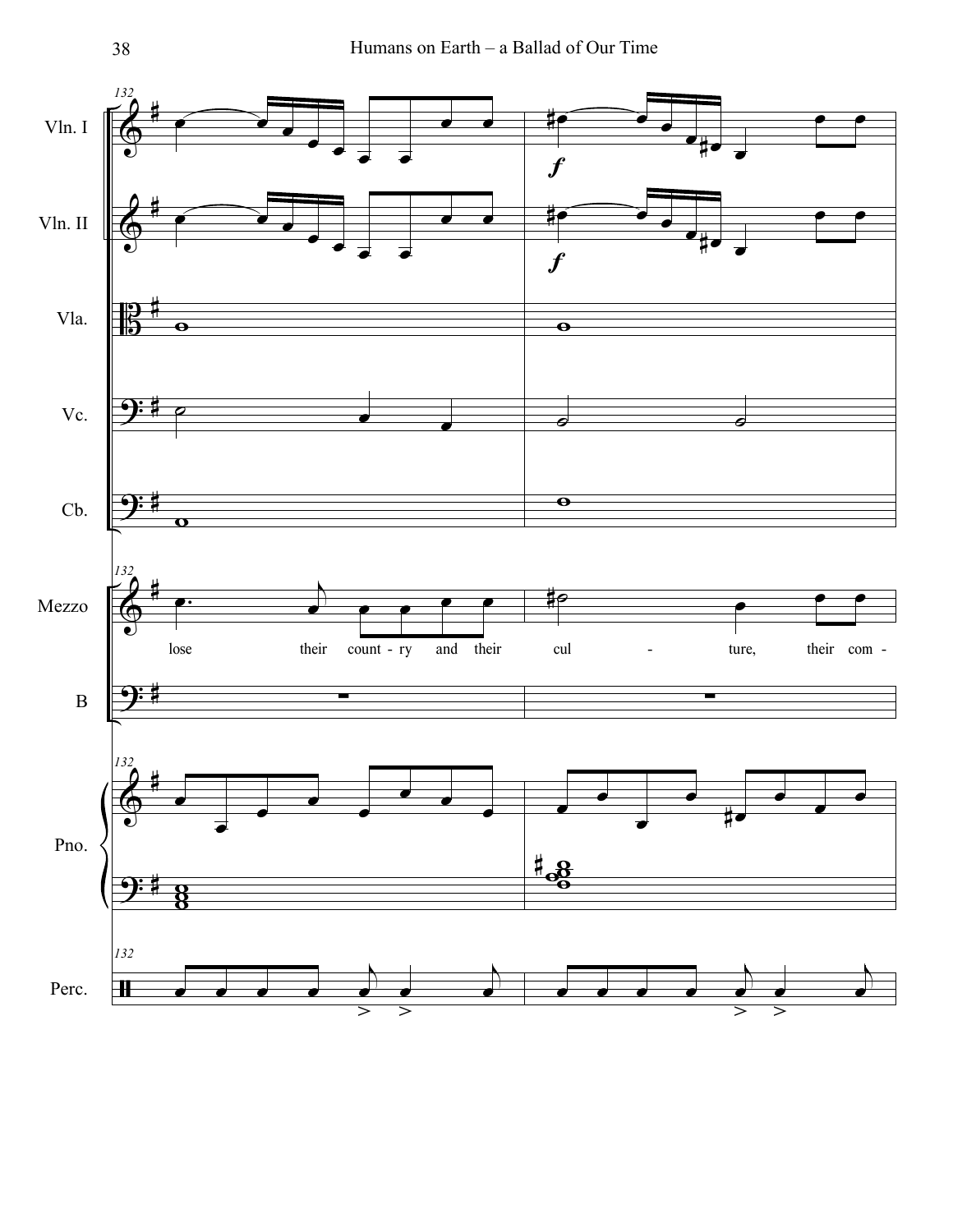![](_page_38_Figure_1.jpeg)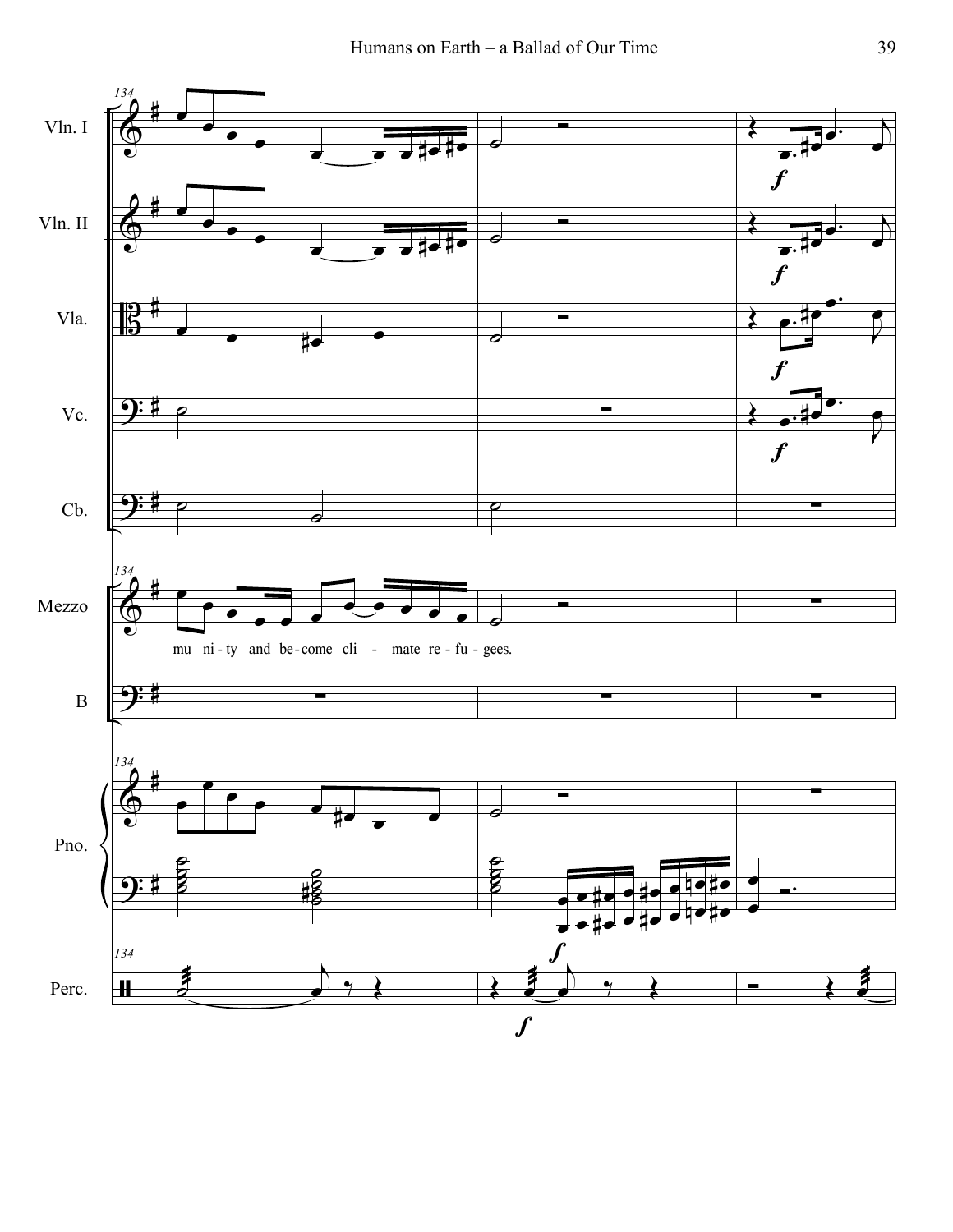![](_page_39_Figure_1.jpeg)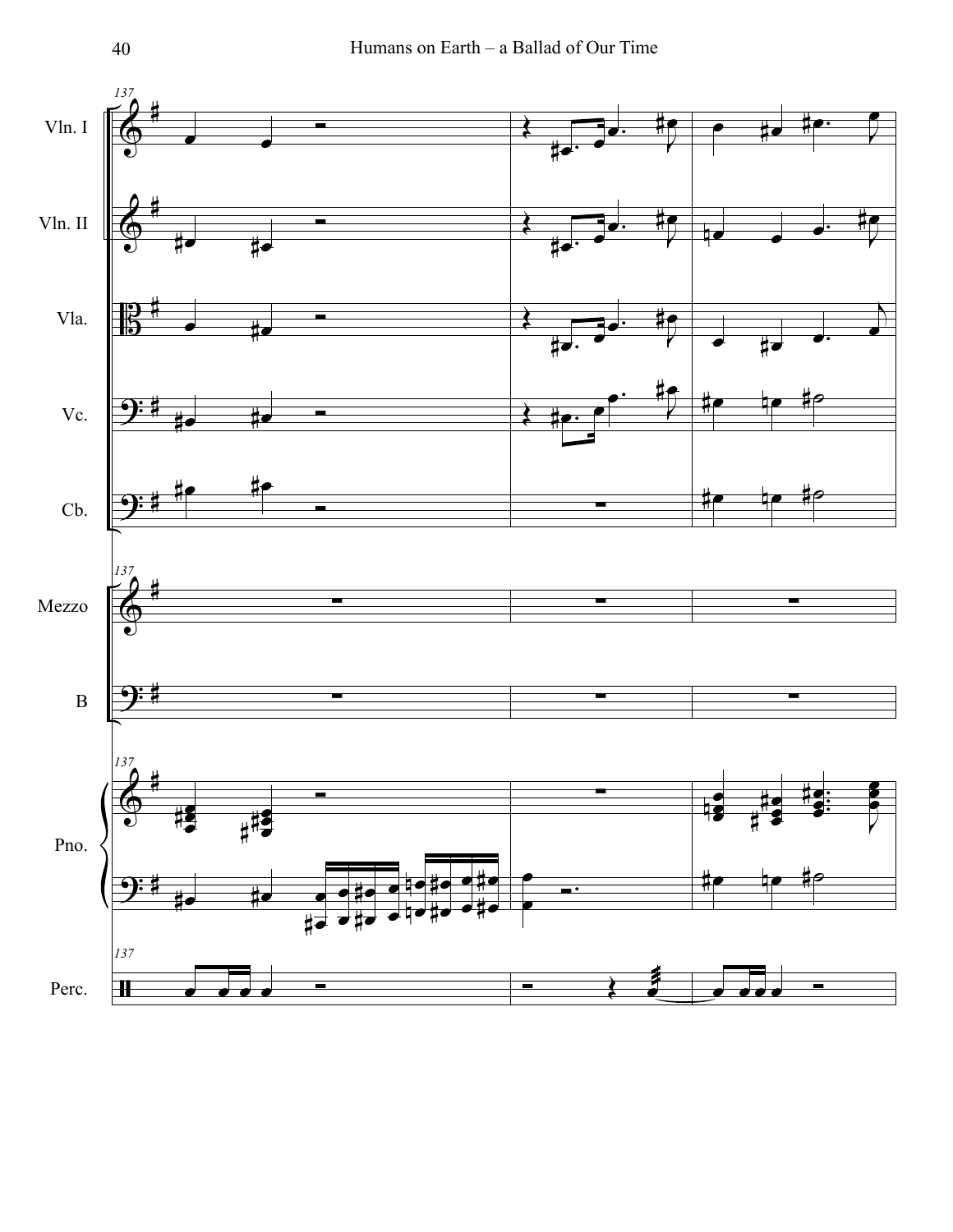![](_page_40_Figure_1.jpeg)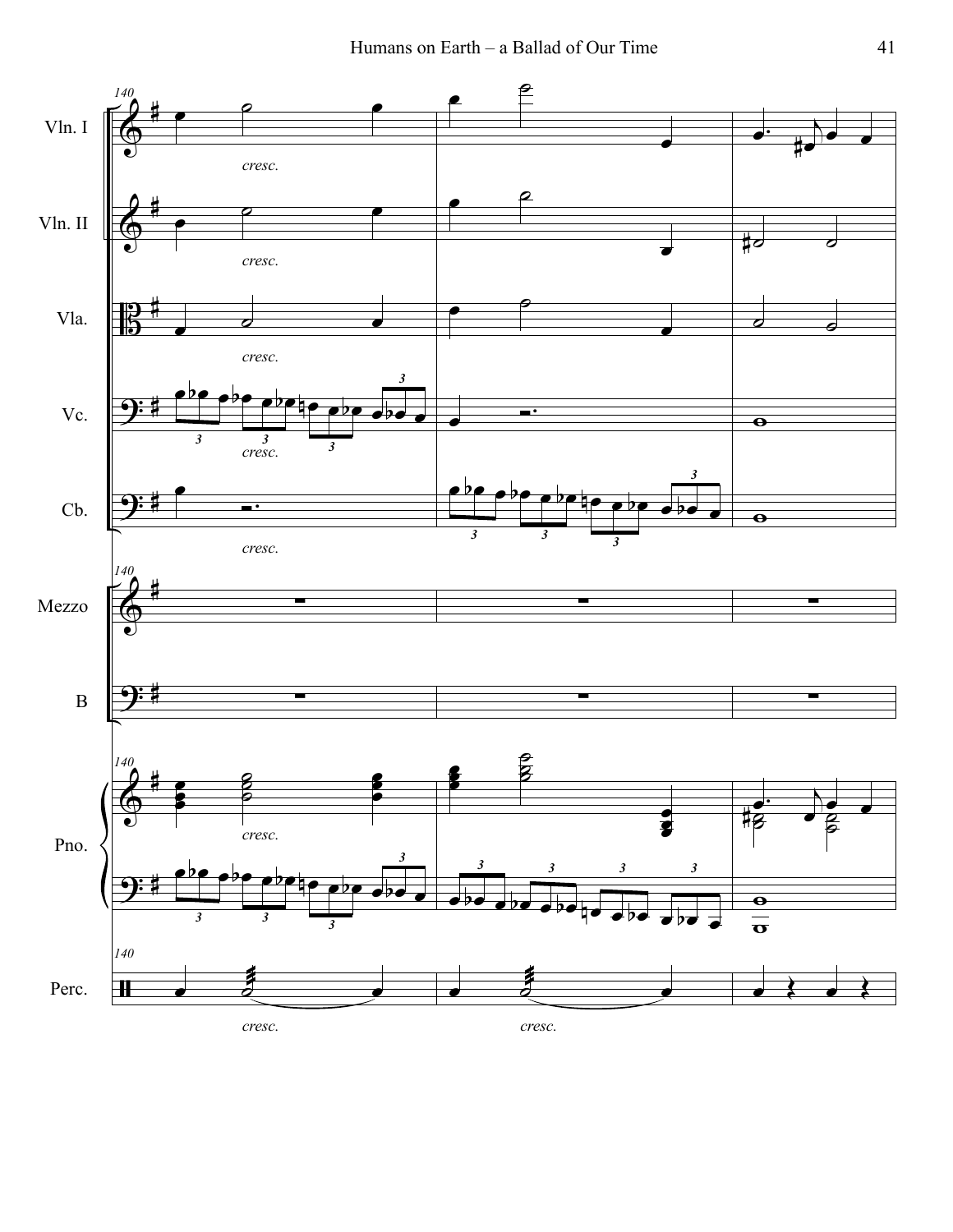![](_page_41_Figure_1.jpeg)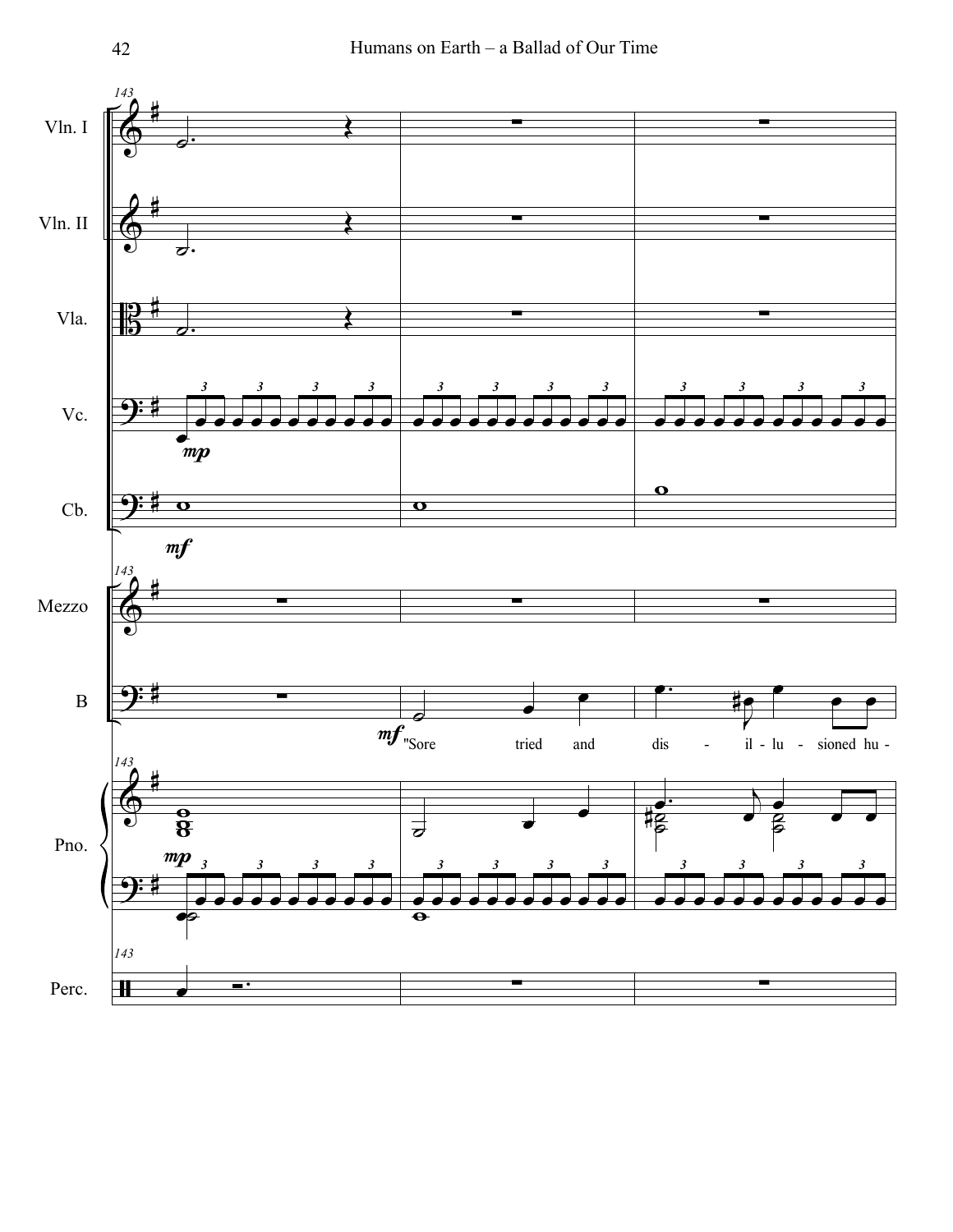![](_page_42_Figure_1.jpeg)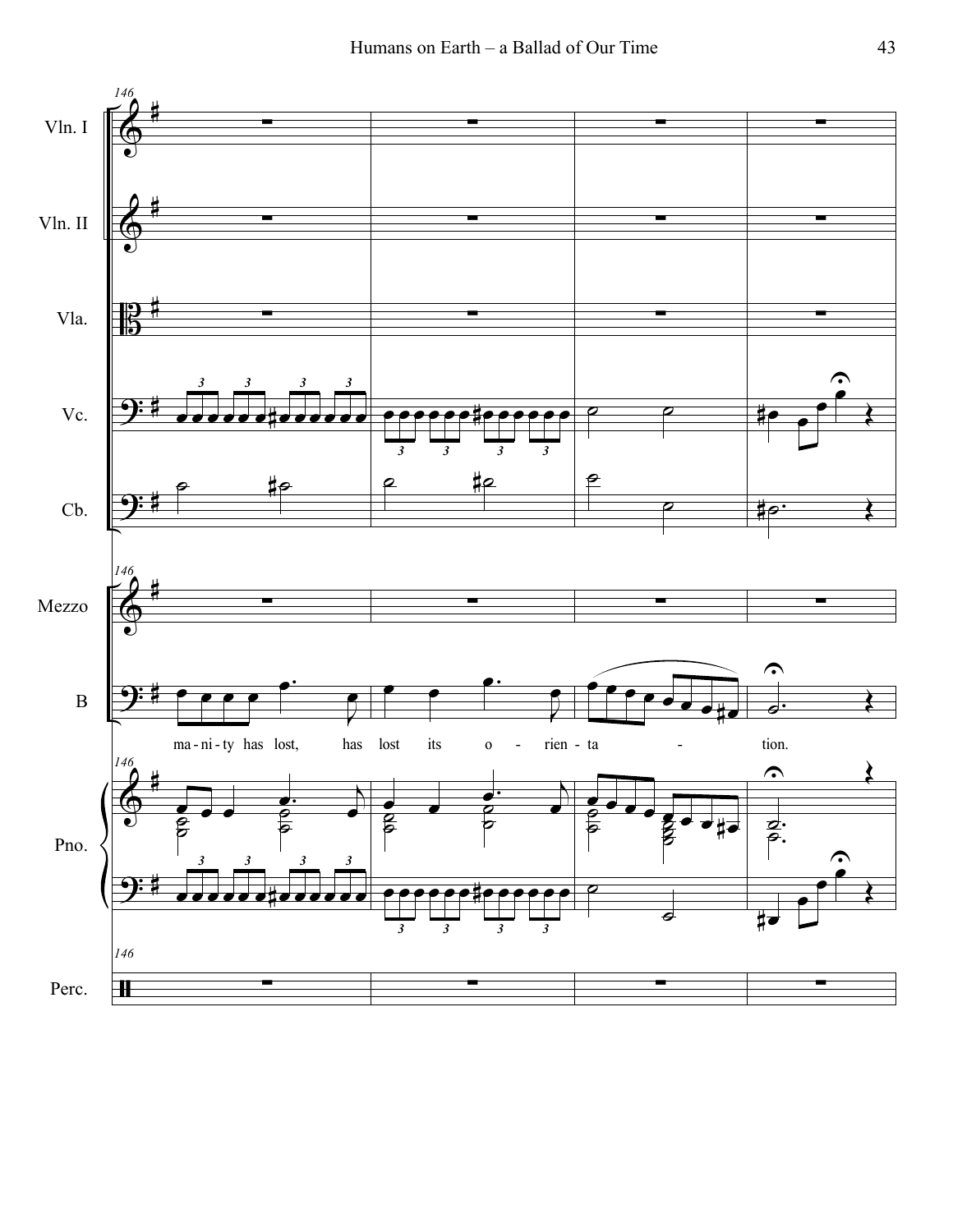![](_page_43_Figure_1.jpeg)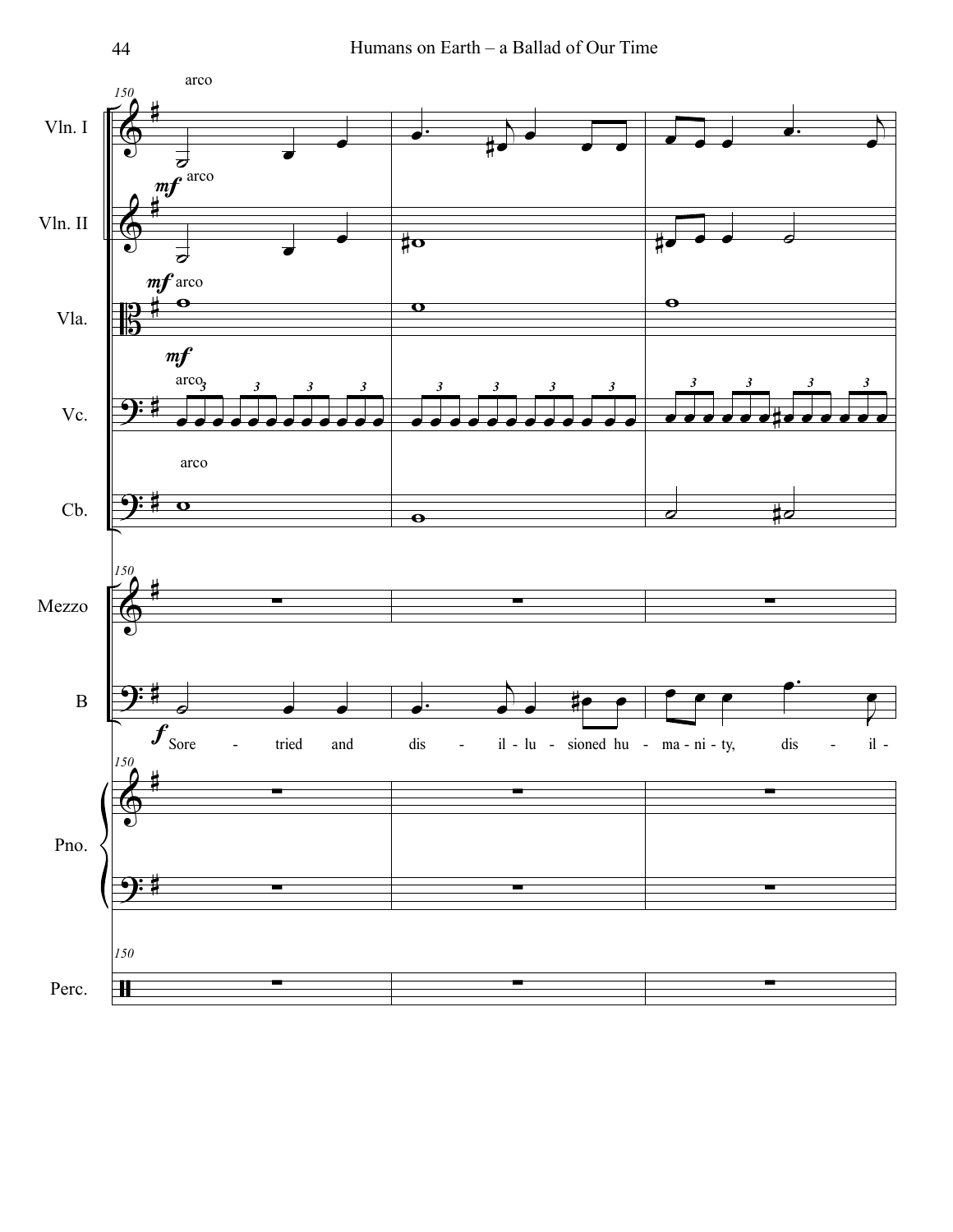![](_page_44_Figure_1.jpeg)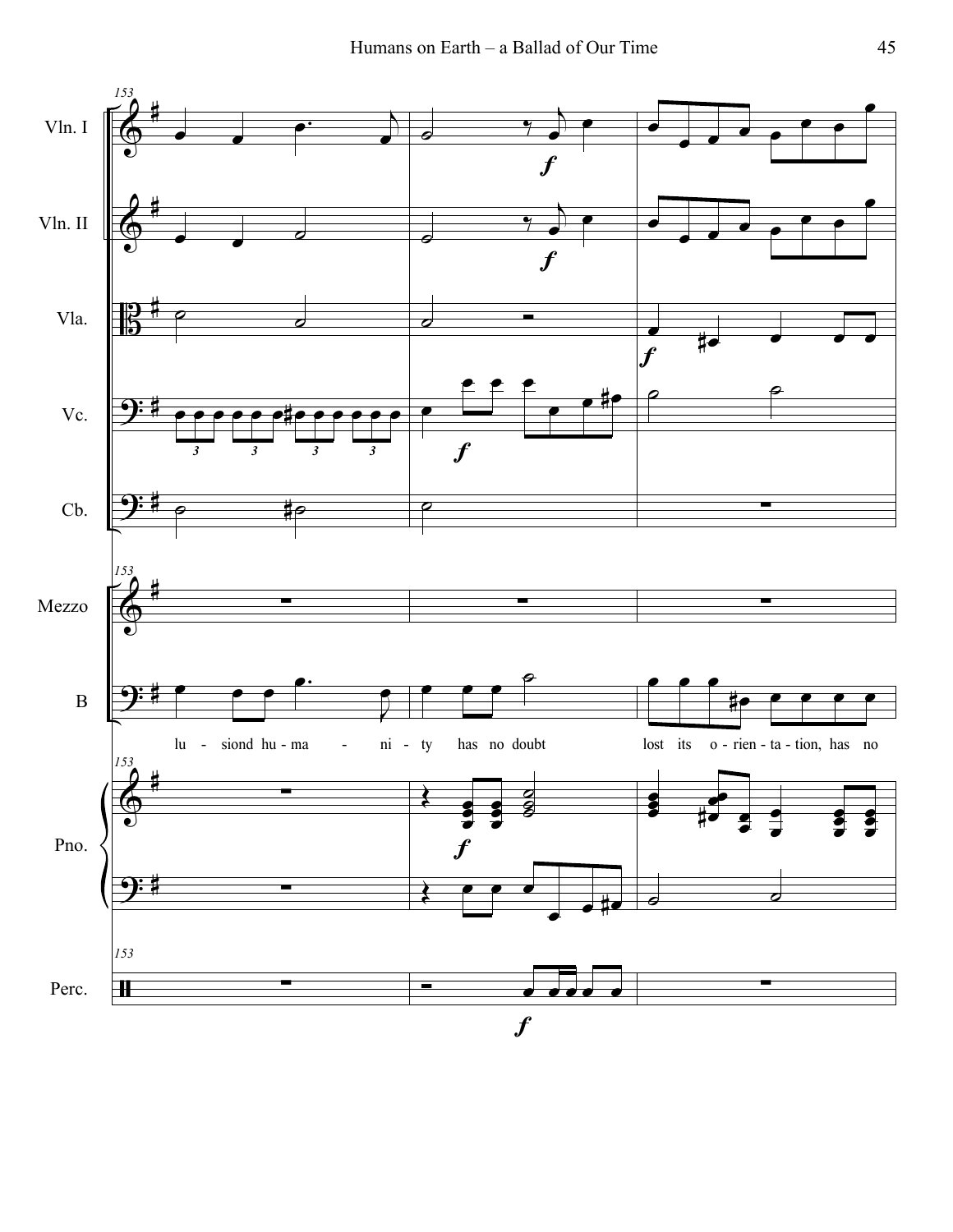![](_page_45_Figure_1.jpeg)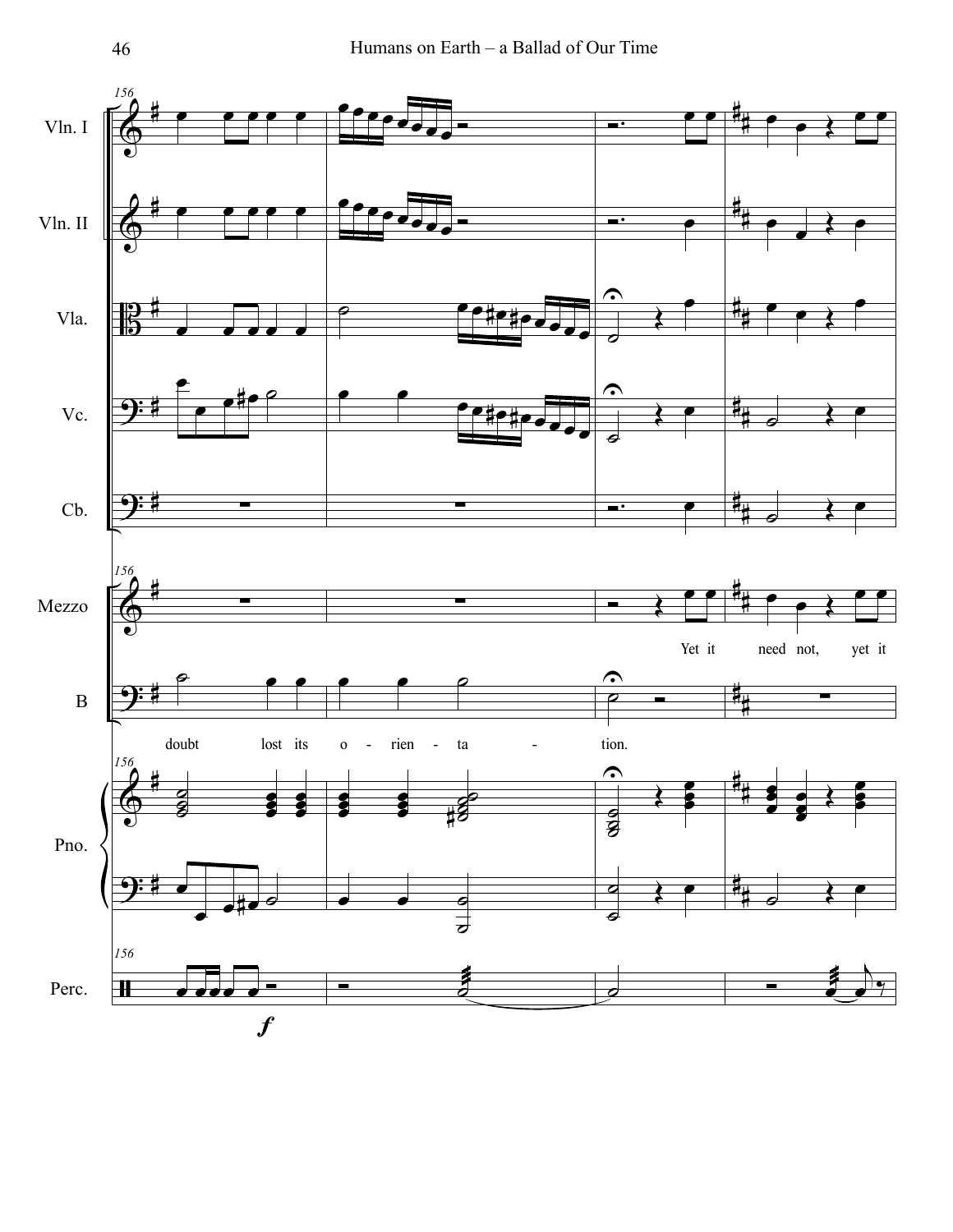![](_page_46_Figure_1.jpeg)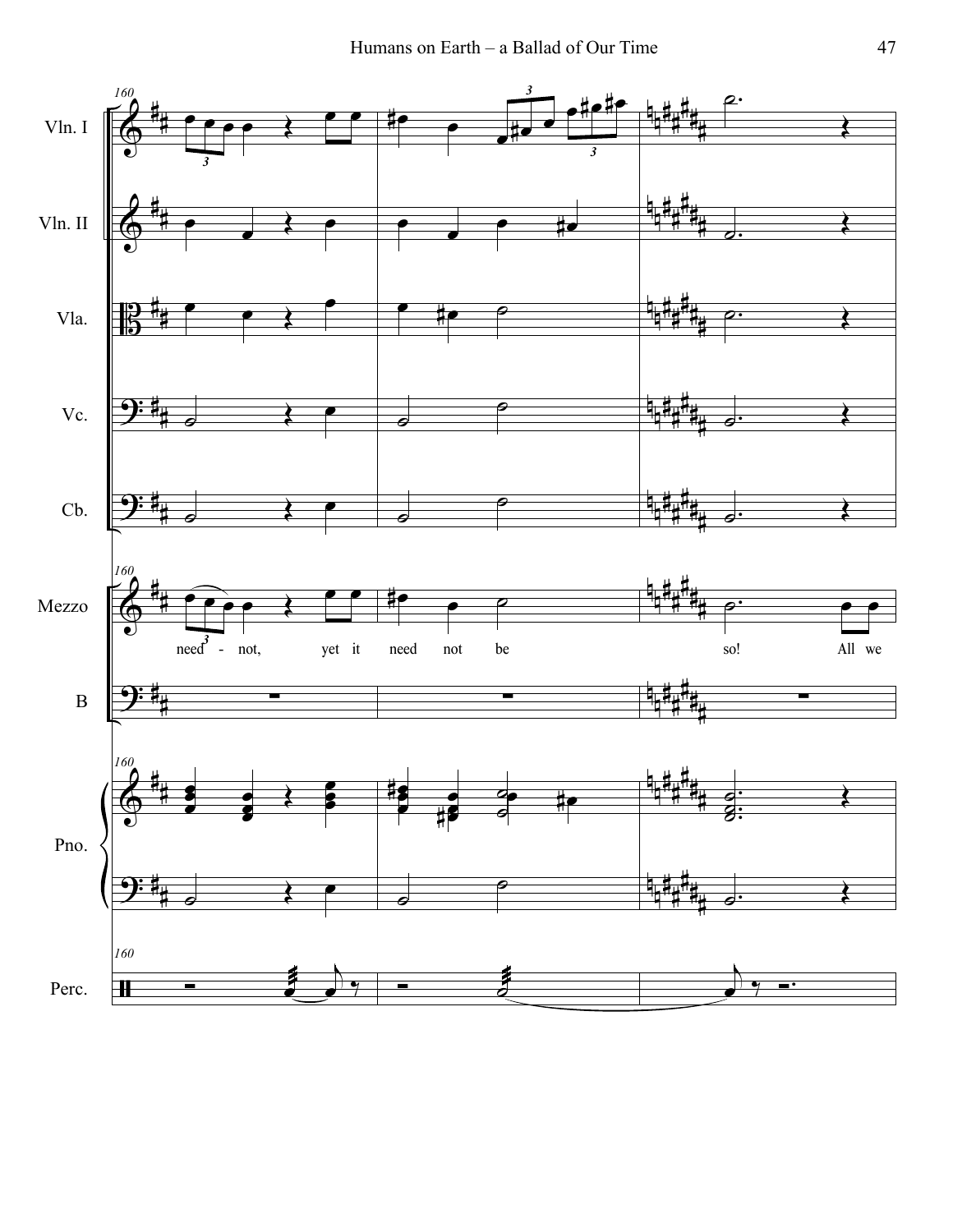![](_page_47_Figure_1.jpeg)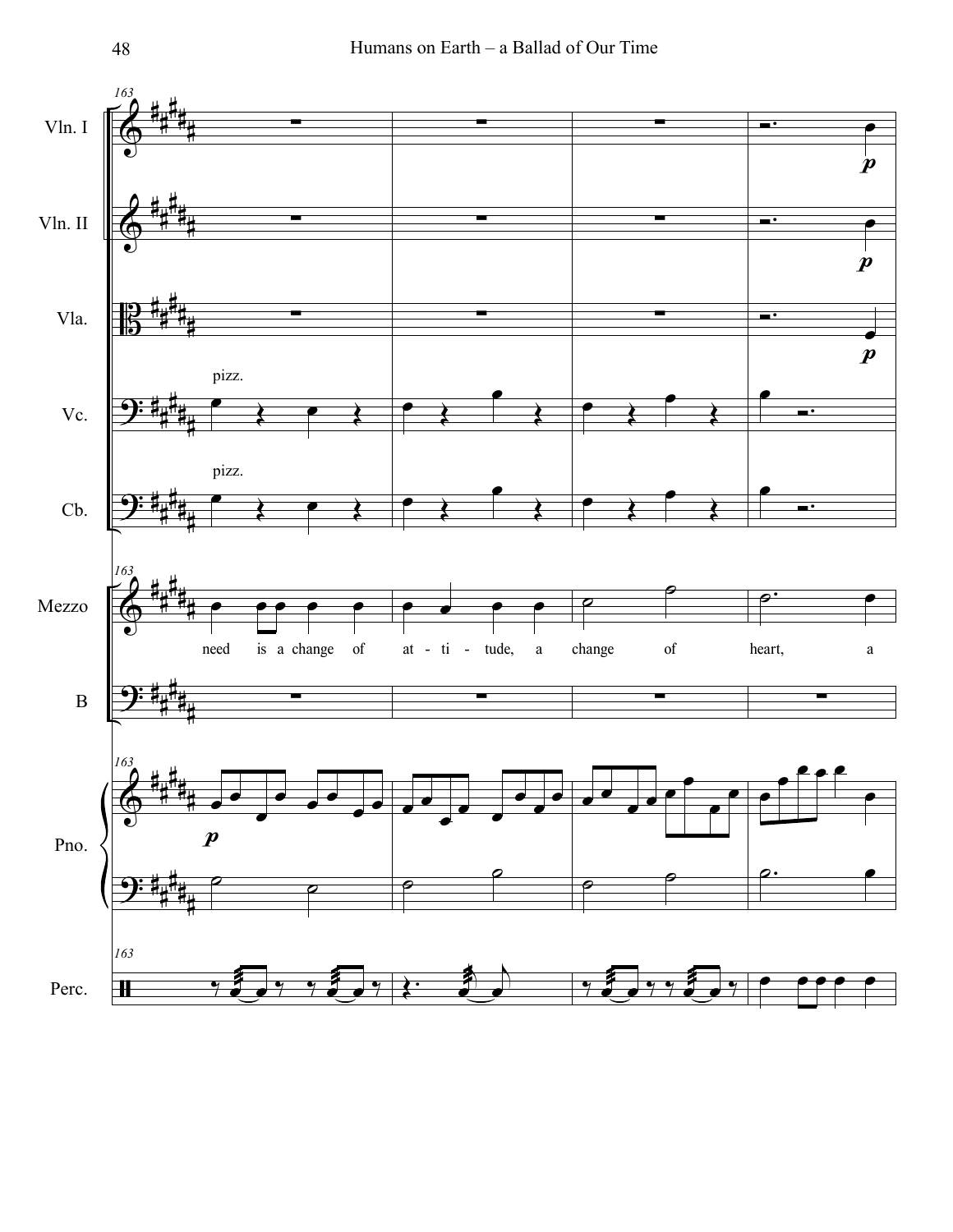![](_page_48_Figure_1.jpeg)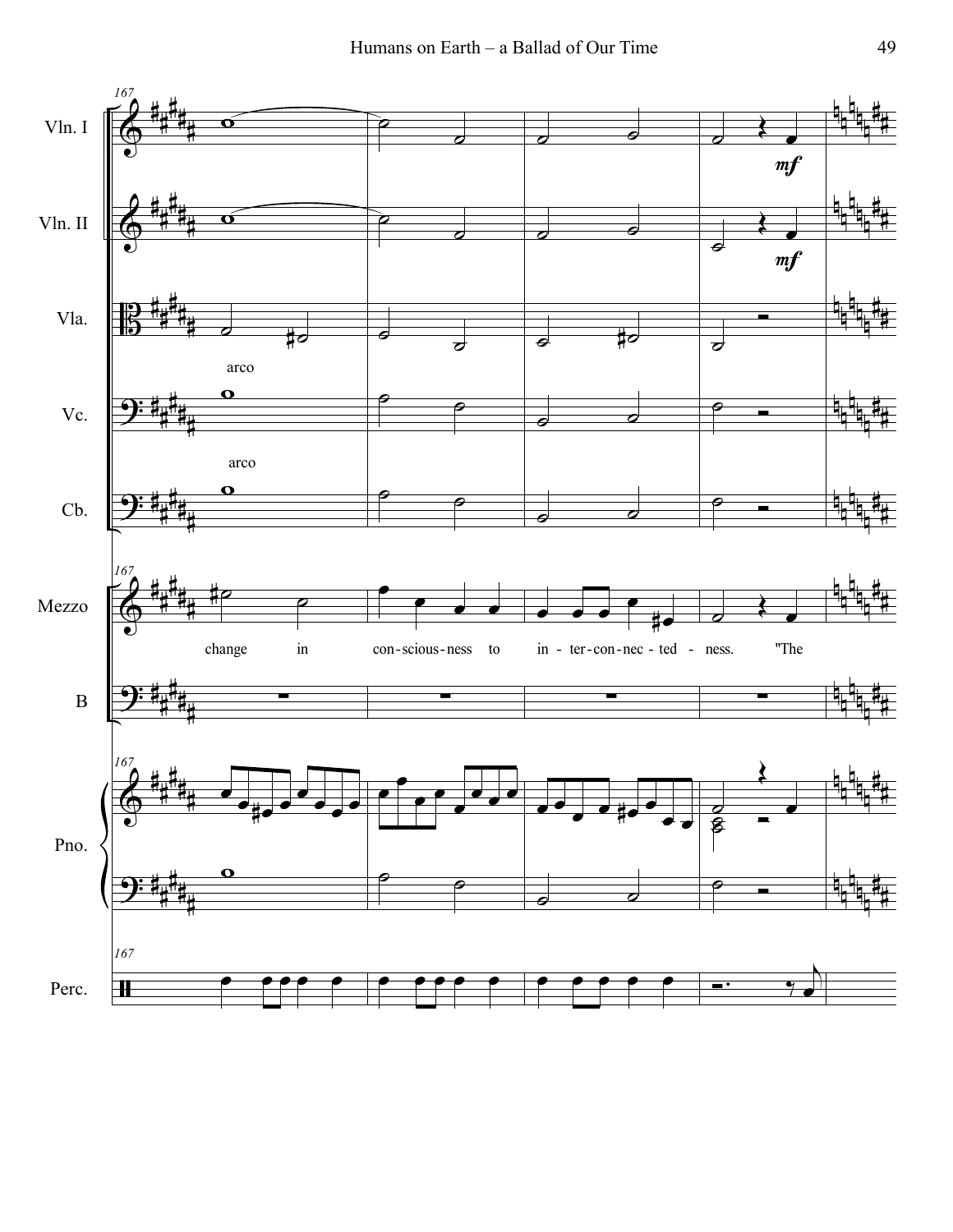![](_page_49_Figure_1.jpeg)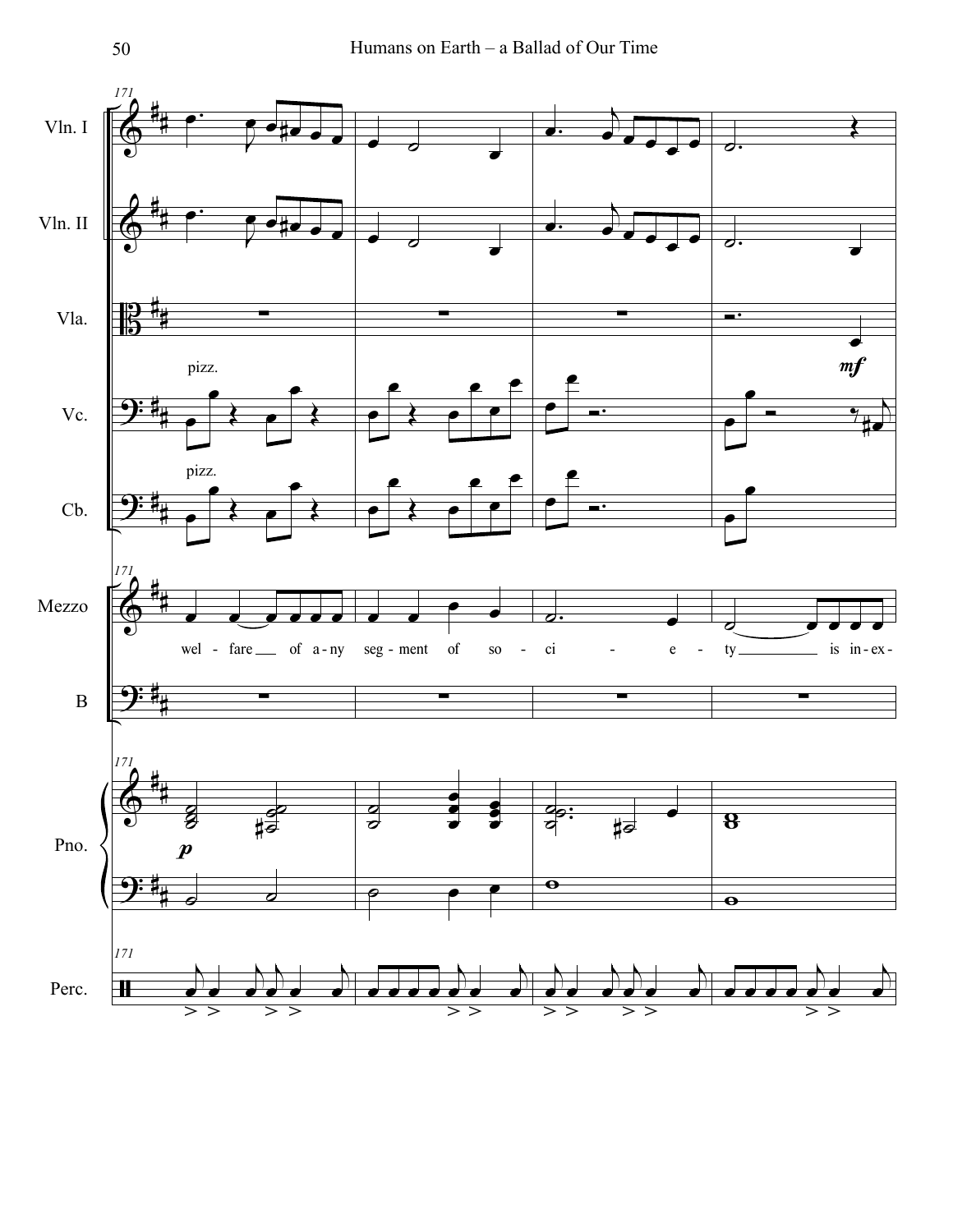![](_page_50_Figure_1.jpeg)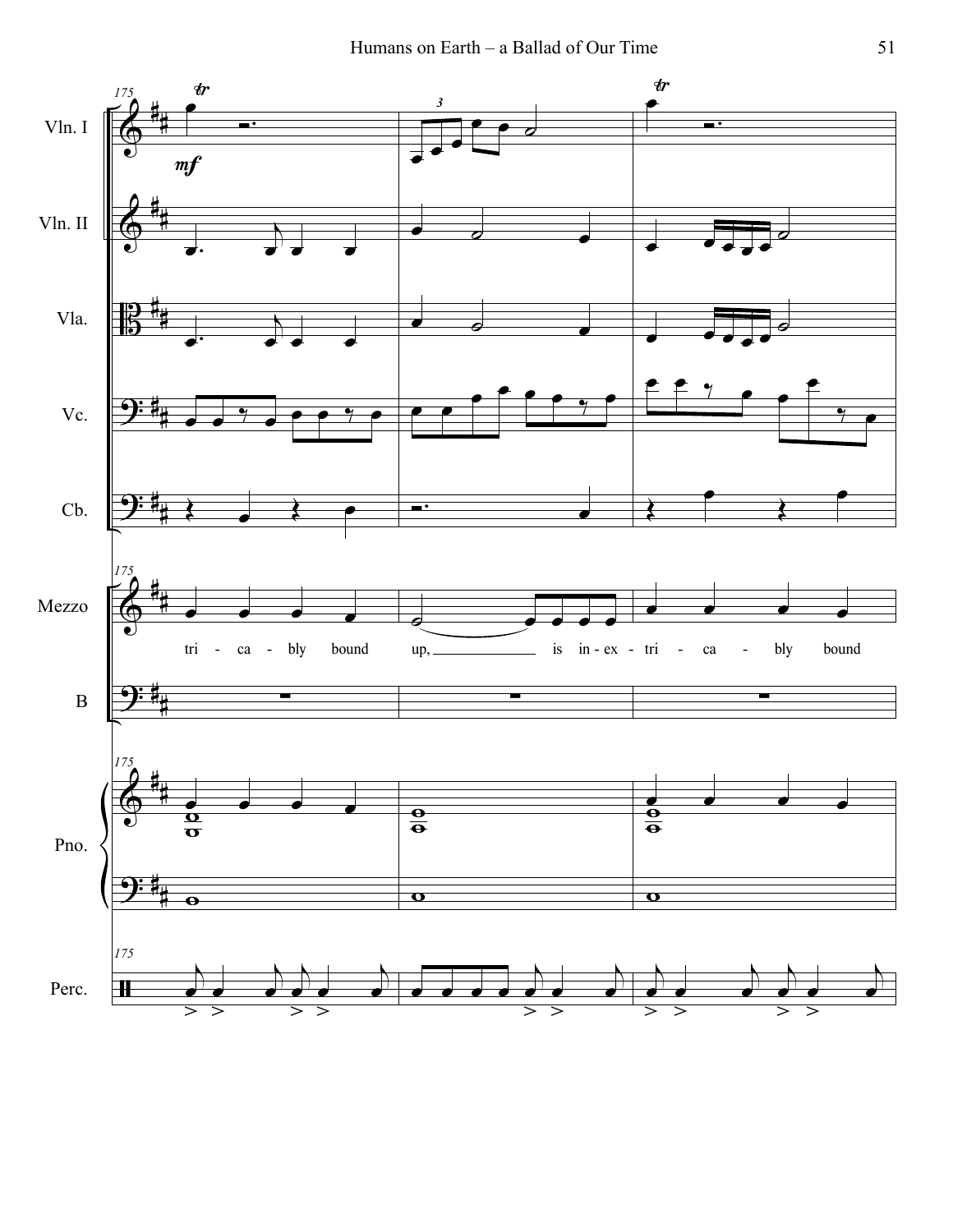![](_page_51_Figure_1.jpeg)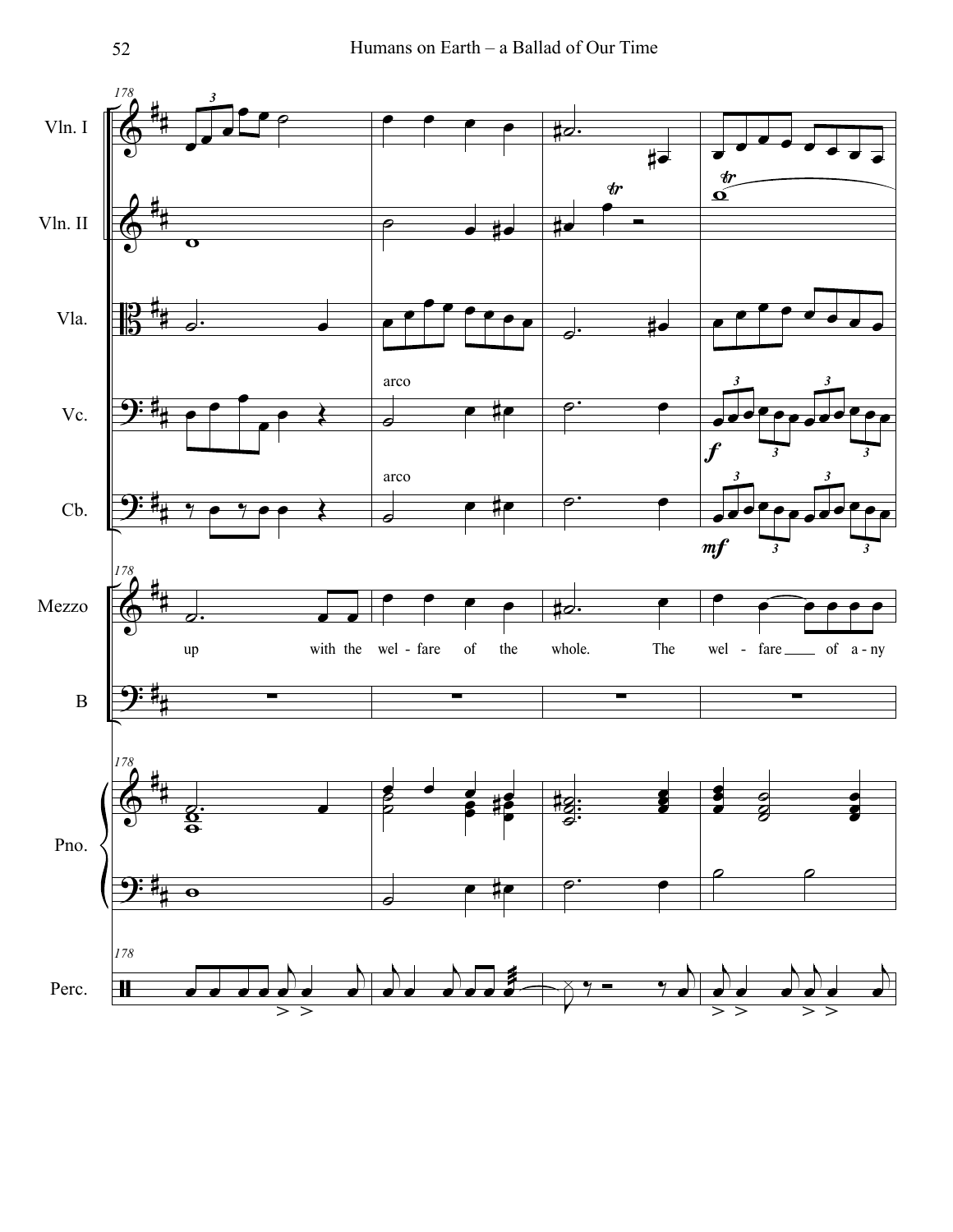![](_page_52_Figure_1.jpeg)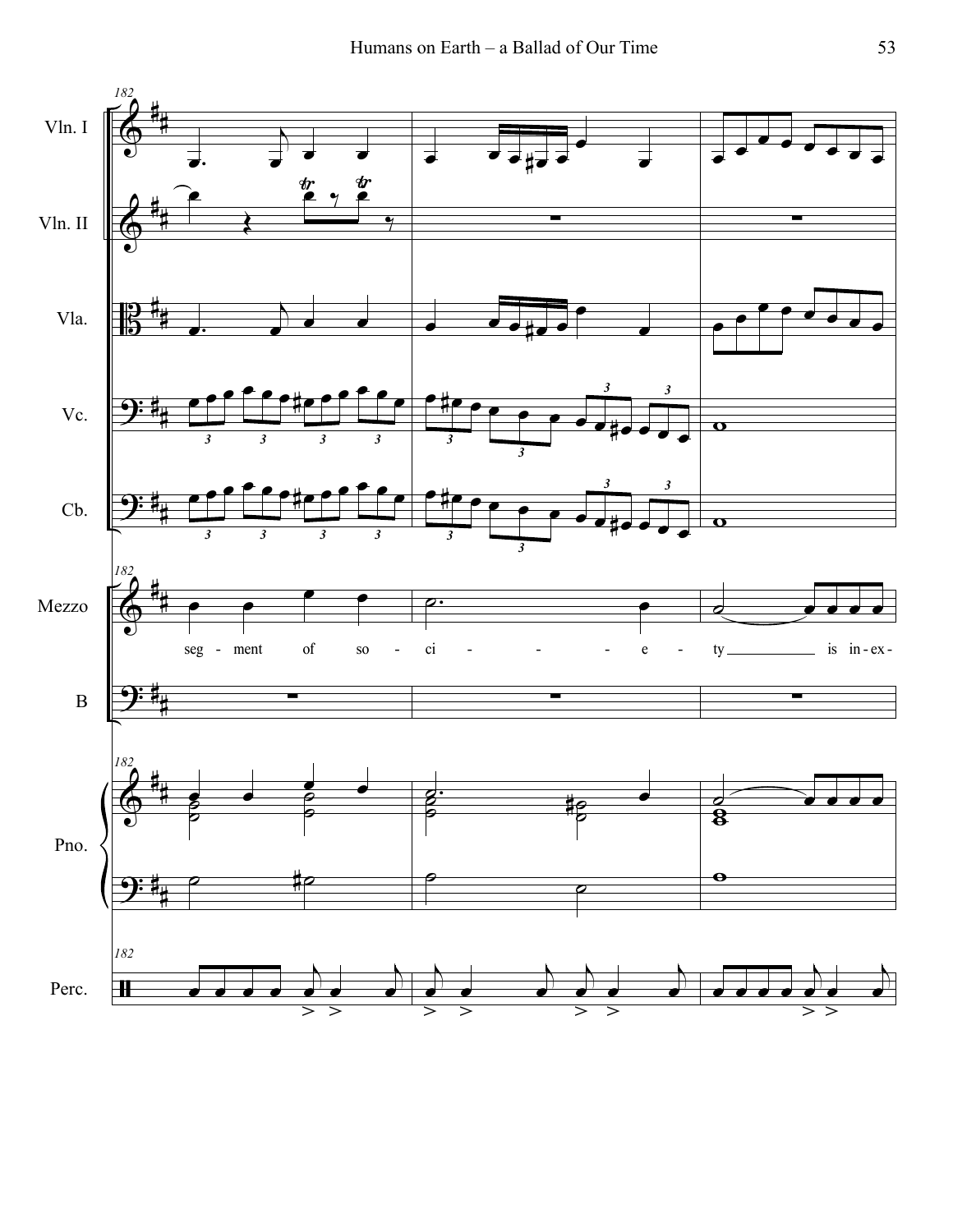![](_page_53_Figure_1.jpeg)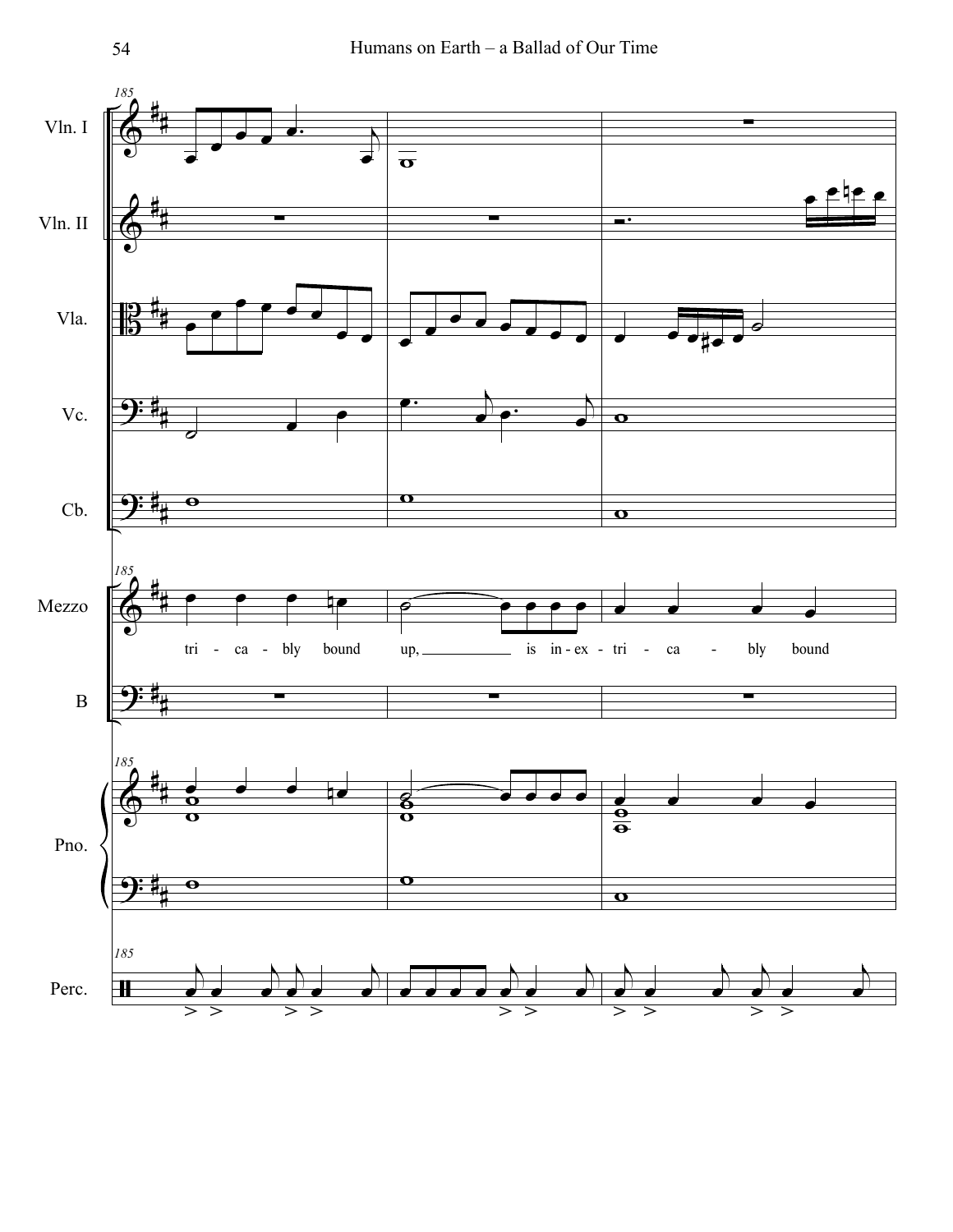![](_page_54_Figure_1.jpeg)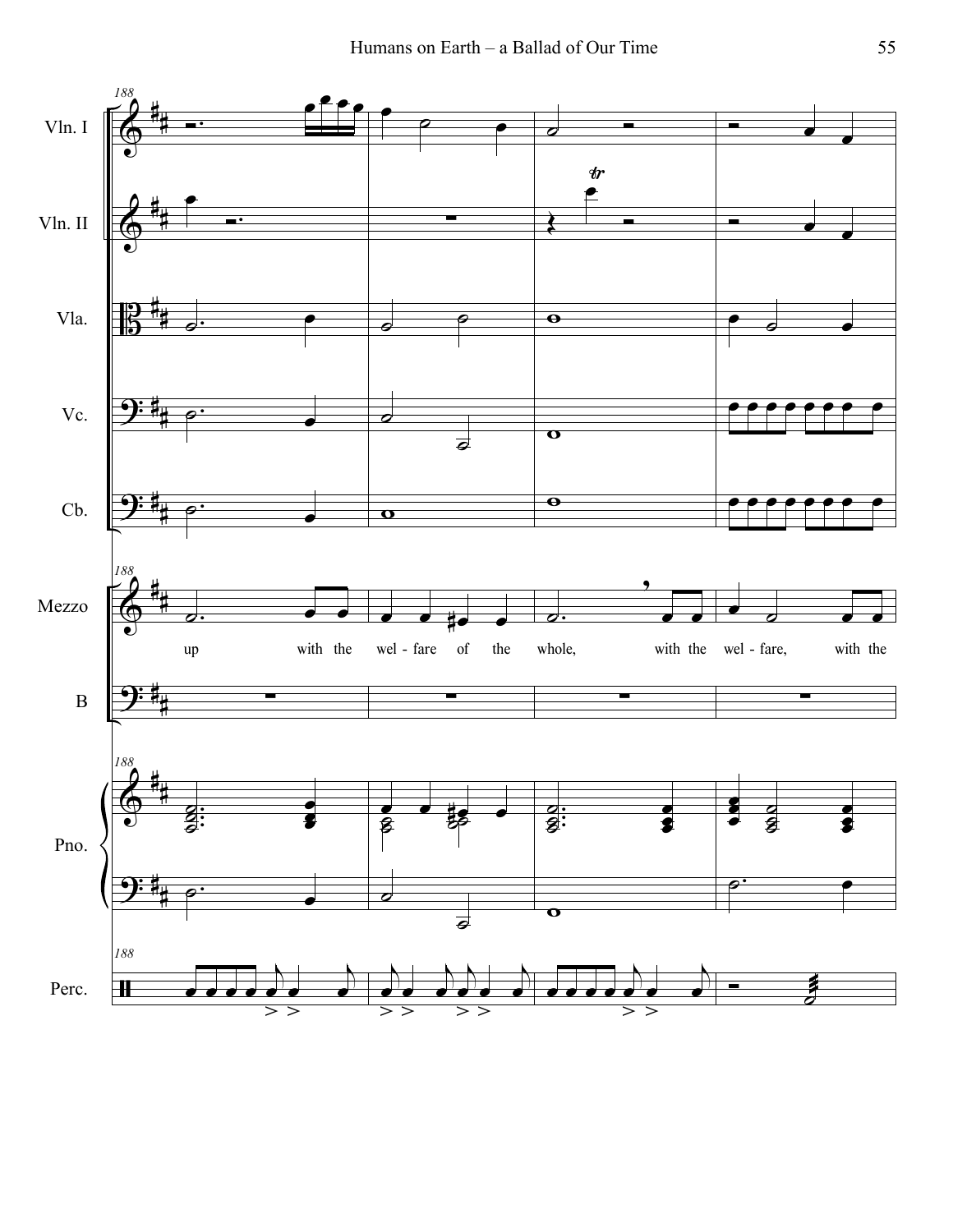![](_page_55_Figure_1.jpeg)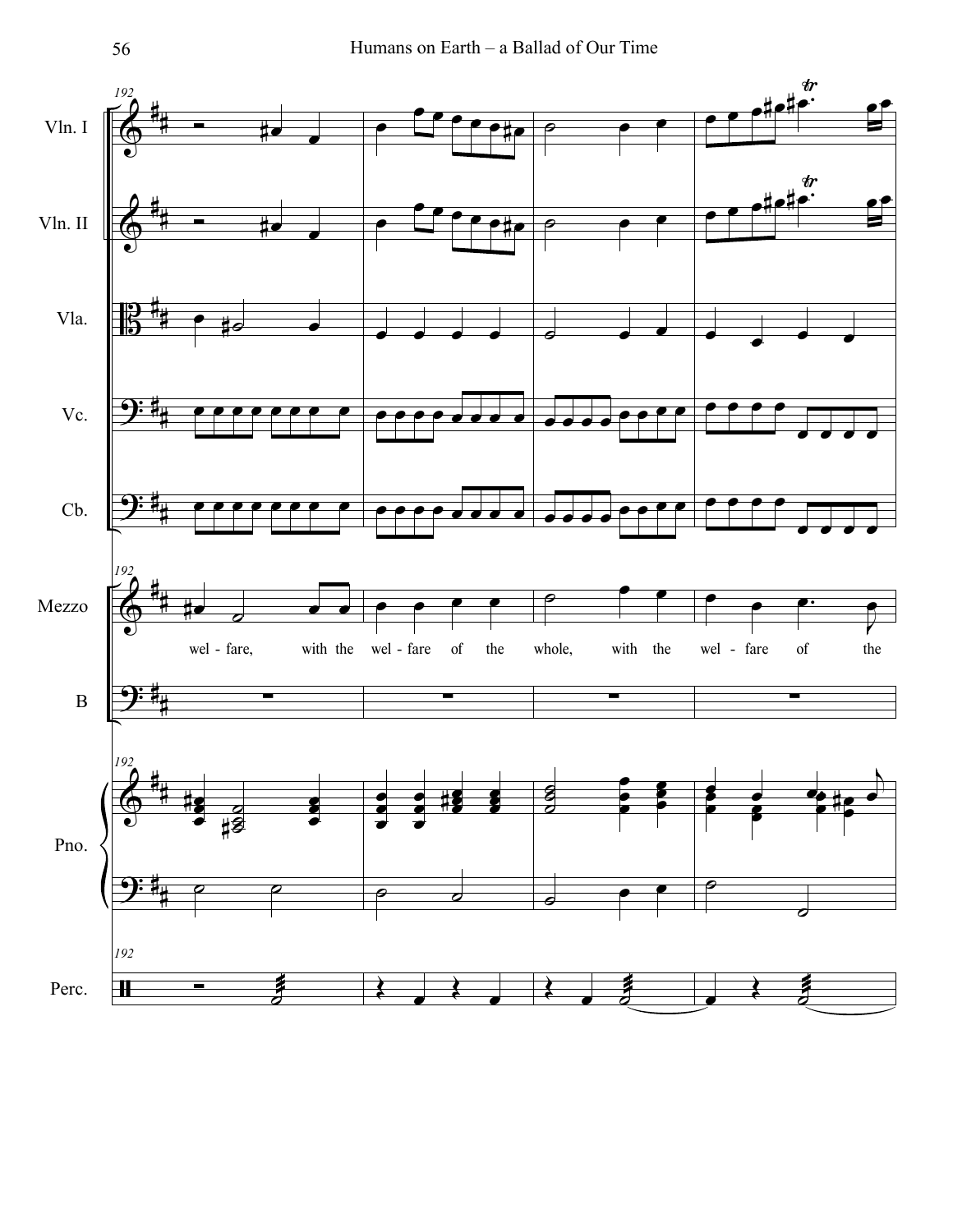![](_page_56_Figure_1.jpeg)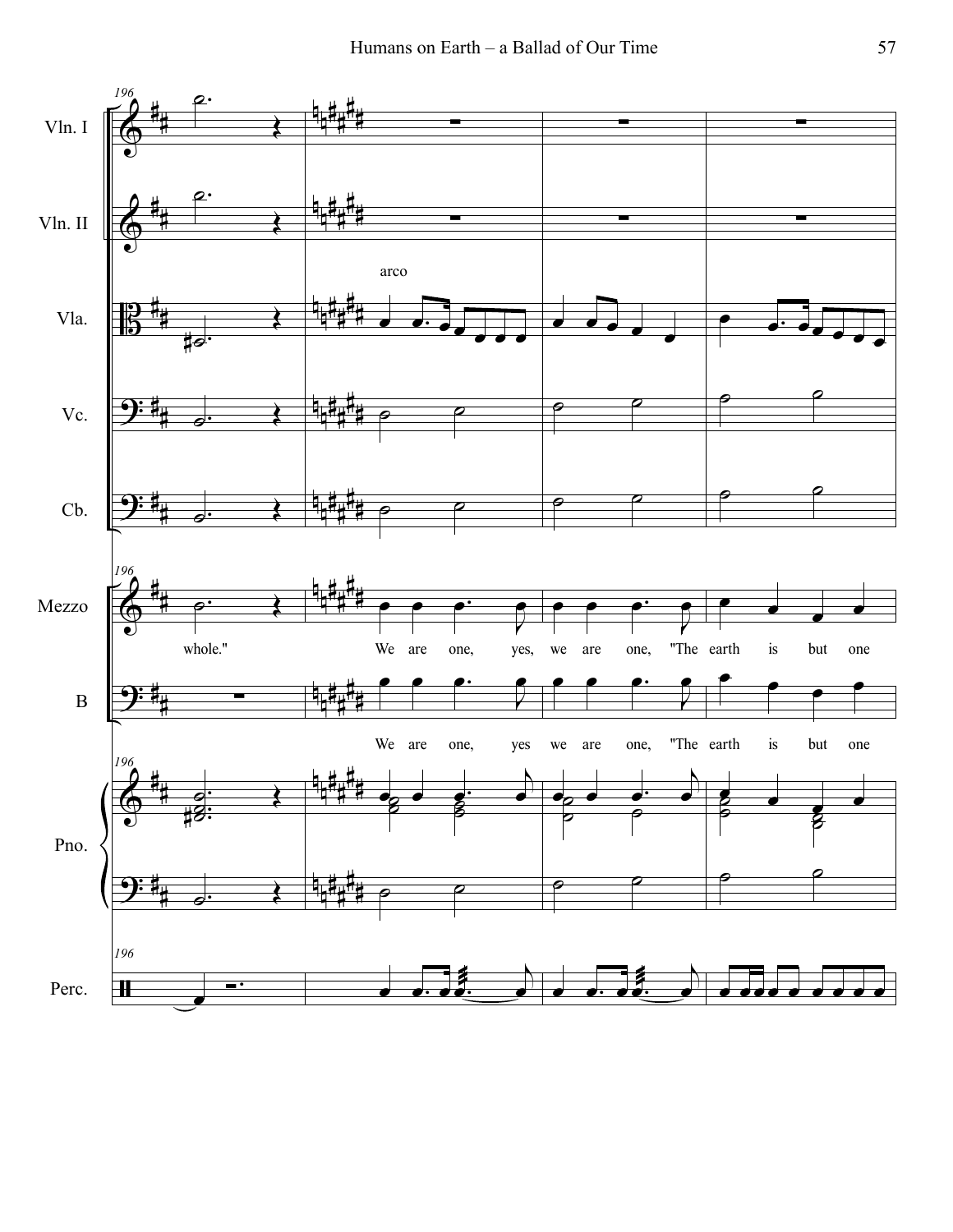![](_page_57_Figure_1.jpeg)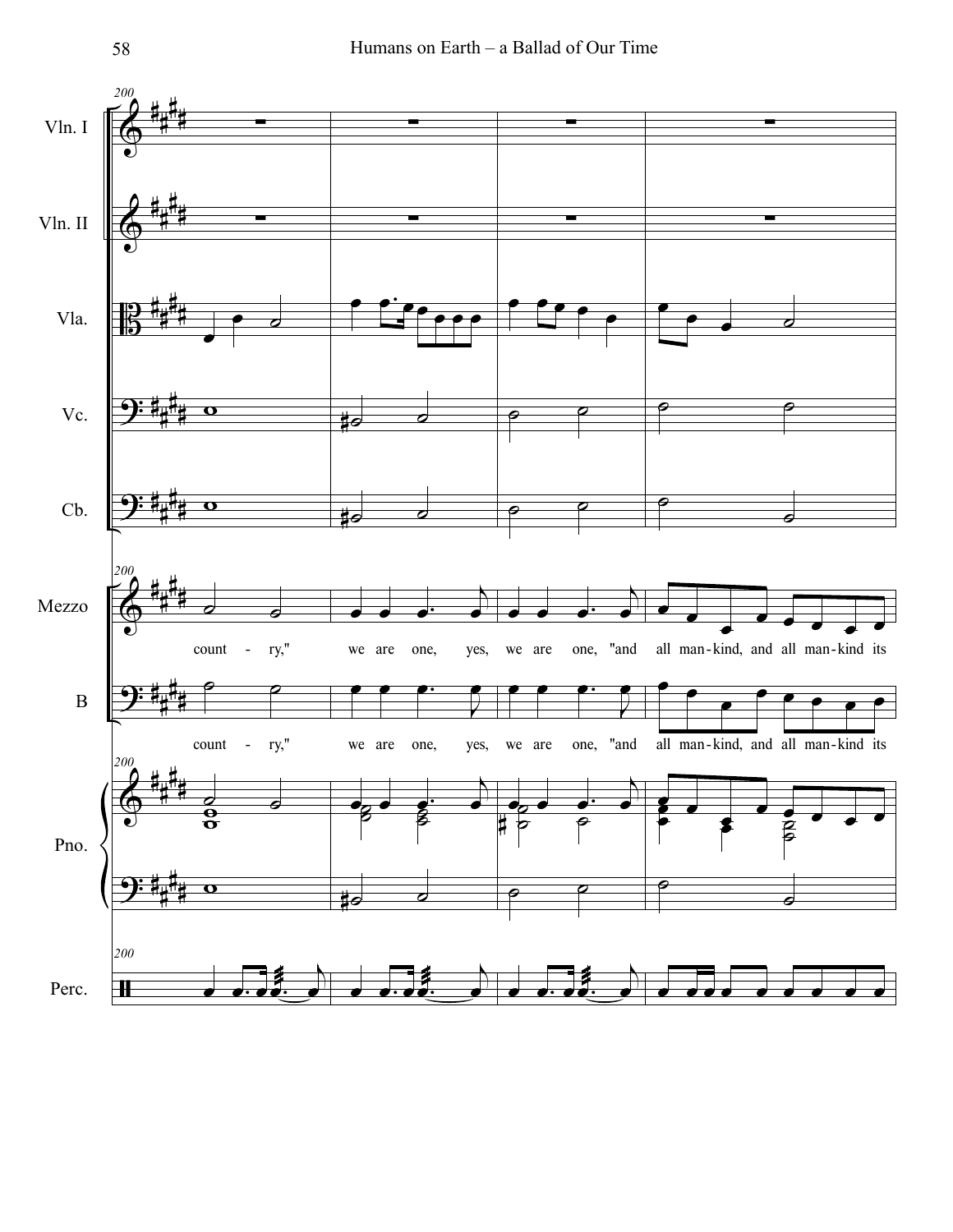![](_page_58_Figure_1.jpeg)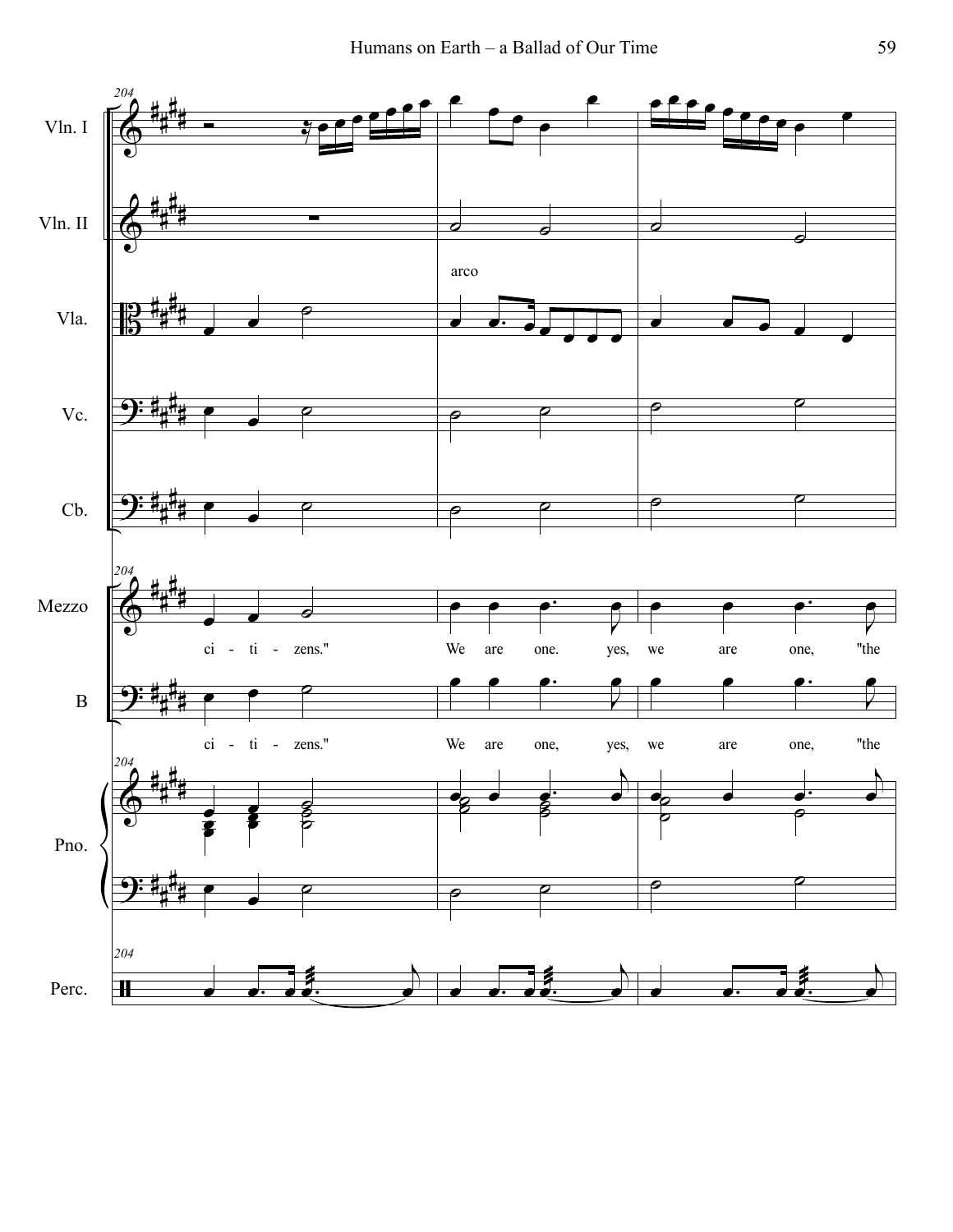![](_page_59_Figure_1.jpeg)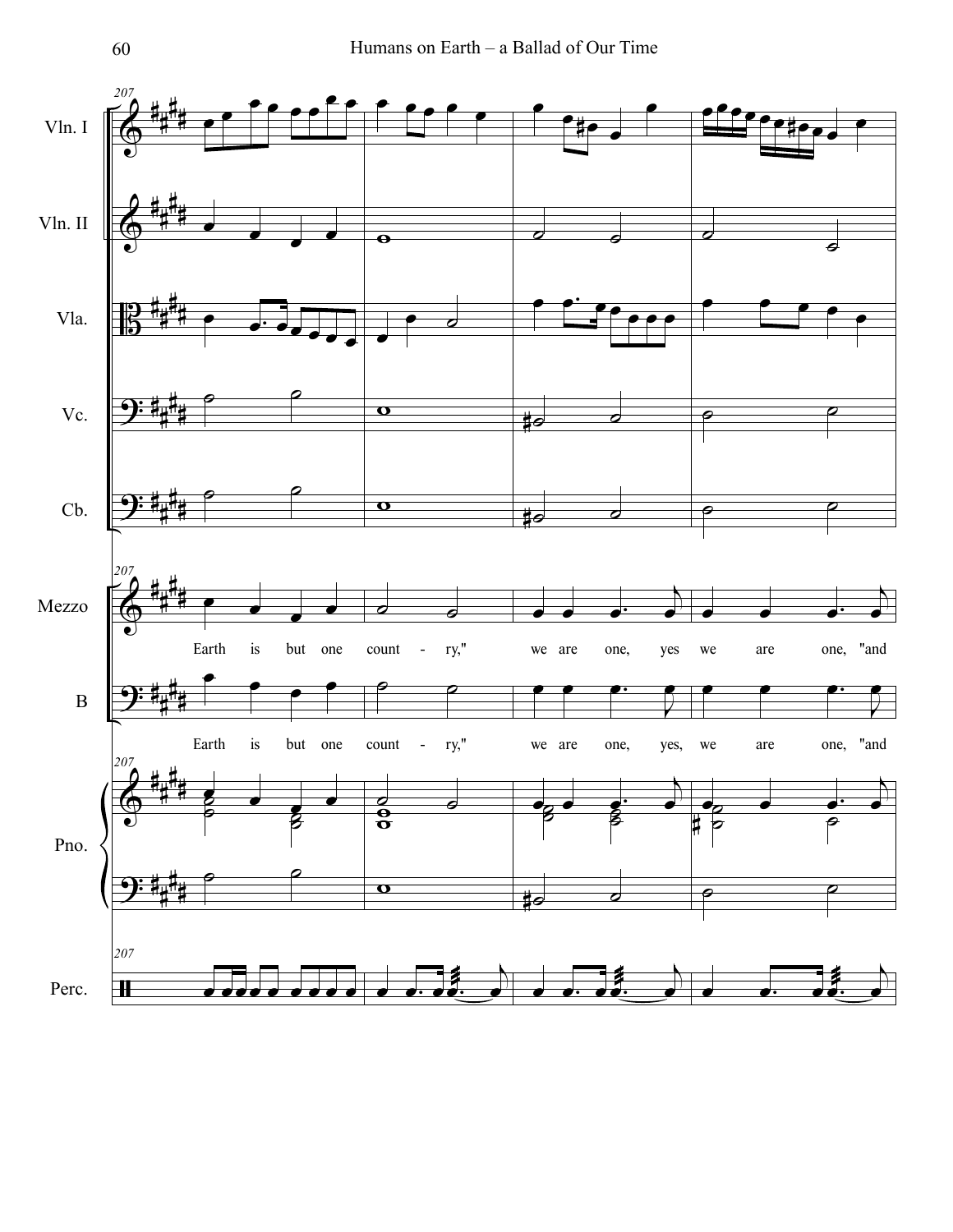![](_page_60_Figure_1.jpeg)